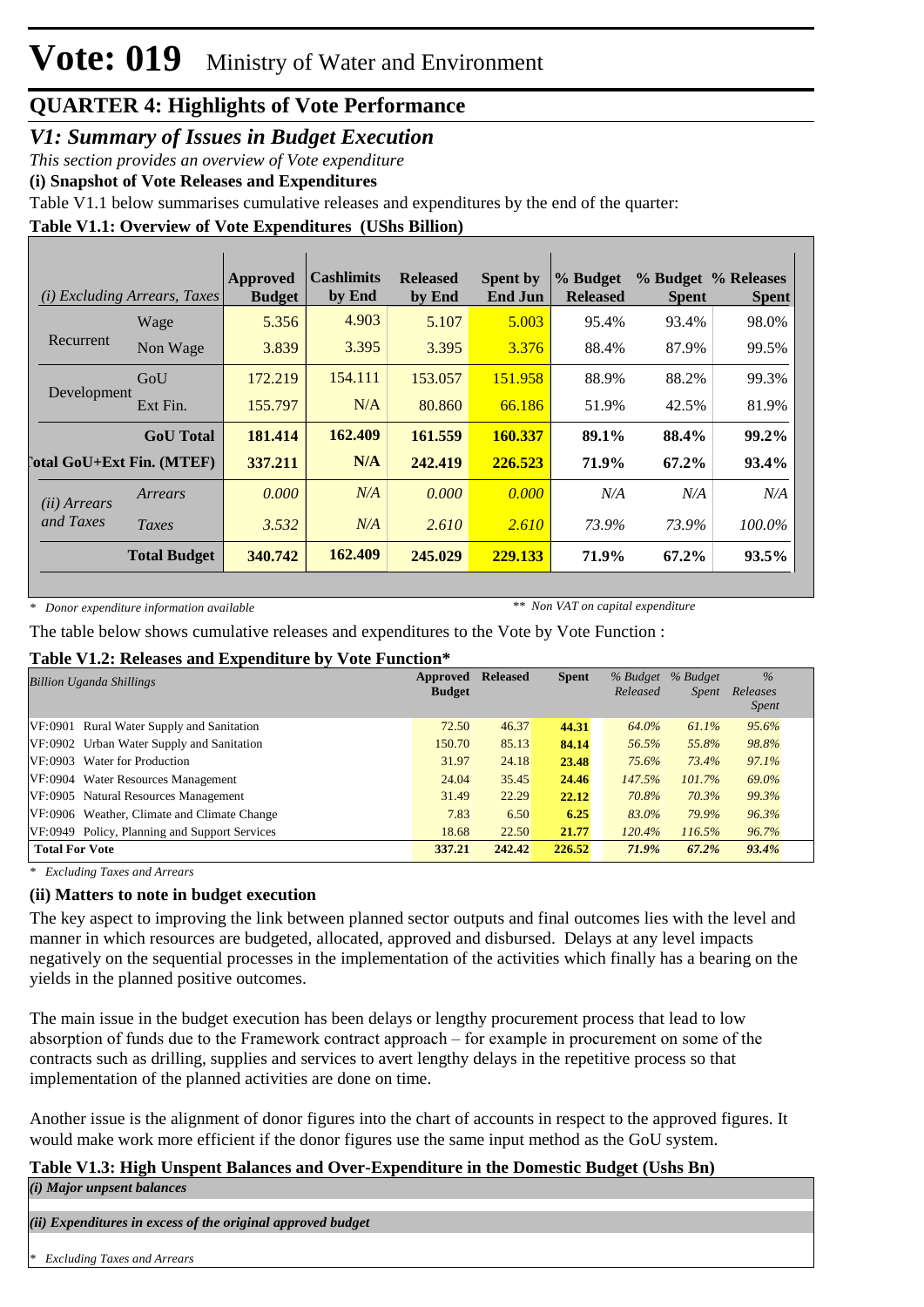#### *V2: Performance Highlights*

*This section provides highlights of output performance, focusing on key outputs and actions impelemented to improve section performance.*

#### **Table V2.1: Key Vote Output Indicators and Expenditures\***

| Vote, Vote Function<br><b>Key Output</b>                     | <b>Approved Budget and</b><br><b>Planned outputs</b>                                                                                                                                                                                                                                                                                                                                            | <b>Cumulative Expenditure</b><br>and Performance                                                                                                                                                                                                                                                     | <b>Status and Reasons for</b><br>any Variation from Plans                                                                                                 |
|--------------------------------------------------------------|-------------------------------------------------------------------------------------------------------------------------------------------------------------------------------------------------------------------------------------------------------------------------------------------------------------------------------------------------------------------------------------------------|------------------------------------------------------------------------------------------------------------------------------------------------------------------------------------------------------------------------------------------------------------------------------------------------------|-----------------------------------------------------------------------------------------------------------------------------------------------------------|
| <b>Vote Function: 0901 Rural Water Supply and Sanitation</b> |                                                                                                                                                                                                                                                                                                                                                                                                 |                                                                                                                                                                                                                                                                                                      |                                                                                                                                                           |
| <b>Output: 090101</b>                                        | Back up support for O & M of Rural Water                                                                                                                                                                                                                                                                                                                                                        |                                                                                                                                                                                                                                                                                                      |                                                                                                                                                           |
| Description of Performance:                                  |                                                                                                                                                                                                                                                                                                                                                                                                 | Set up Management structures<br>for Singila and Wadelai water<br>piped systems in Alwi dry<br>corridor.<br>Held One advocacy meeting and facility sites                                                                                                                                              | No variance in implementation<br>of the planned outputs due to<br>the timely release of funds and<br>coordination from the<br>community members at the    |
|                                                              |                                                                                                                                                                                                                                                                                                                                                                                                 | training of water board<br>members and stakeholders<br>carried out for Singila piped<br>water supply system.                                                                                                                                                                                         |                                                                                                                                                           |
|                                                              |                                                                                                                                                                                                                                                                                                                                                                                                 | Supervision trips made to assess<br>the management and operations<br>of water facilities                                                                                                                                                                                                             |                                                                                                                                                           |
|                                                              |                                                                                                                                                                                                                                                                                                                                                                                                 | 200 HPMA framework manuals<br>were issued in the 2 HPMA<br>dissemination trainings held in<br>the districts of Lira and Gulu,<br>covering 11 districts in the<br>region                                                                                                                              |                                                                                                                                                           |
|                                                              |                                                                                                                                                                                                                                                                                                                                                                                                 | Post construction support was<br>carried out for 75 point water<br>sources and 6 RGCs<br>countrywide                                                                                                                                                                                                 |                                                                                                                                                           |
|                                                              |                                                                                                                                                                                                                                                                                                                                                                                                 | Supported communities in the<br>restoration programmes for the<br>water supplies in the 6 RGCs<br>under the project                                                                                                                                                                                  |                                                                                                                                                           |
| <b>Output Cost:</b>                                          | UShs Bn:<br>2.194                                                                                                                                                                                                                                                                                                                                                                               | UShs Bn:                                                                                                                                                                                                                                                                                             | 289.1%<br>6.342 % Budget Spent:                                                                                                                           |
| <b>Output: 090103</b>                                        | Promotion of sanitation and hygiene education                                                                                                                                                                                                                                                                                                                                                   |                                                                                                                                                                                                                                                                                                      |                                                                                                                                                           |
|                                                              | Description of Performance: Conduct 4No. sanitation and<br>hygiene improvement<br>campaigns for Singila, Wadelai<br>and Nyarodho water systems in<br>Alwi dry corridor. Hygiene and<br>sanitation promotion in<br>Bududa/Nabweya, Ongino,<br>Luanda, Bukwo and Lirima<br>GFSs; Hygiene and sanitation<br>promotion for point water<br>sources under emergency<br>drilling; Conduct campaigns to | Carried out assessment of<br>households' sanitation and<br>hygiene for water connections<br>in Alwi dry corridor (Wadelai<br>and Singila).<br>Completed construction of<br>school eco-san facilities in<br>Wadelai and Singila.<br>Constructed a school eco-san<br>facility and trained local masons | The sanitation survey and<br>assessment of households'<br>sanitation and hygiene status for<br>water connections in Alwi dry<br>corridor is still ongoing |
|                                                              | improve household sanitation in in eco-san construction skills.<br>the 6 constructed RGCs.                                                                                                                                                                                                                                                                                                      | Hygiene and sanitation<br>promotion done in Lirima GFS<br>(in the sub counties of Magale,<br>Bubutu, Butiru, Bunabwana and<br>Sisuni) Ongino, and Bududa -<br>Nabweya (in the sub counties of<br>Bukigayi, Bushiribo, Nabweya,<br>Bududa T/C, Bulucheke and<br>Bushiyi).                             |                                                                                                                                                           |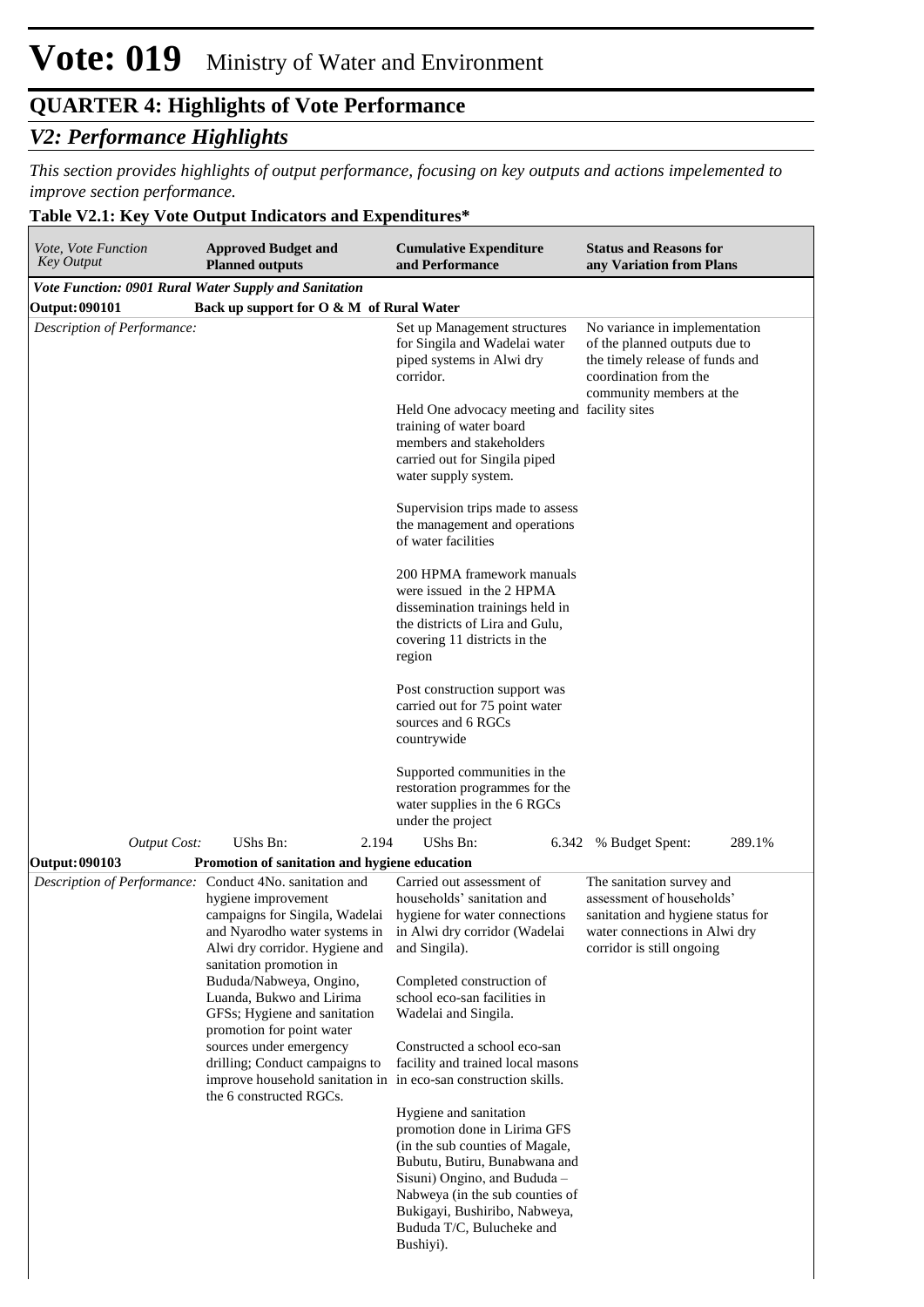## **Vote: 019** Ministry of Water and Environment

| Vote, Vote Function<br><b>Key Output</b>                            | <b>Approved Budget and</b><br><b>Planned outputs</b>                                                                                                                                                                                                                                                                                                            | <b>Cumulative Expenditure</b><br>and Performance                                                                                                                                                                                                                           | <b>Status and Reasons for</b><br>any Variation from Plans                                                                                                                                                                                                                                |  |  |
|---------------------------------------------------------------------|-----------------------------------------------------------------------------------------------------------------------------------------------------------------------------------------------------------------------------------------------------------------------------------------------------------------------------------------------------------------|----------------------------------------------------------------------------------------------------------------------------------------------------------------------------------------------------------------------------------------------------------------------------|------------------------------------------------------------------------------------------------------------------------------------------------------------------------------------------------------------------------------------------------------------------------------------------|--|--|
|                                                                     |                                                                                                                                                                                                                                                                                                                                                                 | Conducted hygiene and<br>sanitation promotion for all sites<br>where drilling has taken place                                                                                                                                                                              |                                                                                                                                                                                                                                                                                          |  |  |
|                                                                     |                                                                                                                                                                                                                                                                                                                                                                 | Implementation and follow up<br>on sanitation improvement<br>campaign using the Model<br>Home Strategy concept in 123<br>villages carried out.                                                                                                                             |                                                                                                                                                                                                                                                                                          |  |  |
|                                                                     |                                                                                                                                                                                                                                                                                                                                                                 | Carried out sanitation and<br>hygiene improvement<br>campaigns in Kotch Goma<br>(Nwoya), Unyama (Gulu),<br>Kitgum Matidi (Kitgum),<br>Awere in Amuru, Adilang<br>(Agago) and Corner Kilak in<br>Pader.                                                                     |                                                                                                                                                                                                                                                                                          |  |  |
|                                                                     |                                                                                                                                                                                                                                                                                                                                                                 | Trained the RGCs on CLTS                                                                                                                                                                                                                                                   |                                                                                                                                                                                                                                                                                          |  |  |
|                                                                     |                                                                                                                                                                                                                                                                                                                                                                 | Trained water boards on how to<br>maintain safe water sanitation&<br>hygiene practices                                                                                                                                                                                     |                                                                                                                                                                                                                                                                                          |  |  |
| Performance Indicators:                                             |                                                                                                                                                                                                                                                                                                                                                                 |                                                                                                                                                                                                                                                                            |                                                                                                                                                                                                                                                                                          |  |  |
| No. of national sanitation<br>and hygiene campaigns<br>undertaken** | 4                                                                                                                                                                                                                                                                                                                                                               | 4                                                                                                                                                                                                                                                                          |                                                                                                                                                                                                                                                                                          |  |  |
| No. of LG staff trained in<br>Sanitation and Hygiene                | 130                                                                                                                                                                                                                                                                                                                                                             | 75                                                                                                                                                                                                                                                                         |                                                                                                                                                                                                                                                                                          |  |  |
| <b>Output Cost:</b>                                                 | UShs Bn:<br>0.346                                                                                                                                                                                                                                                                                                                                               | UShs Bn:<br>0.389                                                                                                                                                                                                                                                          | 112.3%<br>% Budget Spent:                                                                                                                                                                                                                                                                |  |  |
|                                                                     |                                                                                                                                                                                                                                                                                                                                                                 |                                                                                                                                                                                                                                                                            |                                                                                                                                                                                                                                                                                          |  |  |
| Output: 090104                                                      |                                                                                                                                                                                                                                                                                                                                                                 | Research and development of appropriate water and sanitation technologies                                                                                                                                                                                                  |                                                                                                                                                                                                                                                                                          |  |  |
| Description of Performance:                                         |                                                                                                                                                                                                                                                                                                                                                                 | A three pitcher filter for<br>household water treatment was<br>installed at Appropriate<br>Technology Centre and at<br>Nabbaale sub county in Mukono                                                                                                                       | Work on installation large Bio<br>sand filter in schools is still<br>ongoing.                                                                                                                                                                                                            |  |  |
|                                                                     |                                                                                                                                                                                                                                                                                                                                                                 | Breeding of tiger and African<br>night crawler worms carried out                                                                                                                                                                                                           |                                                                                                                                                                                                                                                                                          |  |  |
|                                                                     |                                                                                                                                                                                                                                                                                                                                                                 | Sanitary pad making machines<br>were fabricated and delivered to<br>the Appropriate Technology<br>Centre.                                                                                                                                                                  |                                                                                                                                                                                                                                                                                          |  |  |
|                                                                     |                                                                                                                                                                                                                                                                                                                                                                 | Carried out assessment of<br>households' sanitation and<br>hygiene for water connections<br>in Alwi dry corridor (Wadelai<br>and Singila).                                                                                                                                 |                                                                                                                                                                                                                                                                                          |  |  |
| <b>Output Cost:</b>                                                 | UShs Bn:<br>0.246                                                                                                                                                                                                                                                                                                                                               | UShs Bn:<br>0.223                                                                                                                                                                                                                                                          | % Budget Spent:<br>90.5%                                                                                                                                                                                                                                                                 |  |  |
| Output: 090180                                                      | <b>Construction of Piped Water Supply Systems (Rural)</b>                                                                                                                                                                                                                                                                                                       |                                                                                                                                                                                                                                                                            |                                                                                                                                                                                                                                                                                          |  |  |
|                                                                     | Description of Performance: Construction of Nyarodho GFS<br>in the Alwi dry corridor (50%);<br>Carry out detailed design and<br>source protection of Kahama<br>Phase II to 20% level of<br>completion; Carry out detailed<br>engineering designs for 7 Large<br>GFSs and piped water supply in<br>water stressed areas; Continue<br>construction of Kanyampanga | Kanyampanga GfS at 97.5%;<br>Final report for the detailed<br>design of Kahama Phase II was<br>presented and approved<br>Bwera and Bukedea GFS<br>feasibility reports submitted;<br>Nyabuhukye and Kikyenkye<br>(Ibanda) inception report<br>submitted and the feasibility | Source protection not carried<br>out because of the delayed<br>completion of the detailed<br>designs, but this has now been<br>done and the process for source<br>protection of Kahama Phase II<br>will be done in the first quarter<br>of the FY 2015-16<br>Community issues in Bududa- |  |  |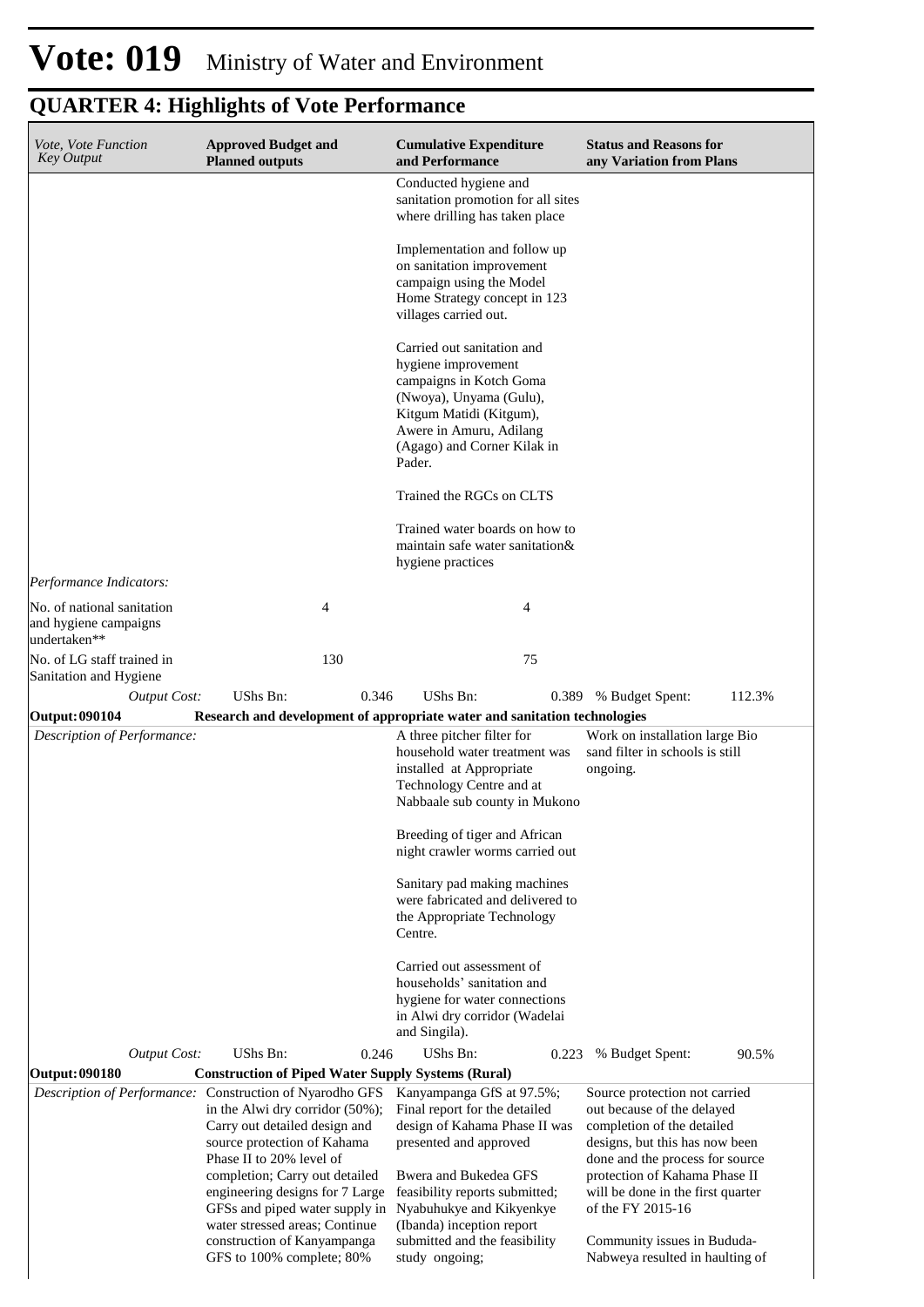| Vote, Vote Function<br><b>Key Output</b>                                                                                                                                                                                                                                                                                                                                                       | <b>Approved Budget and</b><br><b>Planned outputs</b>                                                                                                                                                                                                                                                                                                                                                                            | <b>Cumulative Expenditure</b><br>and Performance                                                                                                                                                                                                                                                                                                                                                                                                                                                                                                                                                                                              | <b>Status and Reasons for</b><br>any Variation from Plans                                                                                                                                                                                                                                                                                                                                                                                    |  |
|------------------------------------------------------------------------------------------------------------------------------------------------------------------------------------------------------------------------------------------------------------------------------------------------------------------------------------------------------------------------------------------------|---------------------------------------------------------------------------------------------------------------------------------------------------------------------------------------------------------------------------------------------------------------------------------------------------------------------------------------------------------------------------------------------------------------------------------|-----------------------------------------------------------------------------------------------------------------------------------------------------------------------------------------------------------------------------------------------------------------------------------------------------------------------------------------------------------------------------------------------------------------------------------------------------------------------------------------------------------------------------------------------------------------------------------------------------------------------------------------------|----------------------------------------------------------------------------------------------------------------------------------------------------------------------------------------------------------------------------------------------------------------------------------------------------------------------------------------------------------------------------------------------------------------------------------------------|--|
| completion of Bududa-Nabweya<br>and Lirima in Manafwa district;<br>Construction of Bukwo(30%);<br>Extension of piped water in<br>Bukedea district, Extension of<br>piped water from Butebo health<br>center IV to Kanginima to<br>100%, design of Bukhooli WSS<br>to 20% completion level;<br>Rehabilitation of existing solar<br>power water supply systems of<br>Geregere in Agago district; |                                                                                                                                                                                                                                                                                                                                                                                                                                 | Ngoma-Wachato (Nakaseke)<br>and Rwebisego - Kanaara<br>(Ntoroko) final design<br>submitted and approved.<br>Bwambara - Bugangari<br>(Rukungiri) TOR for dam<br>design prepared<br>Construction of Bukhooli GFS<br>at 65% level of completion.<br>Completed construction of<br>works in Bududa Nabweya to<br>52% level.<br>Achieved 25% completion of<br>construction works in Bukwo<br><b>GFS</b><br>Commenced works for Butebo<br>Health Centre water supply<br>69% completion of works in<br>Lirima GFS including the<br>additional works that were<br>proposed done.<br>Commenced designs for Orom,                                        | works by the contractor for<br>about 4 months but work has<br>resumed.<br>It was a rainy season in the Mt<br>Elgon Region and so<br>construction of Bukwo GFS<br>couldn't take place smoothly<br>hence the low percentage<br>completion of the works.<br>Planning for rehabilitation of 13<br>schemes in South Western<br>Uganda is still ongoing<br>The Lirima GFS was requested<br>to serve more people of Baraki,<br>Bunkhoko and Buembo. |  |
|                                                                                                                                                                                                                                                                                                                                                                                                |                                                                                                                                                                                                                                                                                                                                                                                                                                 | Potika and Ogili gravity Flow<br>Schemes in Northern Uganda                                                                                                                                                                                                                                                                                                                                                                                                                                                                                                                                                                                   |                                                                                                                                                                                                                                                                                                                                                                                                                                              |  |
| <i>Performance Indicators:</i>                                                                                                                                                                                                                                                                                                                                                                 |                                                                                                                                                                                                                                                                                                                                                                                                                                 |                                                                                                                                                                                                                                                                                                                                                                                                                                                                                                                                                                                                                                               |                                                                                                                                                                                                                                                                                                                                                                                                                                              |  |
| No. of piped water<br>systems/GFS constructed in<br>rural areas**                                                                                                                                                                                                                                                                                                                              | 6                                                                                                                                                                                                                                                                                                                                                                                                                               | 4                                                                                                                                                                                                                                                                                                                                                                                                                                                                                                                                                                                                                                             |                                                                                                                                                                                                                                                                                                                                                                                                                                              |  |
| No. of piped water supply<br>systems designed **                                                                                                                                                                                                                                                                                                                                               | 7                                                                                                                                                                                                                                                                                                                                                                                                                               | 7                                                                                                                                                                                                                                                                                                                                                                                                                                                                                                                                                                                                                                             |                                                                                                                                                                                                                                                                                                                                                                                                                                              |  |
| <b>Output Cost:</b>                                                                                                                                                                                                                                                                                                                                                                            | UShs Bn:<br>35.607                                                                                                                                                                                                                                                                                                                                                                                                              | UShs Bn:                                                                                                                                                                                                                                                                                                                                                                                                                                                                                                                                                                                                                                      | 16.630 % Budget Spent:<br>46.7%                                                                                                                                                                                                                                                                                                                                                                                                              |  |
| Output: 090181                                                                                                                                                                                                                                                                                                                                                                                 | <b>Construction of Point Water Sources</b>                                                                                                                                                                                                                                                                                                                                                                                      |                                                                                                                                                                                                                                                                                                                                                                                                                                                                                                                                                                                                                                               |                                                                                                                                                                                                                                                                                                                                                                                                                                              |  |
| Description of Performance: Drilling and construction of<br>$Performance$ Indicators                                                                                                                                                                                                                                                                                                           | production wells (No.30) and<br>boreholes (No.270) in selected<br>areas in response to<br>emergencies; Conduct<br>hydrological surveys in water<br>stressed areas; Construction of<br>Sanitation Facilities (Rural);<br>Rehabilitation of broken down<br>(de-commissioned-Minor $&$<br>major repairs) hand pumps<br>(No.1100). other planned<br>outputs will include training of<br>80 LG staff in operation and<br>maintenance | A total of 271 point water<br>sources drilled countrywide<br>The report on Hydrological<br>surveys approved.<br>Rehabilitation of 155 broken<br>down boreholes completed in<br>11 districts of<br>Kumi, Serere, Amolatar, Dokolo, A rehabilitated<br>rua, Yumbe, Bullisa, Wakiso, Lyan<br>tonde, Butambala and Katakwi<br>Hydrogeological surveys to<br>identify potential well fields for<br>bulk water supply(large<br>diameter wells) carried out in<br>Kiruhura and Isingiro districts<br>A total of 75 point water<br>sources drilled in the districts of<br>Acholi sub region supported<br>with funding from the Japanese<br>Government | Drilling and construction of<br>production wells and boreholes<br>in selected areas in response to<br>emergencies as well as<br>rehabilitation of broken down<br>hand pumps is still ongoing<br>countrywide with 271 point<br>water sources so far drilled and<br>155 broken down boreholes<br>And 75 75 point water sources<br>drilled in the districts of Acholi<br>sub region supported with<br>funding from the Japanese<br>Government   |  |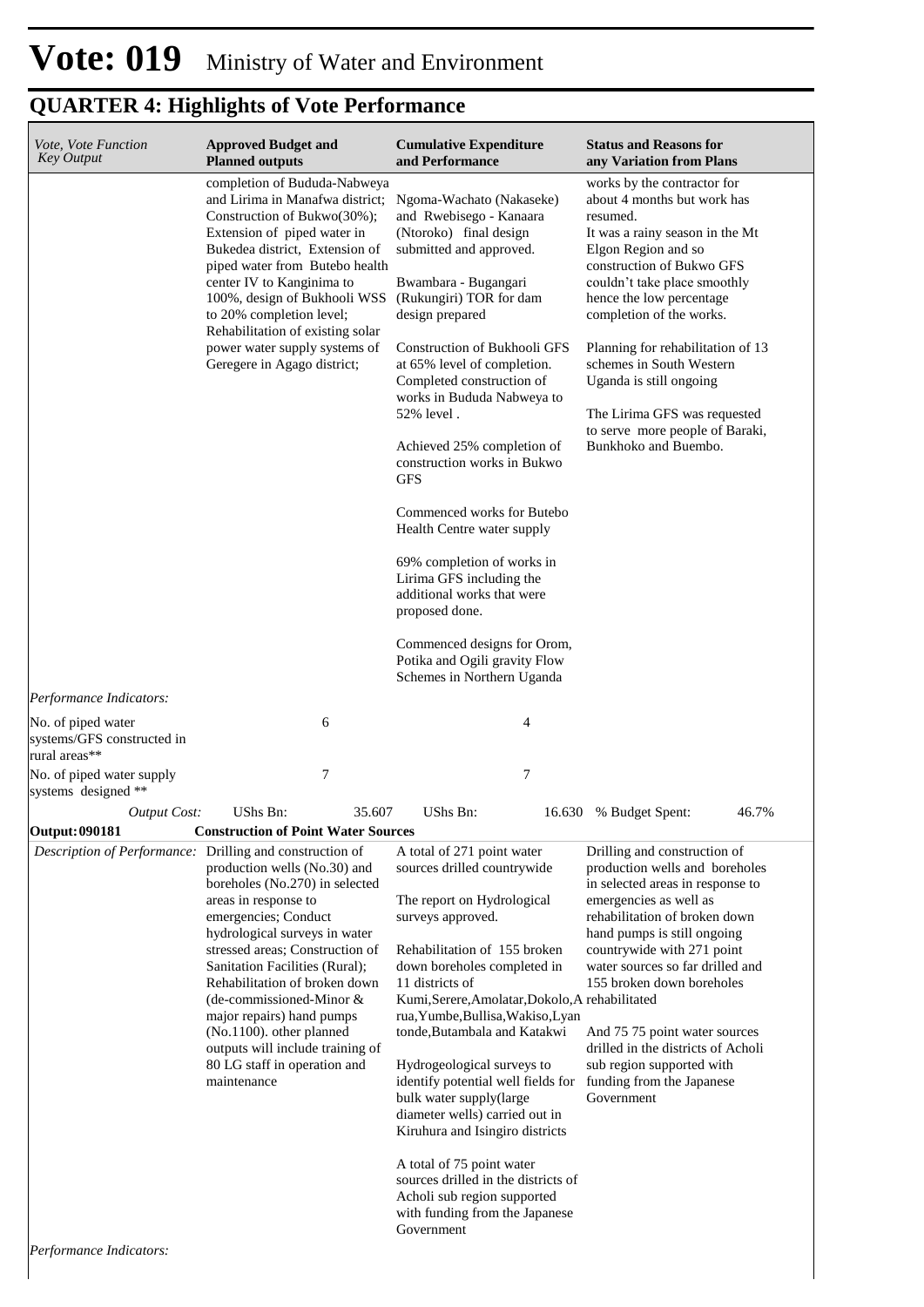| Vote, Vote Function<br><b>Key Output</b>                                                                                                              | <b>Approved Budget and</b><br><b>Planned outputs</b>                                                                                                                                                                                                                                                                                                                                                                                                                                                                                                                      |        | <b>Cumulative Expenditure</b><br>and Performance                                                                                                                                                                                                                                                                                                                                                                                                                                                                                                                                                                                                      |       | <b>Status and Reasons for</b><br>any Variation from Plans                                                                                                                                                                                                                                                                                                                                                                                                                                                                          |       |
|-------------------------------------------------------------------------------------------------------------------------------------------------------|---------------------------------------------------------------------------------------------------------------------------------------------------------------------------------------------------------------------------------------------------------------------------------------------------------------------------------------------------------------------------------------------------------------------------------------------------------------------------------------------------------------------------------------------------------------------------|--------|-------------------------------------------------------------------------------------------------------------------------------------------------------------------------------------------------------------------------------------------------------------------------------------------------------------------------------------------------------------------------------------------------------------------------------------------------------------------------------------------------------------------------------------------------------------------------------------------------------------------------------------------------------|-------|------------------------------------------------------------------------------------------------------------------------------------------------------------------------------------------------------------------------------------------------------------------------------------------------------------------------------------------------------------------------------------------------------------------------------------------------------------------------------------------------------------------------------------|-------|
| No. of LG staff trained on<br><b>Operations and Maintenance</b>                                                                                       |                                                                                                                                                                                                                                                                                                                                                                                                                                                                                                                                                                           | 80     |                                                                                                                                                                                                                                                                                                                                                                                                                                                                                                                                                                                                                                                       | 80    |                                                                                                                                                                                                                                                                                                                                                                                                                                                                                                                                    |       |
| No. boreholes constructed                                                                                                                             |                                                                                                                                                                                                                                                                                                                                                                                                                                                                                                                                                                           | 270    |                                                                                                                                                                                                                                                                                                                                                                                                                                                                                                                                                                                                                                                       | 271   |                                                                                                                                                                                                                                                                                                                                                                                                                                                                                                                                    |       |
| <b>Output Cost:</b>                                                                                                                                   | UShs Bn:                                                                                                                                                                                                                                                                                                                                                                                                                                                                                                                                                                  | 17.645 | UShs Bn:                                                                                                                                                                                                                                                                                                                                                                                                                                                                                                                                                                                                                                              | 4.693 | % Budget Spent:                                                                                                                                                                                                                                                                                                                                                                                                                                                                                                                    | 26.6% |
| Output: 090182                                                                                                                                        | <b>Construction of Sanitation Facilities (Rural)</b>                                                                                                                                                                                                                                                                                                                                                                                                                                                                                                                      |        |                                                                                                                                                                                                                                                                                                                                                                                                                                                                                                                                                                                                                                                       |       |                                                                                                                                                                                                                                                                                                                                                                                                                                                                                                                                    |       |
| Description of Performance: Construction of 2 pit latrines in Constructed 1 sanitation facility Procurement completed. The<br>Performance Indicators: | <b>RGCs</b>                                                                                                                                                                                                                                                                                                                                                                                                                                                                                                                                                               |        | in Alwi; Constructed a school<br>eco-san facility and training of<br>local masons in eco-san<br>construction skills.                                                                                                                                                                                                                                                                                                                                                                                                                                                                                                                                  |       | contract cleared by the Solicitor<br>General.<br>The Contract for 6 VIPs is to be<br>implemented in 2015/16                                                                                                                                                                                                                                                                                                                                                                                                                        |       |
| No. of sanitation facilities<br>constructed (Household and                                                                                            |                                                                                                                                                                                                                                                                                                                                                                                                                                                                                                                                                                           | 2      |                                                                                                                                                                                                                                                                                                                                                                                                                                                                                                                                                                                                                                                       | 1     |                                                                                                                                                                                                                                                                                                                                                                                                                                                                                                                                    |       |
| Public)                                                                                                                                               |                                                                                                                                                                                                                                                                                                                                                                                                                                                                                                                                                                           |        |                                                                                                                                                                                                                                                                                                                                                                                                                                                                                                                                                                                                                                                       |       |                                                                                                                                                                                                                                                                                                                                                                                                                                                                                                                                    |       |
| <b>Output Cost:</b>                                                                                                                                   | UShs Bn:                                                                                                                                                                                                                                                                                                                                                                                                                                                                                                                                                                  | 0.060  | UShs Bn:                                                                                                                                                                                                                                                                                                                                                                                                                                                                                                                                                                                                                                              | 0.000 | % Budget Spent:                                                                                                                                                                                                                                                                                                                                                                                                                                                                                                                    | 0.0%  |
| <b>Vote Function Cost</b>                                                                                                                             | <b>UShs Bn:</b>                                                                                                                                                                                                                                                                                                                                                                                                                                                                                                                                                           |        | 72.502 UShs Bn:                                                                                                                                                                                                                                                                                                                                                                                                                                                                                                                                                                                                                                       |       | 44.306 % Budget Spent:                                                                                                                                                                                                                                                                                                                                                                                                                                                                                                             | 61.1% |
| Vote Function: 0902 Urban Water Supply and Sanitation                                                                                                 |                                                                                                                                                                                                                                                                                                                                                                                                                                                                                                                                                                           |        |                                                                                                                                                                                                                                                                                                                                                                                                                                                                                                                                                                                                                                                       |       |                                                                                                                                                                                                                                                                                                                                                                                                                                                                                                                                    |       |
| <b>Output: 090204</b><br>Description of Performance:                                                                                                  | <b>Backup support for Operation and Maintainance</b><br>Replacement of old and worn                                                                                                                                                                                                                                                                                                                                                                                                                                                                                       |        | Replacements have been carried Construction is still on going in                                                                                                                                                                                                                                                                                                                                                                                                                                                                                                                                                                                      |       |                                                                                                                                                                                                                                                                                                                                                                                                                                                                                                                                    |       |
|                                                                                                                                                       | out electro Mechanical<br>equipment is small towns and<br>RGCs; Water boards trained in<br>06 towns of Patongo, Purongo,<br>Ibuje, Opit, Dokolo and Ovujo;<br>06 towns supported to develop<br>and maintain their assets<br>registers; 06 towns trained in<br>preventive maintenance and<br>defects detection; Water<br>operators in Central region<br>trained in water services<br>management through 9 No.<br>Promotional campaigns for<br>effective O&M conducted in<br>Central region; Defects liability<br>monitoring carried out in 12<br>No. Water supply systems. |        | out by Umbrella Organizations<br>in Rwentobo, Rwenanuuura,<br>Rakai, Semuto, Kabango.<br>Nakasongola, Kasanje,<br>Kyazanga, Mbiriizi, Kinoni<br>Muhorro by mwUws, Pallisa by<br>eUws, Pakele, Otwal, Barr,<br>Aboke, Maracha, Iceme and<br>Olilim by nUws.<br>5 Water boards were formed<br>and trained in the towns of in<br>Patongo, Purongo, Ibuje, Opit<br>and Ovujo.<br>5 towns were supported to<br>develop and maintain their<br>assets registers<br>Which include Ibuje, Piadha,<br>Omugo, Agweng and Purongo<br>$Six (6)$ operators were trained in<br>preventive maintenance in the<br>towns of Ovujo, Opit, Patongo,<br>Ibuje and purongo. |       | the towns of Okollo, Midigo,<br>Kalongo, and Pajule.During the<br>$FY$ 2014/15, the towns of<br>Amach and Pacego were under<br>designs and construction did not<br>commence in the period under<br>review therefore water boards<br>were not formed.<br>01 town of Pajule could not be<br>supported to maintain their asset<br>register because it was still<br>under construction.<br>AfDB funded trainings earlier<br>planned in previous Financial<br>Year were implemented in this<br>FY2014/15 due to delayed<br>procurement. |       |
| Performance Indicators:                                                                                                                               |                                                                                                                                                                                                                                                                                                                                                                                                                                                                                                                                                                           |        | 15No. Practical training for<br>operators and WSSB in 72<br>towns:<br>10No. WSS defects liability<br>monitored in towns of Nkoni,<br>Ntwetwe, Bweyale, Zirobwe,<br>Kinogozi, Najjembe,<br>Bukomansimbi, Kiganda,<br>Kakumiro, Budongo-Kabango<br>and Kyamulibwa                                                                                                                                                                                                                                                                                                                                                                                       |       |                                                                                                                                                                                                                                                                                                                                                                                                                                                                                                                                    |       |
| No of schemes supported in<br>operation and maintained                                                                                                |                                                                                                                                                                                                                                                                                                                                                                                                                                                                                                                                                                           |        |                                                                                                                                                                                                                                                                                                                                                                                                                                                                                                                                                                                                                                                       |       |                                                                                                                                                                                                                                                                                                                                                                                                                                                                                                                                    |       |
| <b>Output Cost:</b><br>Output: 090205                                                                                                                 | UShs Bn:<br><b>Improved sanitation services and hygiene</b>                                                                                                                                                                                                                                                                                                                                                                                                                                                                                                               | 2.286  | UShs Bn:                                                                                                                                                                                                                                                                                                                                                                                                                                                                                                                                                                                                                                              | 0.850 | % Budget Spent:                                                                                                                                                                                                                                                                                                                                                                                                                                                                                                                    | 37.2% |

*Description of Performance:* Promotion of improved hygiene Sanitation and Hygiene Communities in the towns of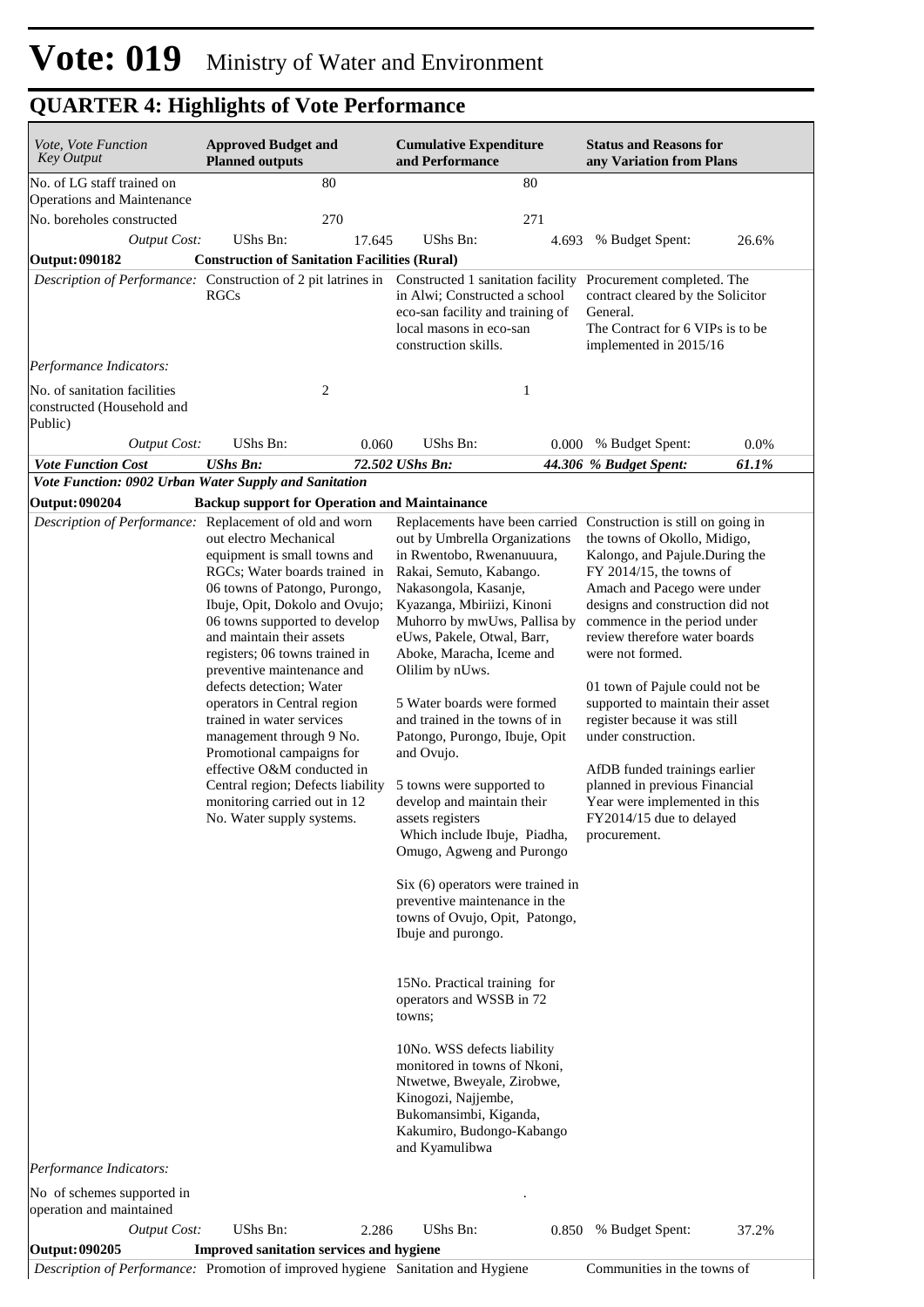| Vote, Vote Function<br><b>Key Output</b>                                                                                                                                                                                                                                                                                                                                                                                                                                                                                                                                                                                                          | <b>Approved Budget and</b><br><b>Planned outputs</b>                                                                                                                                                                                                                                                                                                                                          | <b>Cumulative Expenditure</b><br>and Performance                                                                                                                                                                                                                                                                                                                                                                                                                                                                                                                                                                                                                                                                                                                                                                                                                                                                                                                                                                                                                                         | <b>Status and Reasons for</b><br>any Variation from Plans                                                               |  |  |
|---------------------------------------------------------------------------------------------------------------------------------------------------------------------------------------------------------------------------------------------------------------------------------------------------------------------------------------------------------------------------------------------------------------------------------------------------------------------------------------------------------------------------------------------------------------------------------------------------------------------------------------------------|-----------------------------------------------------------------------------------------------------------------------------------------------------------------------------------------------------------------------------------------------------------------------------------------------------------------------------------------------------------------------------------------------|------------------------------------------------------------------------------------------------------------------------------------------------------------------------------------------------------------------------------------------------------------------------------------------------------------------------------------------------------------------------------------------------------------------------------------------------------------------------------------------------------------------------------------------------------------------------------------------------------------------------------------------------------------------------------------------------------------------------------------------------------------------------------------------------------------------------------------------------------------------------------------------------------------------------------------------------------------------------------------------------------------------------------------------------------------------------------------------|-------------------------------------------------------------------------------------------------------------------------|--|--|
|                                                                                                                                                                                                                                                                                                                                                                                                                                                                                                                                                                                                                                                   | and sanitation through<br>designing of small town<br>behavior change and<br>communication system;<br>Hygiene and sanitation<br>campaigns conducted in 06<br>towns of Patongo, Purongo,<br>Ibuje, Opit, Ovujo and Dokolo;<br>06 baseline surveys conducted;<br>01 for each town; Hygiene and<br>sanitation promotion conducted<br>in 20 No. Towns under design<br>and construction activities. | campaigns conducted in 9No.<br>towns of Patongo, Purongo,<br>Ibuje, Opit, Ovujo and Dokolo.<br>05 sanitation baseline surveys<br>conducted, one in each town,<br>conducted in the towns of<br>Kalongo, Pajule, Midigo,<br>Okollo and Dokolo.<br>9No. communities were trained<br>in sanitation and hygiene towns<br>of Patongo, Purongo, Ibuje,<br>Opit, Ovujo, Okollo, Midigo,<br>Kalongo, and Pajule                                                                                                                                                                                                                                                                                                                                                                                                                                                                                                                                                                                                                                                                                   | Amach and Pacego were not<br>trained on sanitation and<br>hygiene because they were still<br>under initial design stage |  |  |
| Performance Indicators:<br>No. of masons trained in<br>construction of sanitation                                                                                                                                                                                                                                                                                                                                                                                                                                                                                                                                                                 | 150                                                                                                                                                                                                                                                                                                                                                                                           | 65                                                                                                                                                                                                                                                                                                                                                                                                                                                                                                                                                                                                                                                                                                                                                                                                                                                                                                                                                                                                                                                                                       |                                                                                                                         |  |  |
| facilities<br>No. of hygiene promotion<br>campaigns (Urban)<br>undertaken                                                                                                                                                                                                                                                                                                                                                                                                                                                                                                                                                                         | 40                                                                                                                                                                                                                                                                                                                                                                                            | 148                                                                                                                                                                                                                                                                                                                                                                                                                                                                                                                                                                                                                                                                                                                                                                                                                                                                                                                                                                                                                                                                                      |                                                                                                                         |  |  |
| <b>Output Cost:</b>                                                                                                                                                                                                                                                                                                                                                                                                                                                                                                                                                                                                                               | UShs Bn:<br>1.814                                                                                                                                                                                                                                                                                                                                                                             | UShs Bn:                                                                                                                                                                                                                                                                                                                                                                                                                                                                                                                                                                                                                                                                                                                                                                                                                                                                                                                                                                                                                                                                                 | 0.866 % Budget Spent:<br>47.7%                                                                                          |  |  |
| <b>Output: 090206</b>                                                                                                                                                                                                                                                                                                                                                                                                                                                                                                                                                                                                                             |                                                                                                                                                                                                                                                                                                                                                                                               |                                                                                                                                                                                                                                                                                                                                                                                                                                                                                                                                                                                                                                                                                                                                                                                                                                                                                                                                                                                                                                                                                          |                                                                                                                         |  |  |
| Monitoring, Supervision, Capacity building for Urban Authorities and Private Operators<br>Description of Performance: Stakeholder consultation,<br>planning and review<br>workshops/meetings conducted<br>in 25 towns carried out of<br>Namulonge-Kiwenda-Busiika,<br>Lwengo, Katovu, Butenga,<br>Ssunga Kabwoya, Namulonge-<br>Kiwenda, Kakunyu-Kiyindi,<br>Katuugo-Kakooge, Budongo,<br>Busana-Kayunga, Lukaya,<br>Kiwoko-Butalangu, Kabembe-<br>Kalagi-Nagalama, Katuugo,<br>Kakooge-Migeera, Kanoni-<br>Mbirizi-Kyazanga, Buvuma;<br>Monitor, supervise and provide Carried out 130 No. compliance<br>backup support to water<br>authorities, |                                                                                                                                                                                                                                                                                                                                                                                               | Stakeholder review workshops /<br>meetings were conducted in<br>18No. Towns of Namulonge-<br>Kiwenda-Busiika, Lwengo,<br>Katovu, Butenga, Ssunga<br>Kabwoya, Namulonge-<br>Kiwenda, Kakunyu-Kiyindi,<br>Katuugo-Kakooge, Budongo,<br>Busana-Kayunga, Lukaya,<br>Kiwoko-Butalangu, Kabembe-<br>Kalagi-Nagalama, Katuugo,<br>Kakooge-Migeera, Kanoni-<br>Mbirizi-Kyanzanga, Buvuma.<br>Monitoring Visits in Wakiso<br>(Kasanje), Kiryandongo<br>(Bweyale), Kyankwanzi<br>(Ntwetwe), Luwero (Zirobwe),<br>Lwengo (Nkoni) Kalungu<br>(Kyamulibwa) and Kibaale<br>(Kagadi, Kakumiro). Yazanga,<br>Buvuma.Bukomansimbi,Ajulu,A<br>wach, Parenga, Nwoya, Migeera, N<br>akasongola, Bulegeni, Kaberem, B<br>ukwoSipi, Kapchorwa, Muyembe,<br>Bwera, Kihara, Katwe, Kabatoro, B<br>unyaruguru, Kabwohe, Mpondwe<br>-Lhubiriha, Kabira-<br>Mutara, Kamdini. Lwengo,<br>Nakifuma, Rakai, Sembabule,<br>Mpigi, Kibibi, Maddu,<br>Kayunga, Kangulumira,<br>Bwijanga, Nkokonjeru, Buikwe,<br>Buliisa, Kabango, Kyatiri,<br>Pakele, Ciforo, Moyo,<br>Adjumani, Ngora, Kumi, Sipi,<br>Bukwo and Bukedea. | water authorities were<br>supported through capacity<br>building.                                                       |  |  |

Number of monitoring and 20 20 168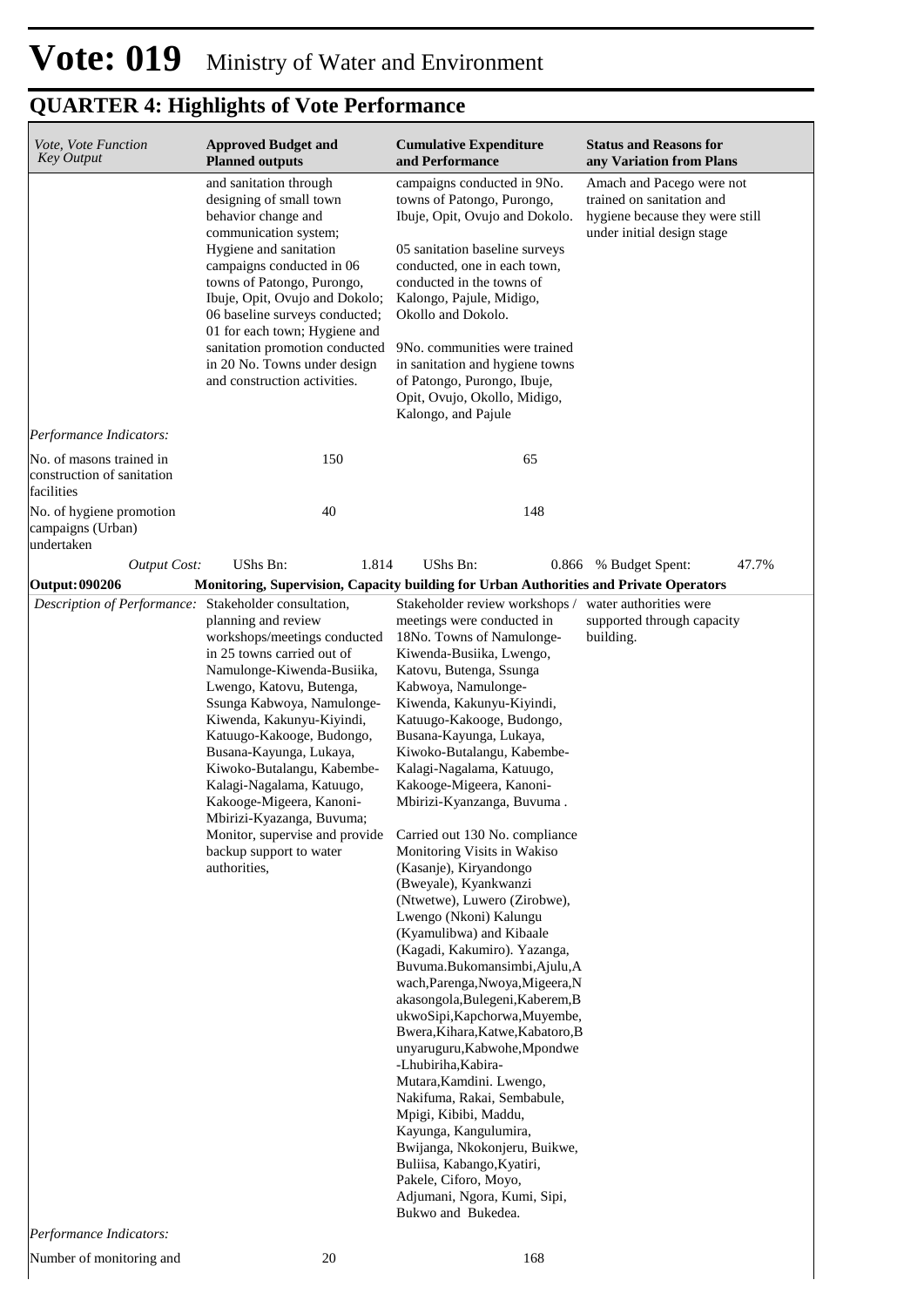| <b>QUARTER 4: Highlights of Vote Performance</b>                                                                                                                                    |                                                                                                                                                                                                                                                                                                                                                                                                                                                                                                                                                                                                                                                                                                                                                                                                                                                                                                                                                                                                                                                                                                                                                                                                                                                                                                                                                                                                                                                                                                                                                                                                                              |                                                                                                                                                                                                                                                                                                                                                                                                                                                                                                                                                                                                                                                                                                                                                                                                                                                                                                                                                                                                                                                                                                                                                                                                                                                                                                                                                                                                                                                                                                                    |                                                                                                                                                                                                                                                                                                                                                                                            |  |  |  |
|-------------------------------------------------------------------------------------------------------------------------------------------------------------------------------------|------------------------------------------------------------------------------------------------------------------------------------------------------------------------------------------------------------------------------------------------------------------------------------------------------------------------------------------------------------------------------------------------------------------------------------------------------------------------------------------------------------------------------------------------------------------------------------------------------------------------------------------------------------------------------------------------------------------------------------------------------------------------------------------------------------------------------------------------------------------------------------------------------------------------------------------------------------------------------------------------------------------------------------------------------------------------------------------------------------------------------------------------------------------------------------------------------------------------------------------------------------------------------------------------------------------------------------------------------------------------------------------------------------------------------------------------------------------------------------------------------------------------------------------------------------------------------------------------------------------------------|--------------------------------------------------------------------------------------------------------------------------------------------------------------------------------------------------------------------------------------------------------------------------------------------------------------------------------------------------------------------------------------------------------------------------------------------------------------------------------------------------------------------------------------------------------------------------------------------------------------------------------------------------------------------------------------------------------------------------------------------------------------------------------------------------------------------------------------------------------------------------------------------------------------------------------------------------------------------------------------------------------------------------------------------------------------------------------------------------------------------------------------------------------------------------------------------------------------------------------------------------------------------------------------------------------------------------------------------------------------------------------------------------------------------------------------------------------------------------------------------------------------------|--------------------------------------------------------------------------------------------------------------------------------------------------------------------------------------------------------------------------------------------------------------------------------------------------------------------------------------------------------------------------------------------|--|--|--|
| Vote, Vote Function<br><b>Key Output</b>                                                                                                                                            | <b>Approved Budget and</b><br><b>Planned outputs</b>                                                                                                                                                                                                                                                                                                                                                                                                                                                                                                                                                                                                                                                                                                                                                                                                                                                                                                                                                                                                                                                                                                                                                                                                                                                                                                                                                                                                                                                                                                                                                                         | <b>Cumulative Expenditure</b><br>and Performance                                                                                                                                                                                                                                                                                                                                                                                                                                                                                                                                                                                                                                                                                                                                                                                                                                                                                                                                                                                                                                                                                                                                                                                                                                                                                                                                                                                                                                                                   | <b>Status and Reasons for</b><br>any Variation from Plans                                                                                                                                                                                                                                                                                                                                  |  |  |  |
| supervision visits and reports<br>prepared and submitted<br>Number of schemes<br>operational and maintained<br>% of piped water supply<br>systems functional<br><b>Output Cost:</b> | UShs Bn:<br>3.717                                                                                                                                                                                                                                                                                                                                                                                                                                                                                                                                                                                                                                                                                                                                                                                                                                                                                                                                                                                                                                                                                                                                                                                                                                                                                                                                                                                                                                                                                                                                                                                                            | UShs Bn:<br>2.234                                                                                                                                                                                                                                                                                                                                                                                                                                                                                                                                                                                                                                                                                                                                                                                                                                                                                                                                                                                                                                                                                                                                                                                                                                                                                                                                                                                                                                                                                                  | % Budget Spent:<br>60.1%                                                                                                                                                                                                                                                                                                                                                                   |  |  |  |
| Output: 090280                                                                                                                                                                      | <b>Construction of Piped Water Supply Systems (Urban)</b>                                                                                                                                                                                                                                                                                                                                                                                                                                                                                                                                                                                                                                                                                                                                                                                                                                                                                                                                                                                                                                                                                                                                                                                                                                                                                                                                                                                                                                                                                                                                                                    |                                                                                                                                                                                                                                                                                                                                                                                                                                                                                                                                                                                                                                                                                                                                                                                                                                                                                                                                                                                                                                                                                                                                                                                                                                                                                                                                                                                                                                                                                                                    |                                                                                                                                                                                                                                                                                                                                                                                            |  |  |  |
|                                                                                                                                                                                     | Description of Performance: Construction of 1 Additional<br>Water Sources -<br>Kinoni/Rugando; Extension of<br>piped water system to<br>Kinoni/Rugando; 06 town<br>projects at 40% completion:<br>Purongo, Patongo, Ibuje, Opit,<br>Dokolo and Ovujo; Commence<br>construction of 07 town water<br>projects: Okollo, Kalongo,<br>Moyo, Barr, Midigo, Pajule and<br>Dufile/ Arra; Complete designs<br>for 08 towns: Loro, Okokoro,<br>Bibia/ Elegu, Pabbo, Acholibur,<br>Agago TC, Rackoko and<br>Namasale; Rehabilitation and<br><b>Water Production Capacity</b><br>Optimization of Gaba Water<br>Treatment Complex and<br><b>Transmission Mains</b><br>Improvements; Construction of<br>civil structures<br>for Buloba Water Supply<br>Extension Project; Designs for<br>11 RGCs will be completed in<br>Kyenjojo, Nsika, Kihihi,<br>Rubirizi,<br>Kisinga/Kagando/Kiburara,<br>Igorora, Kibingo, Kijura,<br>Kabuyanda, Kanara,<br>Lwamaggwa, Rwashamaire;<br>Construction works will start in<br>18 RGCs of Ntusi, Lwebitakuli,<br>Kainja, Buyamba, Kasensero,<br>Nyeihanga, Butare-Mashonga,<br>Nyahuka, Kyegegwa, Kaliiro,<br>Lwemiyaga, Kyabi,<br>Nyakashaka, Kinoni-Kir,<br>Kyenjojo, Nsika, Kihihi,<br>Rubirizi; Construction will be<br>completed in 14 RGCs of<br>Nyarubungo, Rushere Wells<br>Development, Kasagama,<br>Kinuka, Kaliiro, Rwenkobwa,<br>Gasiiza, Muhanga, Lyantonde<br>II, Ntusi, Lwebitakuli, Kainja,<br>Buyamba, Kasensero;<br>Augmentation and construction<br>of Kayunga town water supply;<br>Construction of Nyakashaashara Extension Project: Project in<br>water system for rural industry. | Completed phase 1 of<br>Kinoni/Rugando water sources<br>Phase II underway; Pipe laying<br>works are ongoing.<br>Construction of towns of<br>Purongo, Ibuje, Paidha,<br>Agweng, and Omugo was<br>completed.<br>3No. towns are substantially<br>completed including Patongo<br>(99%), Opit (99%) and Ovujo<br>$(98\%)$ .<br>Construction was on-going in<br>5No. towns Midigo (84%),<br>Okollo (65%), Kalongo (60%),<br>Pajule (64%), and<br>Dokolo (50%).<br>Designs on-going for 10No. of<br>Loro, Okokoro, Bibia/ Elegu,<br>Pabbo, Acholibur, Agago TC,<br>Rackoko, Namasale, Amac and<br>Pacego.<br>Designs for Resizing water<br>schemes in the former IDPs<br>Camps/ERT towns of<br>Namukola, Paloga, Palabek-ogil<br>and Lagoro have been<br>completed.<br>Kayunga Water supply system<br>is still under construction.<br>Under Rehabilitation and Water<br>Production Capacity;<br>Optimization of Gaba Water<br>Treatment Complex and<br><b>Transmission Mains</b><br>Improvements; construction of<br>the four Namasuba tanks is 63%<br>completed, Gaba I Filters<br>$(08No.)$ are $60%$<br>Completed, Gaba II Filters<br>(06No.) are 30% Completed,<br>Gaba II Clarifiers at 33%<br>Completed, 506m section of DI<br>500mm Naguru transmission<br>mains was replace and 5.7 out<br>of 9.6km (60%) of DI 700mm<br>Gaba-Namasuba transmission<br>mains is done.<br>Under Buloba Water Supply<br>defects liability period,<br>monitoring of system<br>performance continues, 200<br>new customers connected. | No. of piped water supply<br>systems designed are more than<br>planned due to donor componet<br>which was not included within<br>in the MTEF in the second BBC<br>at the time of budgeting because<br>some of the agreements had not<br>yet been signed, but these where<br>signed by the time of<br>implementation hence the<br>increased numer of piped water<br>supply systems designed |  |  |  |

Designs for Nyamunuka, Kainja, Rwashamaire, Nsiika, Buyamba, and Kashaka-Butaare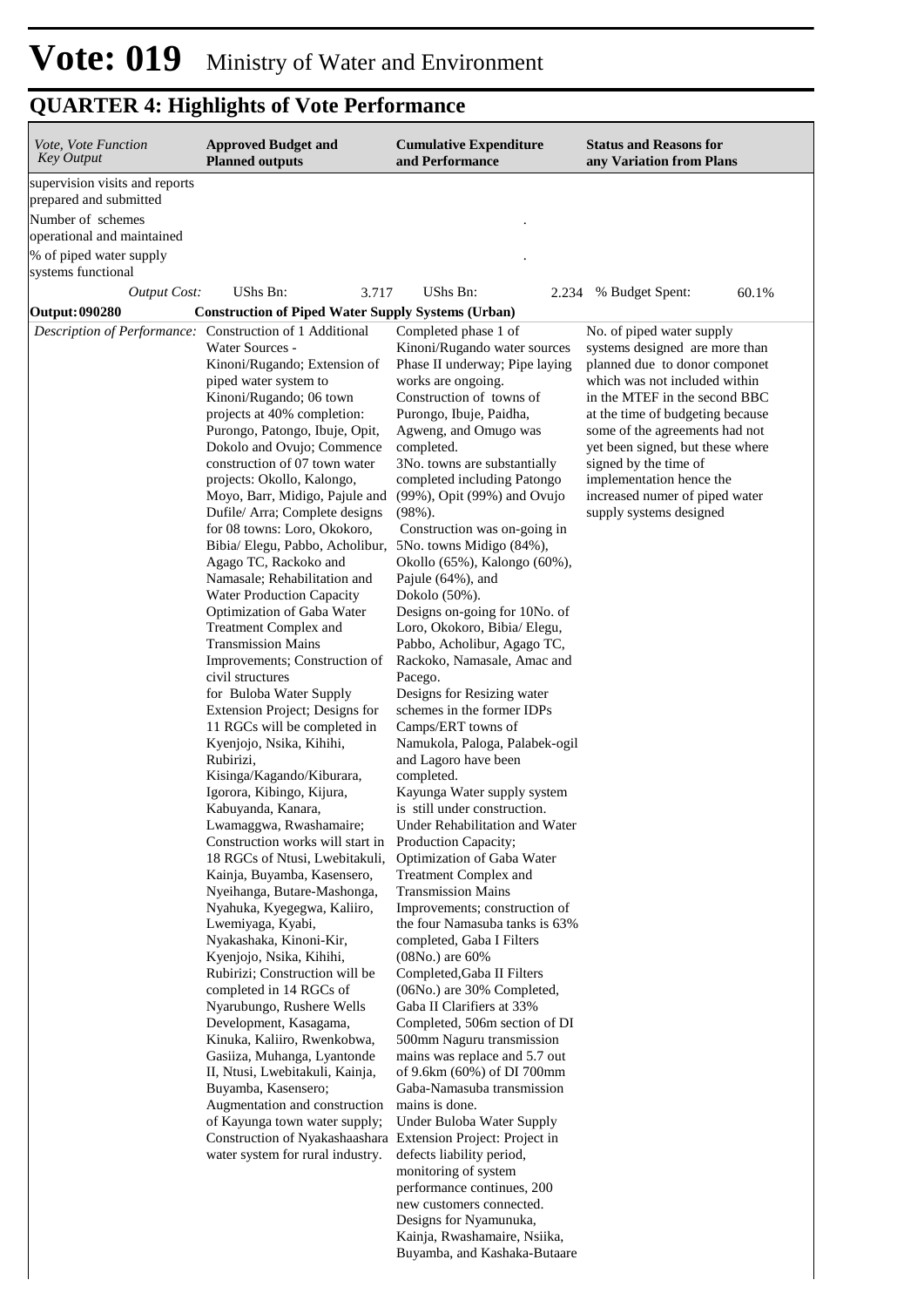## **Vote: 019** Ministry of Water and Environment

| Vote, Vote Function<br><b>Key Output</b>                             | <b>Approved Budget and</b><br><b>Planned outputs</b>                                                                                                                                                                                                                                                                                                                                                                                                                                                                                                                                                                                                                         | <b>Cumulative Expenditure</b><br>and Performance                                                                                                                                                                                                                                                                                                                                                                                                                                                                                                                                                                                   | <b>Status and Reasons for</b><br>any Variation from Plans                                                                                                                                                                                                                                                                                                                                                                                                                                                                                                                                                                                                                                                                                                                                                                                                           |
|----------------------------------------------------------------------|------------------------------------------------------------------------------------------------------------------------------------------------------------------------------------------------------------------------------------------------------------------------------------------------------------------------------------------------------------------------------------------------------------------------------------------------------------------------------------------------------------------------------------------------------------------------------------------------------------------------------------------------------------------------------|------------------------------------------------------------------------------------------------------------------------------------------------------------------------------------------------------------------------------------------------------------------------------------------------------------------------------------------------------------------------------------------------------------------------------------------------------------------------------------------------------------------------------------------------------------------------------------------------------------------------------------|---------------------------------------------------------------------------------------------------------------------------------------------------------------------------------------------------------------------------------------------------------------------------------------------------------------------------------------------------------------------------------------------------------------------------------------------------------------------------------------------------------------------------------------------------------------------------------------------------------------------------------------------------------------------------------------------------------------------------------------------------------------------------------------------------------------------------------------------------------------------|
|                                                                      |                                                                                                                                                                                                                                                                                                                                                                                                                                                                                                                                                                                                                                                                              | RGCs were submitted for<br>approval: while as designs for<br>RGCs of Igorora, Lwemiyaga,<br>Kiko, Karago, Butogota,<br>Kabuyanda, Kajaho, Kambuga<br>& Kihihi were completed,<br>presented to the community and<br>yet to be submitted to DRC.<br>STs/RGCs of Mateete, Ntusi,<br>Lyantonde phase II,<br>Rwenkobwa and Rushere wells<br>development were technically<br>commissioned and completed,<br>but yet to be technically<br>commissioned are Muhanga,<br>Kinoni-Kir and Kasensero T.B.<br>STs/RGCs still under<br>construction include<br>Nyarubungo; 82%, Bugongi;<br>90%, Gasiiza; 80%, Sanga; 10%<br>and Nyeihanga; 82%. |                                                                                                                                                                                                                                                                                                                                                                                                                                                                                                                                                                                                                                                                                                                                                                                                                                                                     |
| Performance Indicators:<br>No. of sewage connections                 | 1                                                                                                                                                                                                                                                                                                                                                                                                                                                                                                                                                                                                                                                                            | 1                                                                                                                                                                                                                                                                                                                                                                                                                                                                                                                                                                                                                                  |                                                                                                                                                                                                                                                                                                                                                                                                                                                                                                                                                                                                                                                                                                                                                                                                                                                                     |
| made*<br>No. of piped water supply<br>systems under construction     | 18                                                                                                                                                                                                                                                                                                                                                                                                                                                                                                                                                                                                                                                                           | 14                                                                                                                                                                                                                                                                                                                                                                                                                                                                                                                                                                                                                                 |                                                                                                                                                                                                                                                                                                                                                                                                                                                                                                                                                                                                                                                                                                                                                                                                                                                                     |
| in urban areas**<br>No. of piped water supply<br>systems designed ** | 15                                                                                                                                                                                                                                                                                                                                                                                                                                                                                                                                                                                                                                                                           | 46                                                                                                                                                                                                                                                                                                                                                                                                                                                                                                                                                                                                                                 |                                                                                                                                                                                                                                                                                                                                                                                                                                                                                                                                                                                                                                                                                                                                                                                                                                                                     |
| <b>Output Cost:</b>                                                  | UShs Bn:<br>75.319                                                                                                                                                                                                                                                                                                                                                                                                                                                                                                                                                                                                                                                           | UShs Bn:<br>33.089                                                                                                                                                                                                                                                                                                                                                                                                                                                                                                                                                                                                                 | 43.9%<br>% Budget Spent:                                                                                                                                                                                                                                                                                                                                                                                                                                                                                                                                                                                                                                                                                                                                                                                                                                            |
| <b>Output: 090281</b>                                                | Energy installation for pumped water supply schemes                                                                                                                                                                                                                                                                                                                                                                                                                                                                                                                                                                                                                          |                                                                                                                                                                                                                                                                                                                                                                                                                                                                                                                                                                                                                                    |                                                                                                                                                                                                                                                                                                                                                                                                                                                                                                                                                                                                                                                                                                                                                                                                                                                                     |
| Performance Indicators:                                              | Description of Performance: 04 towns connected to National Two (2) towns of Oyam and<br>Grid: Oyam, Kamdini,<br>Adjumani, Amolatar;<br>Replacement of system<br>components i.e. inverters,<br>variable speed pumps and<br>regular maintenance of schemes<br>under a framework contract;<br>Grid power extensions to<br>production wells in 8 No<br>implementation towns of<br>Kabwoya, Budongo, Kiganda,<br>Kakumiro, Najjembe, Zigoti,<br>Butenga and Kiboga; National<br>Grid: Intallation of National<br>Grid for Kasagama, Kinuka,<br>Kaliiro, Buyamba, Butare-<br>Mshonga, Kyenjojo Solar:<br>Installation of Solar systems for<br>Nyakashaka: 10 Standby<br>Generators | Adjumani were connected to the extend national grid power to<br>national grid.<br>Replaced the system<br>components that is to say<br>invertors, variable speed pumps<br>and maintained schemes<br>Grid power extensions to<br>production wells in 7No.<br>Implementation towns of<br>Budongo, Kiganda, Kakumiro,<br>Kyamulibwa, Najjembe, Nkoni<br>and Bukomansimbi.<br>16No. standby generators have<br>been installed in the following<br>towns: Bombo, Aduku, Apac,<br>Luwero, Wobulenzi, Rukungiri,<br>Kanungu, Rushere, Mityana,<br>Nebbi, Pader, and Kitgum.                                                                | Procurement processes to<br>Kamdini and Oyam are differed<br>to non-respondent bidders and a<br>new procurement process<br>commenced.<br>Delayed procurement of<br>Contractor for extension of<br>power grid to Kakiri-<br>Namayumba. Works for grid<br>extension to Zigoti,<br>Butenga, Kabwoya, Kiboga and<br>Kasambya not achieved due to<br>haulting of water supply<br>construction works.<br>No. of energy packages for<br>pumped water schemes<br>installed are more than planned<br>due to donor componet which<br>was not included within in the<br>Kisoro, Kaliro, Sironko, Paidha, MTEF in the second BBC at the<br>time of budgeting because some<br>of the agreements had not yet<br>been signed, but these where<br>signed by the time of<br>implementation hence the<br>increased number of energy<br>packages for pumped water<br>schemes installed |
| No. of energy packages for                                           | 15                                                                                                                                                                                                                                                                                                                                                                                                                                                                                                                                                                                                                                                                           | 18                                                                                                                                                                                                                                                                                                                                                                                                                                                                                                                                                                                                                                 |                                                                                                                                                                                                                                                                                                                                                                                                                                                                                                                                                                                                                                                                                                                                                                                                                                                                     |
|                                                                      |                                                                                                                                                                                                                                                                                                                                                                                                                                                                                                                                                                                                                                                                              |                                                                                                                                                                                                                                                                                                                                                                                                                                                                                                                                                                                                                                    |                                                                                                                                                                                                                                                                                                                                                                                                                                                                                                                                                                                                                                                                                                                                                                                                                                                                     |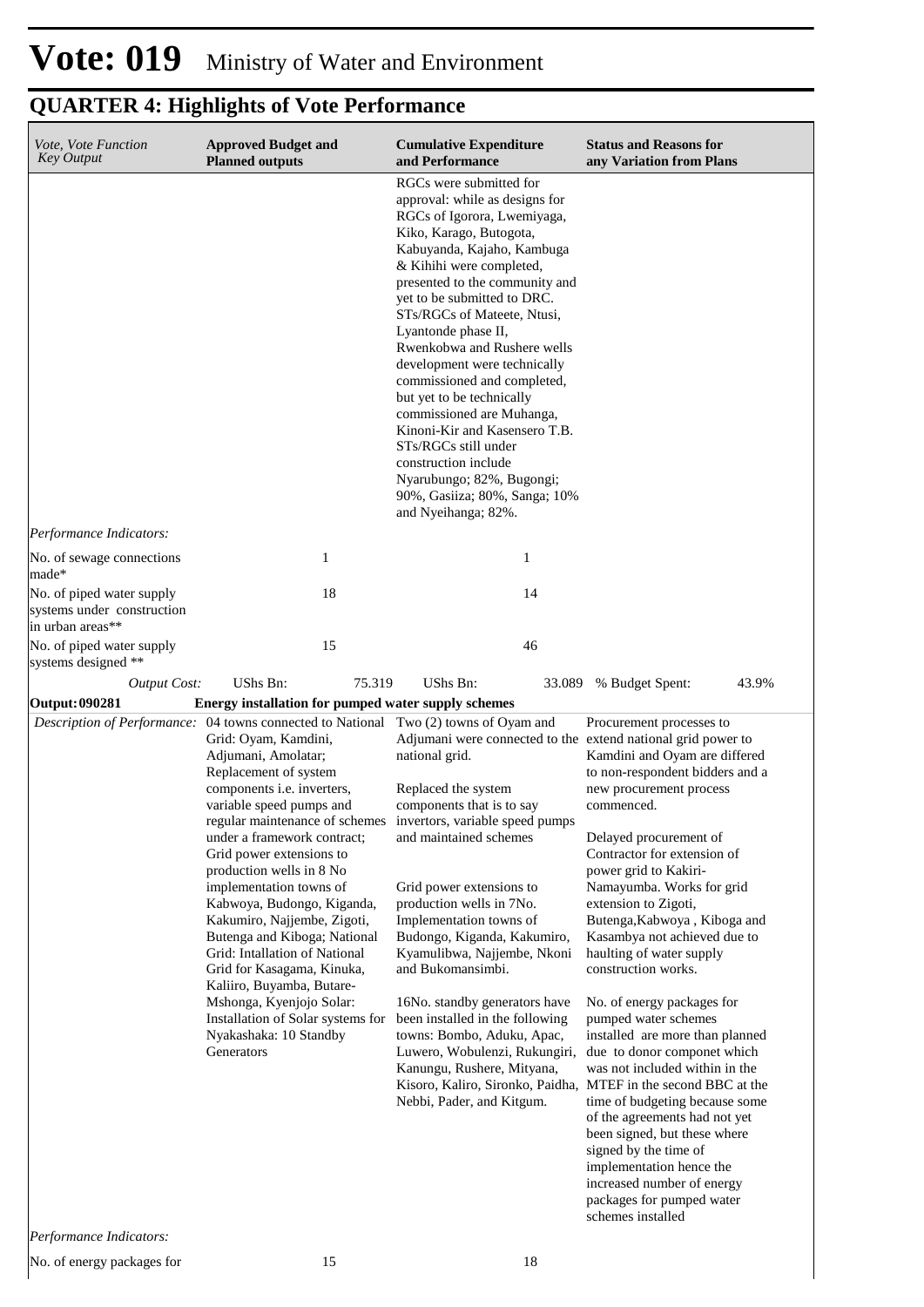| <i>Vote, Vote Function</i><br><b>Key Output</b>                                                   | <b>Approved Budget and</b><br><b>Planned outputs</b>                                                                                                                                                                                                                                                                                                                                                                                                                                                                                                                                                                                                                                                                                                                                                                                                                                                                                          |        | <b>Cumulative Expenditure</b><br>and Performance                                                                                                                                                                                                                                                                                                                                                                                                                                                                                                                                                                                                                                                                                                                                                                                                                                                       |        | <b>Status and Reasons for</b><br>any Variation from Plans                                                                                                                                                                                                                                                                                                                                                                                                                                                   |       |  |
|---------------------------------------------------------------------------------------------------|-----------------------------------------------------------------------------------------------------------------------------------------------------------------------------------------------------------------------------------------------------------------------------------------------------------------------------------------------------------------------------------------------------------------------------------------------------------------------------------------------------------------------------------------------------------------------------------------------------------------------------------------------------------------------------------------------------------------------------------------------------------------------------------------------------------------------------------------------------------------------------------------------------------------------------------------------|--------|--------------------------------------------------------------------------------------------------------------------------------------------------------------------------------------------------------------------------------------------------------------------------------------------------------------------------------------------------------------------------------------------------------------------------------------------------------------------------------------------------------------------------------------------------------------------------------------------------------------------------------------------------------------------------------------------------------------------------------------------------------------------------------------------------------------------------------------------------------------------------------------------------------|--------|-------------------------------------------------------------------------------------------------------------------------------------------------------------------------------------------------------------------------------------------------------------------------------------------------------------------------------------------------------------------------------------------------------------------------------------------------------------------------------------------------------------|-------|--|
| pumped water schemes<br>installed                                                                 |                                                                                                                                                                                                                                                                                                                                                                                                                                                                                                                                                                                                                                                                                                                                                                                                                                                                                                                                               |        |                                                                                                                                                                                                                                                                                                                                                                                                                                                                                                                                                                                                                                                                                                                                                                                                                                                                                                        |        |                                                                                                                                                                                                                                                                                                                                                                                                                                                                                                             |       |  |
| <b>Output Cost:</b>                                                                               | UShs Bn:                                                                                                                                                                                                                                                                                                                                                                                                                                                                                                                                                                                                                                                                                                                                                                                                                                                                                                                                      | 7.492  | UShs Bn:                                                                                                                                                                                                                                                                                                                                                                                                                                                                                                                                                                                                                                                                                                                                                                                                                                                                                               | 0.691  | % Budget Spent:                                                                                                                                                                                                                                                                                                                                                                                                                                                                                             | 9.2%  |  |
| <b>Output: 090282</b>                                                                             | <b>Construction of Sanitation Facilities (Urban)</b>                                                                                                                                                                                                                                                                                                                                                                                                                                                                                                                                                                                                                                                                                                                                                                                                                                                                                          |        |                                                                                                                                                                                                                                                                                                                                                                                                                                                                                                                                                                                                                                                                                                                                                                                                                                                                                                        |        |                                                                                                                                                                                                                                                                                                                                                                                                                                                                                                             |       |  |
| Description of Performance: Design of small bore sewerage                                         | systems in Rubaare and<br>Kapchorwa to improve<br>sanitation standards; 48<br>sanitation facilities constructed<br>in the 06 towns of Patongo,<br>Purongo, Ibuje, Opit, Dokolo<br>and Ovujo; 01 intergrated<br>sanitation system commenced<br>for Kitgum T.C.; 155 No.<br>Ecosan demonstration toilets in<br>Kabwoya, Butenga, Buvuma,<br>Ssunga, Kakunyu-Kiyindi,<br>Kiwoko-Butalangu, Katuugo,<br>Kasagama, Kinuka, Lyantonde<br>II, Kaliiro, Nyeihanga, Butare-<br>Mashonga, Nyahuka,<br>Lwemiyaga, Kyabi,<br>Nyakashaka, Kinoni-Mbr,<br>Kyenjojo, Nsika, Kihihi,<br>Rubirizi ; 41 No. Public<br>sanitation facilities (public<br>places including schools,<br>markets etc) constructed in<br>Nyarubungo, Kasagama,<br>Kinuka, Kaliiro, Rwenkobwa,<br>Gasiiza, Muhanga, Lyantonde<br>II, Ntusi, Lwebitakuli, Kainja,<br>Buyamba, Kasensero; continue<br>with the construction of<br>Nakivubo Waste Water<br><b>Treatment Plant Project</b> |        | Construction of 51 Ecosan<br>demonstration toilets in Opit,<br>Ovujo, Purongo, Ibuje, paidha,<br>Agweng, and Omugo.<br>Feasibility study consultancy<br>services of one Integrated<br>Sanitation System on-going for<br>Kitgum T.C. Nakivubo Waste<br>Water Treatment Plant Project.<br>-Construction of civil structures<br>-Procurement of equipment and<br>materials for Nakivubo and<br>Kinawataka sewers.<br>-Compensation payment.<br>-Excavation works.<br>-Supply and laying of sewer<br>mains.<br>Completed 50No. Ecosan toilets<br>in Kinogozi, Ssunga, Gombe,<br>Butiaba, Bugoigo and<br>Walukuba , Kagadi, Kakumiro,<br>Kiboga, Kiganda, Zigoti,<br>Nkoni, Kyamulibwa, Kanoni,<br>Najjembe Kabembe, Nakirebe, .<br>Completed 8No. Public<br>sanitation facilities in towns of<br>Kinogozi (1), Ssunga (2),<br>Gombe (1), Kyamilibwa (1),<br>Butiaba (1), Bugoigo (1), and<br>Walukuba (1). |        | No. of sanitation facilities<br>constructed (Household, Public<br>and feacal sludge managment)<br>are more than planned due to<br>donor componet support which<br>was not included within in the<br>MTEF in the second BBC at the<br>time of budgeting because most<br>of the agreements had not yet<br>been signed, but these where<br>signed by the time of<br>implementation hence the<br>increased number of sanitation<br>facilities constructed<br>(Household, Public and feacal<br>sludge managment) |       |  |
| Performance Indicators:                                                                           |                                                                                                                                                                                                                                                                                                                                                                                                                                                                                                                                                                                                                                                                                                                                                                                                                                                                                                                                               |        |                                                                                                                                                                                                                                                                                                                                                                                                                                                                                                                                                                                                                                                                                                                                                                                                                                                                                                        |        |                                                                                                                                                                                                                                                                                                                                                                                                                                                                                                             |       |  |
| No. of sanitation facilities<br>constructed (Household,<br>Public and feacal sludge<br>managment) | 140                                                                                                                                                                                                                                                                                                                                                                                                                                                                                                                                                                                                                                                                                                                                                                                                                                                                                                                                           |        | 149                                                                                                                                                                                                                                                                                                                                                                                                                                                                                                                                                                                                                                                                                                                                                                                                                                                                                                    |        |                                                                                                                                                                                                                                                                                                                                                                                                                                                                                                             |       |  |
| <b>Output Cost:</b>                                                                               | UShs Bn:                                                                                                                                                                                                                                                                                                                                                                                                                                                                                                                                                                                                                                                                                                                                                                                                                                                                                                                                      | 47.257 | UShs Bn:                                                                                                                                                                                                                                                                                                                                                                                                                                                                                                                                                                                                                                                                                                                                                                                                                                                                                               | 25.085 | % Budget Spent:                                                                                                                                                                                                                                                                                                                                                                                                                                                                                             | 53.1% |  |
| <b>Vote Function Cost</b>                                                                         | <b>UShs Bn:</b>                                                                                                                                                                                                                                                                                                                                                                                                                                                                                                                                                                                                                                                                                                                                                                                                                                                                                                                               |        | 150.696 UShs Bn:                                                                                                                                                                                                                                                                                                                                                                                                                                                                                                                                                                                                                                                                                                                                                                                                                                                                                       |        | 84.138 % Budget Spent:                                                                                                                                                                                                                                                                                                                                                                                                                                                                                      | 55.8% |  |
| <b>Vote Function: 0903 Water for Production</b>                                                   |                                                                                                                                                                                                                                                                                                                                                                                                                                                                                                                                                                                                                                                                                                                                                                                                                                                                                                                                               |        |                                                                                                                                                                                                                                                                                                                                                                                                                                                                                                                                                                                                                                                                                                                                                                                                                                                                                                        |        |                                                                                                                                                                                                                                                                                                                                                                                                                                                                                                             |       |  |
| <b>Output: 090306</b>                                                                             | Suatainable Water for Production management systems established                                                                                                                                                                                                                                                                                                                                                                                                                                                                                                                                                                                                                                                                                                                                                                                                                                                                               |        |                                                                                                                                                                                                                                                                                                                                                                                                                                                                                                                                                                                                                                                                                                                                                                                                                                                                                                        |        |                                                                                                                                                                                                                                                                                                                                                                                                                                                                                                             |       |  |
| Description of Performance: Sustainable Water for                                                 | Production management<br>systems established at<br>completed WfP sites of Andibo Karamoja, 13No. In Luwero<br>dam in Nebbi; Acanpii dam in<br>Apac; Namatata dam in<br>Namalu s/c Nakapiripirit<br>district, Rwengaaju Irrigation<br>scheme in Kabarole district<br>:Rehabilitation of Mabira dam<br>in Mbarara District;<br>Construction of WfP facilities<br>countrywide using WfP<br>equipment; Installation of Drip<br>Irrigation demonstration units at<br>completed dam sites;<br>Engineering services for the                                                                                                                                                                                                                                                                                                                                                                                                                          |        | A total of 54 No. management<br>systems where established and<br>trained as follows: - 28No. In<br>District, 2No. In Bukomansimbi are beyond the planned ones<br>District and 1No. In Kabale<br>District, 7 No. in Kyankwanzi<br>District, 1No. In Kiboga<br>District, 2No. In Nakaseke<br>District.                                                                                                                                                                                                                                                                                                                                                                                                                                                                                                                                                                                                   |        | 54 management systems were<br>established (in Karamoja,<br>Luwero District and<br>Bukomansimbi District). These<br>because the extra ones were<br>formed using funds from the<br><b>OPM</b> (KALIP)                                                                                                                                                                                                                                                                                                         |       |  |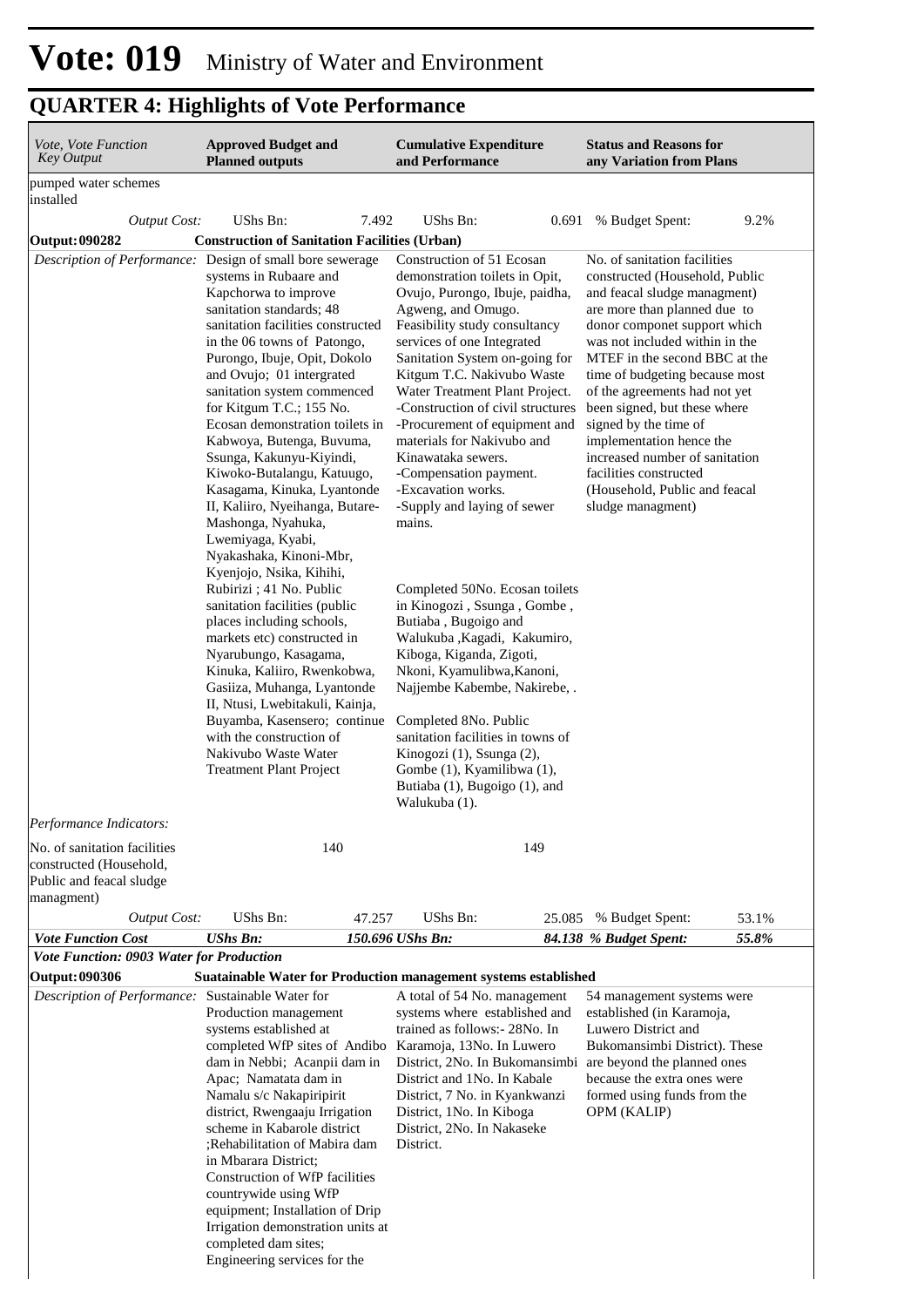| Vote, Vote Function<br><b>Key Output</b>               | <b>Approved Budget and</b><br><b>Planned outputs</b>                                                                                                                                                                                                                                                                                                                                                                                                                                                                                                                                                                                                                                                                                                                                                                                                                                                                                                                                                                                                                                                                                                                                                                                                                | <b>Cumulative Expenditure</b><br>and Performance                                                                                                                                                                                                                                                                                                                                                                                                                                                                                                                                                                                                                                                                                                                           | <b>Status and Reasons for</b><br>any Variation from Plans                                                                                                                                                                                                                                                                                                                                                                                                                                                                                                                                                                                                                                                            |  |  |
|--------------------------------------------------------|---------------------------------------------------------------------------------------------------------------------------------------------------------------------------------------------------------------------------------------------------------------------------------------------------------------------------------------------------------------------------------------------------------------------------------------------------------------------------------------------------------------------------------------------------------------------------------------------------------------------------------------------------------------------------------------------------------------------------------------------------------------------------------------------------------------------------------------------------------------------------------------------------------------------------------------------------------------------------------------------------------------------------------------------------------------------------------------------------------------------------------------------------------------------------------------------------------------------------------------------------------------------|----------------------------------------------------------------------------------------------------------------------------------------------------------------------------------------------------------------------------------------------------------------------------------------------------------------------------------------------------------------------------------------------------------------------------------------------------------------------------------------------------------------------------------------------------------------------------------------------------------------------------------------------------------------------------------------------------------------------------------------------------------------------------|----------------------------------------------------------------------------------------------------------------------------------------------------------------------------------------------------------------------------------------------------------------------------------------------------------------------------------------------------------------------------------------------------------------------------------------------------------------------------------------------------------------------------------------------------------------------------------------------------------------------------------------------------------------------------------------------------------------------|--|--|
|                                                        | WfP facilities; Emergency<br>repair and maintenance of WfP<br>facilities; Construction<br>supervision of ongoing WfP<br>facilities. Other ongoing<br>facilities to be monitored and<br>supervised include:- Nyakiharo<br>water supply system in Kabale<br>district; bulk water scheme in<br>Rakai district; Engineering<br>services for bulk water schemes                                                                                                                                                                                                                                                                                                                                                                                                                                                                                                                                                                                                                                                                                                                                                                                                                                                                                                          |                                                                                                                                                                                                                                                                                                                                                                                                                                                                                                                                                                                                                                                                                                                                                                            |                                                                                                                                                                                                                                                                                                                                                                                                                                                                                                                                                                                                                                                                                                                      |  |  |
| Performance Indicators:<br>No. of water management     | 14                                                                                                                                                                                                                                                                                                                                                                                                                                                                                                                                                                                                                                                                                                                                                                                                                                                                                                                                                                                                                                                                                                                                                                                                                                                                  | 54                                                                                                                                                                                                                                                                                                                                                                                                                                                                                                                                                                                                                                                                                                                                                                         |                                                                                                                                                                                                                                                                                                                                                                                                                                                                                                                                                                                                                                                                                                                      |  |  |
| committees formed and<br>trained                       |                                                                                                                                                                                                                                                                                                                                                                                                                                                                                                                                                                                                                                                                                                                                                                                                                                                                                                                                                                                                                                                                                                                                                                                                                                                                     |                                                                                                                                                                                                                                                                                                                                                                                                                                                                                                                                                                                                                                                                                                                                                                            |                                                                                                                                                                                                                                                                                                                                                                                                                                                                                                                                                                                                                                                                                                                      |  |  |
| <b>Output Cost:</b>                                    | UShs Bn:<br>0.989                                                                                                                                                                                                                                                                                                                                                                                                                                                                                                                                                                                                                                                                                                                                                                                                                                                                                                                                                                                                                                                                                                                                                                                                                                                   | UShs Bn:<br>1.521                                                                                                                                                                                                                                                                                                                                                                                                                                                                                                                                                                                                                                                                                                                                                          | 153.7%<br>% Budget Spent:                                                                                                                                                                                                                                                                                                                                                                                                                                                                                                                                                                                                                                                                                            |  |  |
| <b>Output: 090380</b>                                  | <b>Construction of Bulk Water Supply Schemes</b>                                                                                                                                                                                                                                                                                                                                                                                                                                                                                                                                                                                                                                                                                                                                                                                                                                                                                                                                                                                                                                                                                                                                                                                                                    |                                                                                                                                                                                                                                                                                                                                                                                                                                                                                                                                                                                                                                                                                                                                                                            |                                                                                                                                                                                                                                                                                                                                                                                                                                                                                                                                                                                                                                                                                                                      |  |  |
|                                                        | Description of Performance: Continue with construction of<br>Nyakiharo water supply system<br>in Kabale district to the<br>completion level of 95% and<br>100% completion level for<br>Bulk Water scheme in Rakai<br>district.                                                                                                                                                                                                                                                                                                                                                                                                                                                                                                                                                                                                                                                                                                                                                                                                                                                                                                                                                                                                                                      | Construction of Nyakiharo<br>water supply system in Kabale<br>District and Bulk Water<br>scheme in Rakai district was<br>completed.                                                                                                                                                                                                                                                                                                                                                                                                                                                                                                                                                                                                                                        | Construction of the bulk Water<br>supply systems where achieved<br>as planned since they where<br>multi year projects from the<br>previous FYs that where under<br>construction                                                                                                                                                                                                                                                                                                                                                                                                                                                                                                                                      |  |  |
| Performance Indicators:                                |                                                                                                                                                                                                                                                                                                                                                                                                                                                                                                                                                                                                                                                                                                                                                                                                                                                                                                                                                                                                                                                                                                                                                                                                                                                                     |                                                                                                                                                                                                                                                                                                                                                                                                                                                                                                                                                                                                                                                                                                                                                                            |                                                                                                                                                                                                                                                                                                                                                                                                                                                                                                                                                                                                                                                                                                                      |  |  |
| No. of Bulk Water supply<br>systems under construction | 2                                                                                                                                                                                                                                                                                                                                                                                                                                                                                                                                                                                                                                                                                                                                                                                                                                                                                                                                                                                                                                                                                                                                                                                                                                                                   | 2                                                                                                                                                                                                                                                                                                                                                                                                                                                                                                                                                                                                                                                                                                                                                                          |                                                                                                                                                                                                                                                                                                                                                                                                                                                                                                                                                                                                                                                                                                                      |  |  |
| <b>Output Cost:</b>                                    | UShs Bn:<br>5.000                                                                                                                                                                                                                                                                                                                                                                                                                                                                                                                                                                                                                                                                                                                                                                                                                                                                                                                                                                                                                                                                                                                                                                                                                                                   | UShs Bn:<br>3.968                                                                                                                                                                                                                                                                                                                                                                                                                                                                                                                                                                                                                                                                                                                                                          | % Budget Spent:<br>79.4%                                                                                                                                                                                                                                                                                                                                                                                                                                                                                                                                                                                                                                                                                             |  |  |
| Output: 090381                                         | <b>Construction of Water Surface Reservoirs</b>                                                                                                                                                                                                                                                                                                                                                                                                                                                                                                                                                                                                                                                                                                                                                                                                                                                                                                                                                                                                                                                                                                                                                                                                                     |                                                                                                                                                                                                                                                                                                                                                                                                                                                                                                                                                                                                                                                                                                                                                                            |                                                                                                                                                                                                                                                                                                                                                                                                                                                                                                                                                                                                                                                                                                                      |  |  |
|                                                        | Description of Performance: Construction of Andibo dam in Construction of Andibo dam in<br>Nebbi to 70% cumulative<br>progress and Acanpii dam in<br>Apac to 50% cumulative<br>progress; Namatata dam in<br>Namalu s/c Nakapiripirit district valley tank at Nyakashaashara<br>to 50% cumulative progress;<br>Rwengaaju Irrigation scheme in district was completed.11No.<br>Kabarole district to 50%<br>cumulative progress;<br>Rehabilitation of Mabira dam in 8No. in Kyankwanzi, 2 in<br>Mbarara District to 50%<br>cumulative progress; other<br>outputs will include:-<br>Construction of 4 WfP facilities<br>countrywide using WfP<br>equipment (Kyabal, Kabingo,<br>Sheema and Abileng Vally tank<br>in Kumi-Ongino); Installation<br>of Drip Irrigation demonstration district (95% cumulative<br>units at completed dam sites;<br>Engineering services for the<br>WfP facilities; Emergency<br>repair and maintenance of WfP<br>facilities and Construction<br>supervision of ongoing WfP<br>facilities; Commense<br>construction of Bigasha dam in<br>Isingiro, Ongole dam in<br>Katakwi and Katabok dam in<br>Abim<br>Construction of Nyakashaashara installation of Drip Irrigation<br>Water system for rural industry<br>in Kiruhura district to 95%; | Nebbi is at 50% cumulative<br>progress - Construction Abileng<br>Vally tank in Kumi-Ongino is<br>complete; Construction of a<br>for rural industry in Kiruhura<br>Valley tanks were constructed<br>in Luwero, 21No. in Kiboga,<br>Kotido, 3 in Kabong, 4 in<br>Abim, 1 in Nakapiripirit, 17 in<br>Kiruhura, 5 in Lyantonde and 2<br>in Bukomansimbi using WfP<br>equipment;<br>Construction of Nyakiharo<br>water supply system in Kabale<br>progress);<br>Construction of Katirwe and<br>Kasikizi valley tanks in<br>Kyegeggwa (100% cumulative<br>progress); Odusai valley tank in<br>Pallisa and Nalubembe valley<br>tank in Kibuku District (100%<br>cumulative progress);<br>Identification of sites for<br>demonstration units at<br>completed dam sites is ongoing; | -For Acan pii dam; Hostile<br>Community prevented land<br>acquisition and subsequent<br>engineering surveys<br>- Unforeseen ground conditions<br>led to highly intensive<br>geotechnical investigations for<br>Namatata dam hence delaying<br>the design phase. This resulted<br>in high Engineering cost<br>estimates for the project and as<br>a result, it couldn't be<br>implemented in time.<br>- Rwengaaju Irrigation scheme;<br>Increase in scope of services<br>delayed the implementation of<br>the project; procurement of a<br>contractor is ongoing. Katabok<br>dam is costly for the department<br>to implement i.e UgShs 27bn<br>More valley tanks were<br>constructed using the Ministry<br>equipment |  |  |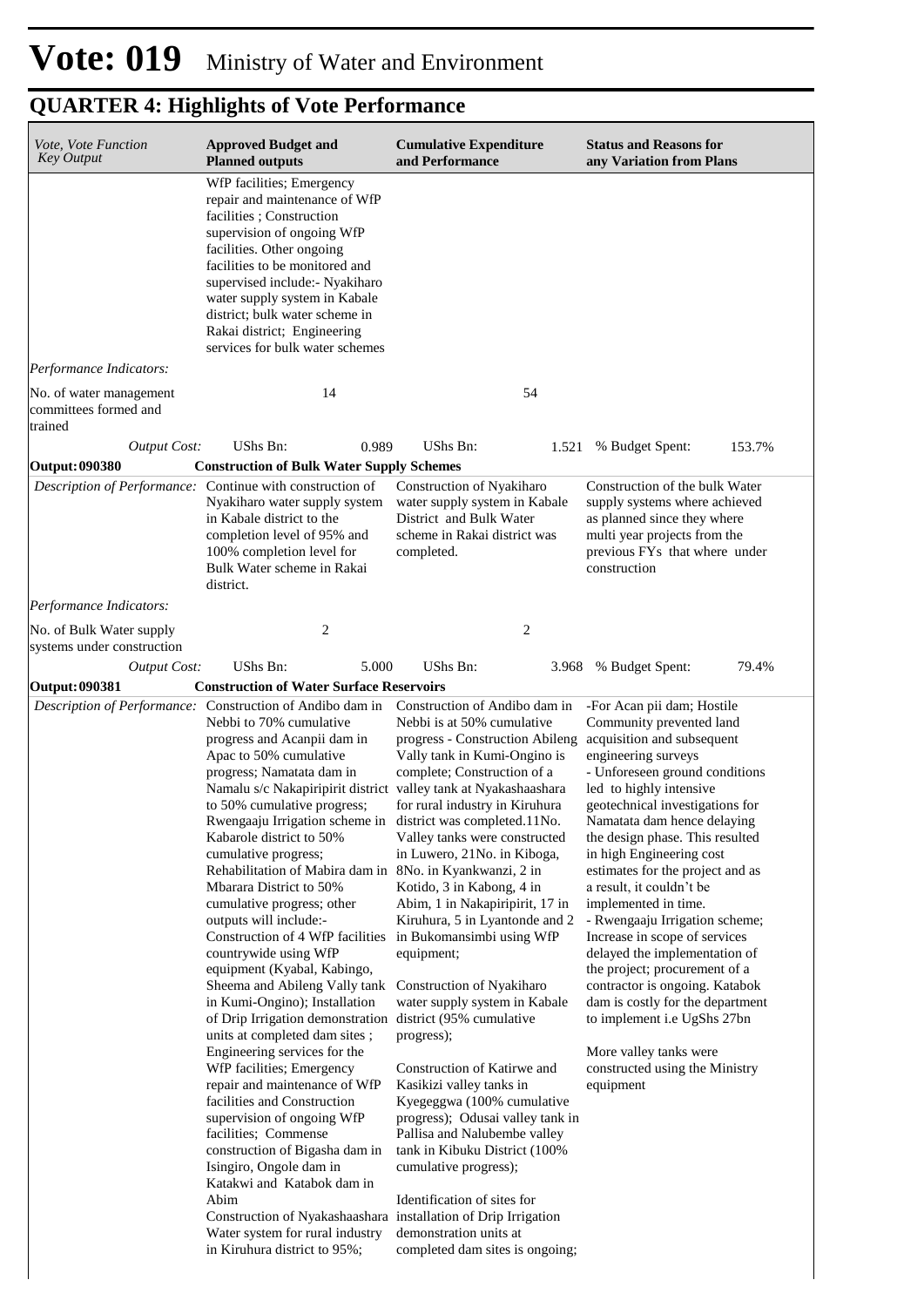| <b>Key Output</b>                                                                                                                                                      | <b>Approved Budget and</b><br><b>Planned outputs</b>                                                                                                                                                                                                                                                                                                                                                                                                                                                                                                                                                                              |        | <b>Cumulative Expenditure</b><br>and Performance                                                                                                                                                                                                                                                                                                                                                                                                                                                                                                                                                                                                                                                                                                                                                                                                                                                                                                                                                                                                                                                                                                                                                                       |        | <b>Status and Reasons for</b><br>any Variation from Plans                                                                                                                                                                                                                                                           |       |
|------------------------------------------------------------------------------------------------------------------------------------------------------------------------|-----------------------------------------------------------------------------------------------------------------------------------------------------------------------------------------------------------------------------------------------------------------------------------------------------------------------------------------------------------------------------------------------------------------------------------------------------------------------------------------------------------------------------------------------------------------------------------------------------------------------------------|--------|------------------------------------------------------------------------------------------------------------------------------------------------------------------------------------------------------------------------------------------------------------------------------------------------------------------------------------------------------------------------------------------------------------------------------------------------------------------------------------------------------------------------------------------------------------------------------------------------------------------------------------------------------------------------------------------------------------------------------------------------------------------------------------------------------------------------------------------------------------------------------------------------------------------------------------------------------------------------------------------------------------------------------------------------------------------------------------------------------------------------------------------------------------------------------------------------------------------------|--------|---------------------------------------------------------------------------------------------------------------------------------------------------------------------------------------------------------------------------------------------------------------------------------------------------------------------|-------|
|                                                                                                                                                                        |                                                                                                                                                                                                                                                                                                                                                                                                                                                                                                                                                                                                                                   |        | Engineering services for the<br>WfP facilities; Emergency<br>repair and maintenance of<br>Kobebe dam in Moroto District;<br>Construction supervision of<br>ongoing WfP facilities                                                                                                                                                                                                                                                                                                                                                                                                                                                                                                                                                                                                                                                                                                                                                                                                                                                                                                                                                                                                                                      |        |                                                                                                                                                                                                                                                                                                                     |       |
| Performance Indicators:                                                                                                                                                |                                                                                                                                                                                                                                                                                                                                                                                                                                                                                                                                                                                                                                   |        |                                                                                                                                                                                                                                                                                                                                                                                                                                                                                                                                                                                                                                                                                                                                                                                                                                                                                                                                                                                                                                                                                                                                                                                                                        |        |                                                                                                                                                                                                                                                                                                                     |       |
| Numer of Valley Tanks<br>Constructed                                                                                                                                   |                                                                                                                                                                                                                                                                                                                                                                                                                                                                                                                                                                                                                                   | 6      |                                                                                                                                                                                                                                                                                                                                                                                                                                                                                                                                                                                                                                                                                                                                                                                                                                                                                                                                                                                                                                                                                                                                                                                                                        | 32     |                                                                                                                                                                                                                                                                                                                     |       |
| No. of Dams Constructed                                                                                                                                                |                                                                                                                                                                                                                                                                                                                                                                                                                                                                                                                                                                                                                                   | 7      |                                                                                                                                                                                                                                                                                                                                                                                                                                                                                                                                                                                                                                                                                                                                                                                                                                                                                                                                                                                                                                                                                                                                                                                                                        | 3      |                                                                                                                                                                                                                                                                                                                     |       |
| <b>Output Cost:</b>                                                                                                                                                    | UShs Bn:                                                                                                                                                                                                                                                                                                                                                                                                                                                                                                                                                                                                                          | 17.995 | UShs Bn:                                                                                                                                                                                                                                                                                                                                                                                                                                                                                                                                                                                                                                                                                                                                                                                                                                                                                                                                                                                                                                                                                                                                                                                                               | 15.141 | % Budget Spent:                                                                                                                                                                                                                                                                                                     | 84.1% |
| <b>Vote Function Cost</b><br>Vote Function: 0904 Water Resources Management                                                                                            | <b>UShs Bn:</b>                                                                                                                                                                                                                                                                                                                                                                                                                                                                                                                                                                                                                   |        | 31.970 UShs Bn:                                                                                                                                                                                                                                                                                                                                                                                                                                                                                                                                                                                                                                                                                                                                                                                                                                                                                                                                                                                                                                                                                                                                                                                                        |        | 23.477 % Budget Spent:                                                                                                                                                                                                                                                                                              | 73.4% |
| <b>Output: 090403</b>                                                                                                                                                  |                                                                                                                                                                                                                                                                                                                                                                                                                                                                                                                                                                                                                                   |        | Water resources availability regularly monitored and assessed                                                                                                                                                                                                                                                                                                                                                                                                                                                                                                                                                                                                                                                                                                                                                                                                                                                                                                                                                                                                                                                                                                                                                          |        |                                                                                                                                                                                                                                                                                                                     |       |
| Description of Performance: 1 GIS-based database and 1<br>Performance Indicators:<br>No. of hydrological<br>monitoring stations that are<br>maintained and operational | <b>Water Resources Monitoring</b><br>and Information System (WRIS<br>) developed and available for<br>public access; 2 number<br><b>Automatic Weather Stations</b><br>constructed in the districts of<br>Namyingo and Sembabule. 7<br>Number of Automatic Weather<br>Stations upgraded In the<br>districts of Masaka, Kampala,<br>Mpigi; Mityana, Buikwe, and<br>Wakiso;<br>Well maintained Automatic<br>weather/Hydro meteorological<br>stations and well managed<br>information system and<br>dissemination of Water<br>Resources products;<br>Rehabilitation and<br>modernization of the water<br>resources monitoring network | 170    | I GIS Based Database and 1<br>WRIS developed and installed<br>at the LVEMP II Secretariate.<br>Still undergoing testing and<br>population be it is opened for<br>public access.<br>TORs were submitted for the<br>process for construction of 2<br>number Automatic Weather<br>Stations in the districts of<br>Namyingo and Sembabule.<br>Upgrade of 7 Number<br>Automatic Weather Stations in<br>the districts of Masaka,<br>Kampala, Mpigi, Mityana,<br>Buikwe and Wakiso.<br>3 new SW stations (River<br>Kagera at Kikagati, River Rwizi<br>at New Mbarara Water Works<br>& Lake Edward at Katwe)<br>constructed.<br>235 Surface Water stations<br>operated.<br>Survey of stations for<br>rehabilitation for Early Warning<br>System completed and detailed<br>designs made.<br>48 GW stations operated and<br>siting for 6 new GW stations<br>completed in 4 districts in<br>Albert and Upper Nile WMZs<br>149 SW and 48 GW stations<br>operated.<br>65% of the monitoring network<br>operated.<br>2 models selected for use in<br>assessing these catchments.<br>3 assessments done on demand<br>by developers of HEP projects<br>and data to support and update<br>the previous study collected and<br>analyzed. | 197    | Not yet available for public<br>access; because a software and<br>other equipment are yet to be<br>procured and installed.<br>Discussions to renew the<br>contract that had expired are<br>ongoing.<br>Still in the procurement process<br>- bids and specifications have<br>been done and have invited<br>bidders. |       |
| Output Cost:                                                                                                                                                           | UShs Bn:                                                                                                                                                                                                                                                                                                                                                                                                                                                                                                                                                                                                                          | 4.490  | UShs Bn:                                                                                                                                                                                                                                                                                                                                                                                                                                                                                                                                                                                                                                                                                                                                                                                                                                                                                                                                                                                                                                                                                                                                                                                                               | 1.495  | % Budget Spent:                                                                                                                                                                                                                                                                                                     | 33.3% |
| Output: 090404                                                                                                                                                         |                                                                                                                                                                                                                                                                                                                                                                                                                                                                                                                                                                                                                                   |        | The quality of water resources regularly monitored and assessed                                                                                                                                                                                                                                                                                                                                                                                                                                                                                                                                                                                                                                                                                                                                                                                                                                                                                                                                                                                                                                                                                                                                                        |        | Description of Performance: Upgraded and functional water 2 design and feasibility studies A contract to rehabilitate                                                                                                                                                                                               |       |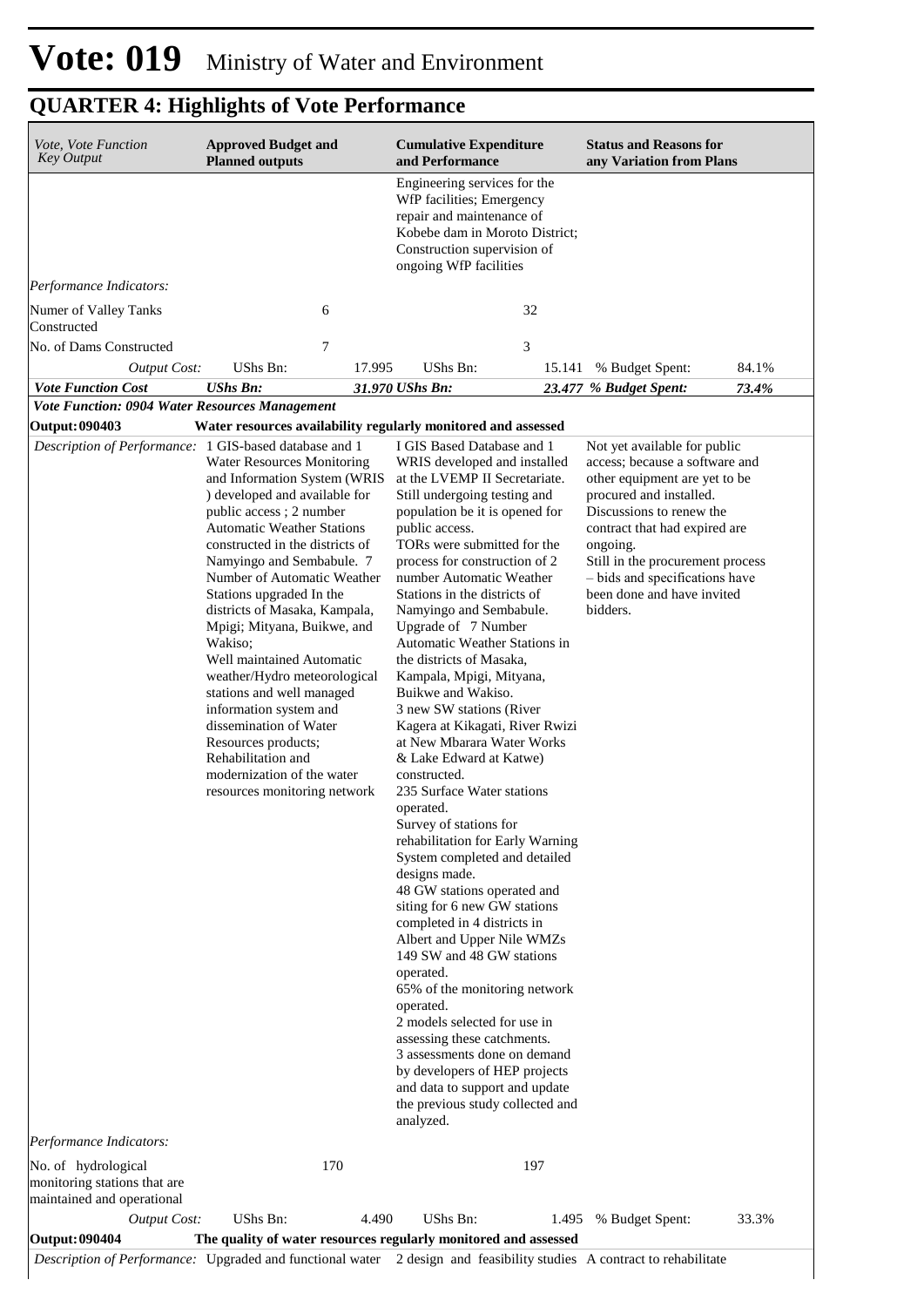| Vote, Vote Function<br><b>Key Output</b>                                                                                | <b>Approved Budget and</b><br><b>Planned outputs</b>                                                                                                                                                                                                                                                                                                                                                                                                                                                                                                                                                                                                                                                                                                                                                                                                                   | <b>Cumulative Expenditure</b><br>and Performance                                                                                                                                                                                                                                                                                                                                                                                                                                                                                                                                                                                                                                                                                                                                                                                                                                                                                                                                                                                                           | <b>Status and Reasons for</b><br>any Variation from Plans                                                                                                                                                                                                                                                                                                                                                                                                                   |
|-------------------------------------------------------------------------------------------------------------------------|------------------------------------------------------------------------------------------------------------------------------------------------------------------------------------------------------------------------------------------------------------------------------------------------------------------------------------------------------------------------------------------------------------------------------------------------------------------------------------------------------------------------------------------------------------------------------------------------------------------------------------------------------------------------------------------------------------------------------------------------------------------------------------------------------------------------------------------------------------------------|------------------------------------------------------------------------------------------------------------------------------------------------------------------------------------------------------------------------------------------------------------------------------------------------------------------------------------------------------------------------------------------------------------------------------------------------------------------------------------------------------------------------------------------------------------------------------------------------------------------------------------------------------------------------------------------------------------------------------------------------------------------------------------------------------------------------------------------------------------------------------------------------------------------------------------------------------------------------------------------------------------------------------------------------------------|-----------------------------------------------------------------------------------------------------------------------------------------------------------------------------------------------------------------------------------------------------------------------------------------------------------------------------------------------------------------------------------------------------------------------------------------------------------------------------|
|                                                                                                                         | testing laboratories; Improved<br>drinking water and wastewater<br>quality facilities constructed; 10<br>surface water monitoring<br>stations installed with new<br>equipment; Equipment for 20<br>surface water, 20 groundwater<br>and 8 hydromet stations<br>installed; A water resources<br>information system (WIS) at<br>national and MWZ levels<br>designed; Waste water treatment treatment of domestic water.<br>facilities rehabilitated in two<br>selected cites; 2 feasibility<br>studies undertaken for Kirinya<br>waste water treatment plant in<br>Jinja and Gaba waste water<br>treatment plant in Kampala; 2<br>wastewater treatment facilities<br>designed; 2 Environmental and<br>Social Impact Assessment<br>(ESIA) and development<br>Resettlement Action Plan (RAP)<br>Water quality analysis done on<br>20 samples from each of the<br>districts | undertaken for Kirinya waste<br>water treatment plant in Jinja<br>and Gaba waste water treatment<br>plant in Kampala still ongoing<br>51 urban piped water supplies;<br>147 rural point sources and 7<br>wastewater discharge s were<br>monitored for compliance to<br>drinking water<br>Verified Solvatten Solar Safe<br>Water system for household<br>155 springs, tap stands and<br>bottled water in public places<br>and schools in Kampala<br>monitored in response to<br>typhoid outbreak.<br>Needs assessment report on<br>LIMS & National Water Quality<br>Database completed. ToR for<br>LIMS/NWQDB developer and<br>Consultant completed.<br>2 Environmental and Social<br>Impact Assessment (ESIA) and<br>development Resettlement<br>Action Plan (RAP).<br>170 water samples collected for<br>the 5 districts (Rubirizi)<br>Buhweju Buikwe, Bukomansibi<br>and Lwengo), analysed to<br>produce draft maps.<br>8 staff each district from<br>Rubirizi and Buhweju trained<br>and facilitated in water quality<br>sample collection and storage. | Kirinya Waste water treatment<br>facilities was awarded, but is<br>awaiting for approval from the<br>solicitor General                                                                                                                                                                                                                                                                                                                                                      |
| Performance Indicators:<br>Number of permit holders<br>monitored for compliance to                                      | 100                                                                                                                                                                                                                                                                                                                                                                                                                                                                                                                                                                                                                                                                                                                                                                                                                                                                    | 147                                                                                                                                                                                                                                                                                                                                                                                                                                                                                                                                                                                                                                                                                                                                                                                                                                                                                                                                                                                                                                                        |                                                                                                                                                                                                                                                                                                                                                                                                                                                                             |
| permit conditions to permit<br>conditions (water discharge)*<br>Number of permit holders<br>monitored for compliance to | 100                                                                                                                                                                                                                                                                                                                                                                                                                                                                                                                                                                                                                                                                                                                                                                                                                                                                    | 147                                                                                                                                                                                                                                                                                                                                                                                                                                                                                                                                                                                                                                                                                                                                                                                                                                                                                                                                                                                                                                                        |                                                                                                                                                                                                                                                                                                                                                                                                                                                                             |
| permit conditions to permit<br>conditions(water<br>abstraction)*                                                        |                                                                                                                                                                                                                                                                                                                                                                                                                                                                                                                                                                                                                                                                                                                                                                                                                                                                        |                                                                                                                                                                                                                                                                                                                                                                                                                                                                                                                                                                                                                                                                                                                                                                                                                                                                                                                                                                                                                                                            |                                                                                                                                                                                                                                                                                                                                                                                                                                                                             |
| <b>Output Cost:</b>                                                                                                     | UShs Bn:<br>3.836                                                                                                                                                                                                                                                                                                                                                                                                                                                                                                                                                                                                                                                                                                                                                                                                                                                      | UShs Bn:<br>1.863                                                                                                                                                                                                                                                                                                                                                                                                                                                                                                                                                                                                                                                                                                                                                                                                                                                                                                                                                                                                                                          | 48.6%<br>% Budget Spent:                                                                                                                                                                                                                                                                                                                                                                                                                                                    |
| <b>Output: 090405</b>                                                                                                   | Water resources rationally planned, allocated and regulated                                                                                                                                                                                                                                                                                                                                                                                                                                                                                                                                                                                                                                                                                                                                                                                                            |                                                                                                                                                                                                                                                                                                                                                                                                                                                                                                                                                                                                                                                                                                                                                                                                                                                                                                                                                                                                                                                            |                                                                                                                                                                                                                                                                                                                                                                                                                                                                             |
|                                                                                                                         | Description of Performance: Water and demand determined<br>for Kafu, Edward and George<br>basins in Albert Water<br>Management Zone<br>120 new water permits<br>applications assessed and<br>permits issued; Compliance<br>monitoring and enforcement of<br>water permit conditions<br>undertaken for 360 permit<br>holders; Selected water<br>management measures (dam<br>safety, water allocation $&$<br>permitting, regulation, reservoir<br>operations, flood plain<br>management) in one catchment<br>in Kyoga WMZ implemented;<br>Investments in integrated water                                                                                                                                                                                                                                                                                                | 2 newspapers on water<br>resources regulation (drilling in<br>urban areas and valid drilling<br>permits) issued<br>3 Water permit registry operated<br>52 drilling permits renewed<br>3 quarterly supervision trips<br>undertaken in Kyoga Water<br>Management Zone and Victoria<br>Water Management Zone<br>100% of water use and demand<br>assessment undertaken for<br>George basins in Albert Water<br>Management Zone<br>89 new water permits<br>applications assessed<br>Compliance monitoring and<br>enforcement of water permit                                                                                                                                                                                                                                                                                                                                                                                                                                                                                                                    | Most of the activities under this<br>vote function output were<br>achieved due to the timely<br>release of funds by both the<br>Donor and GoU component to<br>implement the planned<br>outputs/activities.<br>On the part of the new water<br>permits applications assessed<br>and permits issued was less than<br>planned due to the lengthy<br>process of approval but the<br>activity is still ongoing with 89<br>new water permits applications<br>assessed and issued. |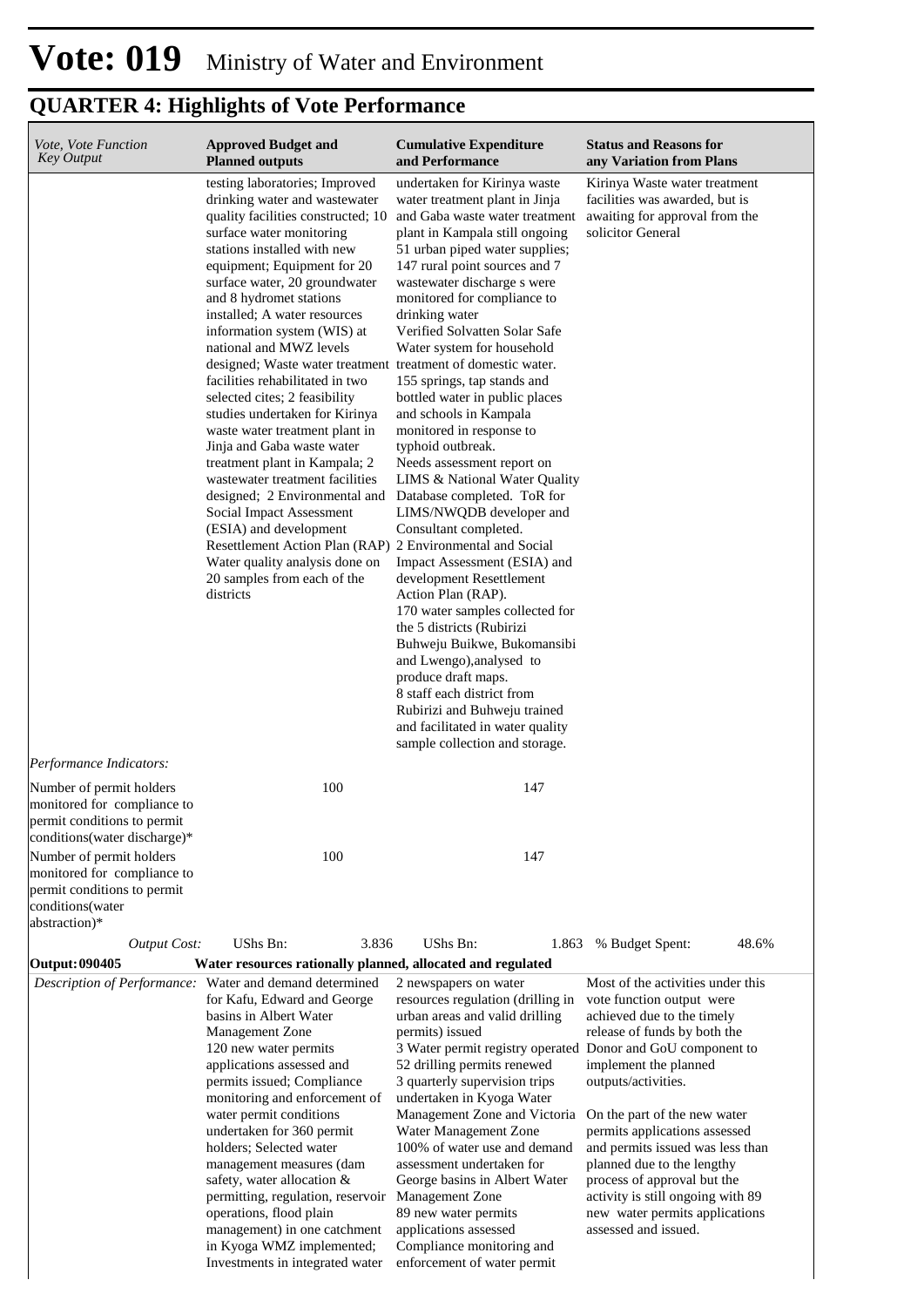| Vote, Vote Function<br><b>Key Output</b>                                     | <b>Approved Budget and</b><br><b>Planned outputs</b>                                                                                                                                                                                                                                                                                                                                                                                                                                                                                                                                                                                                                                                                                                                                                                                                                                                                                                                                                                                                  | <b>Cumulative Expenditure</b><br>and Performance                                                                                                                                                                                                                                                                                                                                                                                                                                                                                                                         | <b>Status and Reasons for</b><br>any Variation from Plans                                                                                                                                                                                                                                                                   |
|------------------------------------------------------------------------------|-------------------------------------------------------------------------------------------------------------------------------------------------------------------------------------------------------------------------------------------------------------------------------------------------------------------------------------------------------------------------------------------------------------------------------------------------------------------------------------------------------------------------------------------------------------------------------------------------------------------------------------------------------------------------------------------------------------------------------------------------------------------------------------------------------------------------------------------------------------------------------------------------------------------------------------------------------------------------------------------------------------------------------------------------------|--------------------------------------------------------------------------------------------------------------------------------------------------------------------------------------------------------------------------------------------------------------------------------------------------------------------------------------------------------------------------------------------------------------------------------------------------------------------------------------------------------------------------------------------------------------------------|-----------------------------------------------------------------------------------------------------------------------------------------------------------------------------------------------------------------------------------------------------------------------------------------------------------------------------|
|                                                                              | resources management prepared conditions undertaken<br>for one catchment                                                                                                                                                                                                                                                                                                                                                                                                                                                                                                                                                                                                                                                                                                                                                                                                                                                                                                                                                                              |                                                                                                                                                                                                                                                                                                                                                                                                                                                                                                                                                                          |                                                                                                                                                                                                                                                                                                                             |
| <b>Output Cost:</b>                                                          | UShs Bn:<br>0.438                                                                                                                                                                                                                                                                                                                                                                                                                                                                                                                                                                                                                                                                                                                                                                                                                                                                                                                                                                                                                                     | UShs Bn:<br>0.484                                                                                                                                                                                                                                                                                                                                                                                                                                                                                                                                                        | % Budget Spent:<br>110.4%                                                                                                                                                                                                                                                                                                   |
| <b>Output: 090451</b>                                                        | Degraded watersheds restored and conserved                                                                                                                                                                                                                                                                                                                                                                                                                                                                                                                                                                                                                                                                                                                                                                                                                                                                                                                                                                                                            |                                                                                                                                                                                                                                                                                                                                                                                                                                                                                                                                                                          |                                                                                                                                                                                                                                                                                                                             |
| Description of Performance:<br><b>Output Cost:</b>                           | UShs Bn:<br>4.711                                                                                                                                                                                                                                                                                                                                                                                                                                                                                                                                                                                                                                                                                                                                                                                                                                                                                                                                                                                                                                     | 300 individuals adopting<br>improved SLM practices in the<br>River Katonga Catchment<br>800 individuals trained in<br>improved sustainable land<br>management (SLM) practices in<br>the River Katonga Catchment<br>UShs Bn:<br>13.079                                                                                                                                                                                                                                                                                                                                    | % Budget Spent:<br>277.6%                                                                                                                                                                                                                                                                                                   |
| <b>Vote Function Cost</b>                                                    | <b>UShs Bn:</b>                                                                                                                                                                                                                                                                                                                                                                                                                                                                                                                                                                                                                                                                                                                                                                                                                                                                                                                                                                                                                                       | 24.042 UShs Bn:                                                                                                                                                                                                                                                                                                                                                                                                                                                                                                                                                          | 101.7%<br>24.458 % Budget Spent:                                                                                                                                                                                                                                                                                            |
| Vote Function: 0905 Natural Resources Management                             |                                                                                                                                                                                                                                                                                                                                                                                                                                                                                                                                                                                                                                                                                                                                                                                                                                                                                                                                                                                                                                                       |                                                                                                                                                                                                                                                                                                                                                                                                                                                                                                                                                                          |                                                                                                                                                                                                                                                                                                                             |
| <b>Output: 090501</b>                                                        |                                                                                                                                                                                                                                                                                                                                                                                                                                                                                                                                                                                                                                                                                                                                                                                                                                                                                                                                                                                                                                                       | Promotion of Knowledge of Enviroment and Natural Resources                                                                                                                                                                                                                                                                                                                                                                                                                                                                                                               |                                                                                                                                                                                                                                                                                                                             |
|                                                                              | Description of Performance: National Wetland Information<br>System (NWIS) up-dated and<br>maintained; Valuation of<br>Nyaruzinga wetland in<br>Bushenyi district conducted; 02<br>technical wetland reports<br>designed and printed; Assorted<br>awareness raising materials for<br>wetland ecosystems and<br>Kalagala offset SMP re-printed,<br>printed and disseminated;<br>World Conservation days<br>(Wetlands, Water, Environment, 01 seminar for sensitization on<br>Tourism, Food, Population,<br>Habitat, RAMSAR Convention<br>(COP 12) and UNFCCC (COP<br>20) commemorated; 04<br>Quarterly Radio and TV<br>programs conducted; Best<br>practices for Environment<br>Management of Oil and Gas<br>development in the Albertine<br>graben prepared and<br>disseminated; 06 RAMSAR<br>information sheets developed<br>for Sango aby, L. Nakuwa, L.<br>Bisinia and Opeta. Draft ToRs<br>designed and shared with Key<br>stakeholders<br>National Forest Monitoring<br>system designed<br>Framework for implementation<br>of REDD+ put in place. | 04 field assessments for Sango<br>Bay, L. Nakuwa, L. Bisinia and<br>Opeta.<br>NWIS Maintained and<br>functional.<br>Publications on awareness<br>raising materials have been<br>produced and disseminated.<br>Valuation data compiled and<br>analysed for Nyaruzinga<br>wetland in Bushenyi district.<br>Oil and Gas has been carried<br>out. World Conservation days<br>(Wetlands, Water, Environment,<br>Tourism, Food, Population,<br>Habitat, RAMSAR Convention<br>(COP 12) and UNFCCC (COP<br>20) commemorated; 04<br>Quarterly Radio and TV<br>programs conducted. | The Economic Evaluation<br>study for Masaka Wetland<br>wasn't done due to insufficient<br>funds to implement the planned<br>activity with only 87.9% of the<br>funds released and spent, but<br>the procurement process was<br>done and its awaiting release of<br>funds to carryon with<br>implementation of the activity. |
| Performance Indicators:                                                      |                                                                                                                                                                                                                                                                                                                                                                                                                                                                                                                                                                                                                                                                                                                                                                                                                                                                                                                                                                                                                                                       |                                                                                                                                                                                                                                                                                                                                                                                                                                                                                                                                                                          |                                                                                                                                                                                                                                                                                                                             |
| No. of Natural resources<br>valuation studies undertaken<br>and disseminated | 2                                                                                                                                                                                                                                                                                                                                                                                                                                                                                                                                                                                                                                                                                                                                                                                                                                                                                                                                                                                                                                                     | 1                                                                                                                                                                                                                                                                                                                                                                                                                                                                                                                                                                        |                                                                                                                                                                                                                                                                                                                             |
| <b>Output Cost:</b>                                                          | UShs Bn:<br>0.530                                                                                                                                                                                                                                                                                                                                                                                                                                                                                                                                                                                                                                                                                                                                                                                                                                                                                                                                                                                                                                     | UShs Bn:<br>0.466                                                                                                                                                                                                                                                                                                                                                                                                                                                                                                                                                        | 87.9%<br>% Budget Spent:                                                                                                                                                                                                                                                                                                    |
| <b>Output: 090502</b>                                                        | <b>Restoration of degraded and Protection of ecosystems</b><br>Description of Performance: 06 Wetland Management plans<br>in Arua, Masindi, Mukono,<br>Iganga, Kaliro and Bulambuli<br>developed; 03 Management<br>plans for Murchision falls,<br>L.Mburo and Rwenzori<br>Mountain RAMSAR site<br>wetlands reviewed and<br>operationalized; 04 Community Strategic Plan for the                                                                                                                                                                                                                                                                                                                                                                                                                                                                                                                                                                                                                                                                       | 02 Districts of Kayunga and<br>Jinja supported to prepare and<br>implement catchment<br>restoration plans.<br>30 community groups supported for developing 2 more<br>to plant 40 ha of trees.                                                                                                                                                                                                                                                                                                                                                                            | Restoration and demarcation is<br>still on going in Hoima, Wakiso<br>and Kisoro due to delays in<br>procurement of consultant.<br>There were insufficient funds<br>management plans.                                                                                                                                        |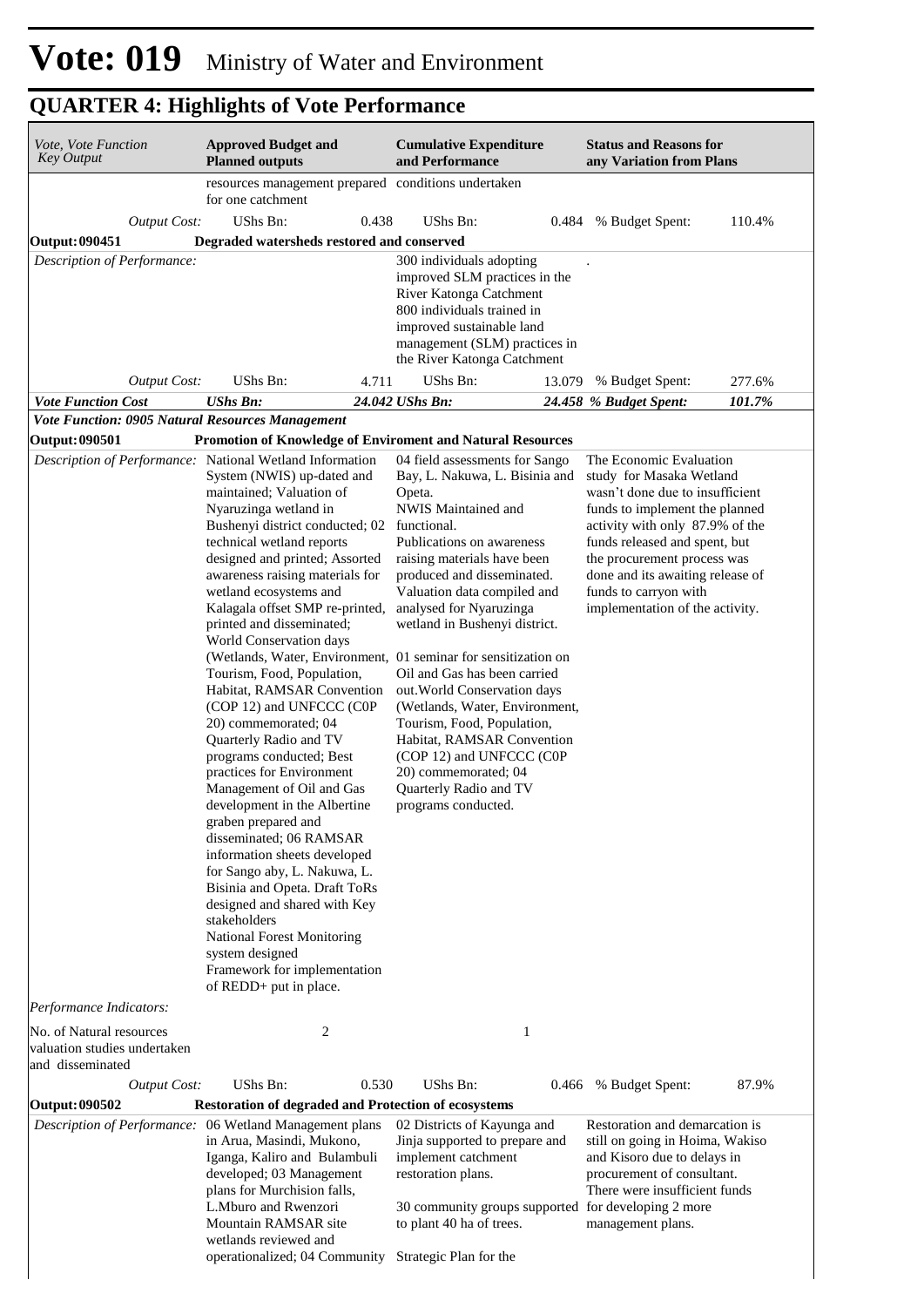| Vote, Vote Function<br>Key Output                                | <b>Approved Budget and</b><br><b>Planned outputs</b>                                                                                                                                                                                                                                                                                                                                                                                                                                                                                                                                                                                                                                                                                                                                                                                                                                                                                                                                                                                                                                                                        | <b>Cumulative Expenditure</b><br>and Performance                                                                                                                                                                                                                                                                                                                                                                                                                                                                                                              | <b>Status and Reasons for</b><br>any Variation from Plans                                                                              |
|------------------------------------------------------------------|-----------------------------------------------------------------------------------------------------------------------------------------------------------------------------------------------------------------------------------------------------------------------------------------------------------------------------------------------------------------------------------------------------------------------------------------------------------------------------------------------------------------------------------------------------------------------------------------------------------------------------------------------------------------------------------------------------------------------------------------------------------------------------------------------------------------------------------------------------------------------------------------------------------------------------------------------------------------------------------------------------------------------------------------------------------------------------------------------------------------------------|---------------------------------------------------------------------------------------------------------------------------------------------------------------------------------------------------------------------------------------------------------------------------------------------------------------------------------------------------------------------------------------------------------------------------------------------------------------------------------------------------------------------------------------------------------------|----------------------------------------------------------------------------------------------------------------------------------------|
| Performance Indicators:                                          | <b>Based Wetlands Management</b><br>Plans in Kisoro, Ntugamo,<br>Kanungu and Kumi reviewed<br>and up-dated;<br>100 Kms of the boundaries of<br>05 critical district and municipal Kayunga and Nakasongola<br>wetlands in Dokolo, Kisoro,<br>Pallisa, Hoima and Luwero<br>and demarcated; 70 Ha of the<br>degraded sections of 06<br>wetlands in Arua, Iganga,<br>Mukono, Masindi, Kaliro and<br>Bulambuli restored; 20 Ha of<br>the degraded section of River<br>Nile protection zone restored;<br>Strategic Plan for the<br>management of hilly and<br>mountainous areas prepared; 02<br>District Range land<br>management plans in Kiboga<br>and Mubende developed.<br><b>District Rangement</b><br>Management plans for Kayunga<br>and Nakasongola implemented;<br>40 community groups supported and Pallisa districts.<br>to plant 40 Ha of trees in the<br>R.Nile catchment; 50% Buffer<br>zones for rivers and canals of<br>Olweny schemes protected(km)<br>50% of Heavily degraded points<br>in Olweny irrigation schemes<br>watershed rehabilitated;<br>Demarcation of 3 local forest<br>reserves in Jinja district | management of hilly and<br>mountainous areas prepared.<br>03 District Range land<br>management plans in Mubende,<br>developed.<br>23 districts have been<br>technically supported to prepare<br><b>District Wetland Action Plans</b><br>6 wetland management plans<br>have been prepared.<br>2 community Based wetland<br>management plans developed<br>for Kisoro and Ntugamo.<br>Developed 03 Management<br>plans for Murchision falls, lake<br>Mburo and Rwenzori.<br>Dermacated 110 Ha in Mpigi<br>Restored 100Ha in Dokolo,<br>Hoima, Kisoro and Wakiso. |                                                                                                                                        |
| No. of wetlands<br>management plans<br>developed and approved    | 16                                                                                                                                                                                                                                                                                                                                                                                                                                                                                                                                                                                                                                                                                                                                                                                                                                                                                                                                                                                                                                                                                                                          | 14                                                                                                                                                                                                                                                                                                                                                                                                                                                                                                                                                            |                                                                                                                                        |
| Length of wetland boundary<br>demarcated (Km)                    | 100                                                                                                                                                                                                                                                                                                                                                                                                                                                                                                                                                                                                                                                                                                                                                                                                                                                                                                                                                                                                                                                                                                                         | 87                                                                                                                                                                                                                                                                                                                                                                                                                                                                                                                                                            |                                                                                                                                        |
| Area (Ha) of the degraded<br>wetlands reclaimed and<br>protected | 120                                                                                                                                                                                                                                                                                                                                                                                                                                                                                                                                                                                                                                                                                                                                                                                                                                                                                                                                                                                                                                                                                                                         | 100                                                                                                                                                                                                                                                                                                                                                                                                                                                                                                                                                           |                                                                                                                                        |
| <b>Output Cost:</b><br><b>Vote Function Cost</b>                 | UShs Bn:<br>2.148<br><b>UShs Bn:</b>                                                                                                                                                                                                                                                                                                                                                                                                                                                                                                                                                                                                                                                                                                                                                                                                                                                                                                                                                                                                                                                                                        | UShs Bn:<br>2.001<br>31.491 UShs Bn:                                                                                                                                                                                                                                                                                                                                                                                                                                                                                                                          | % Budget Spent:<br>93.2%<br>70.3%<br>22.124 % Budget Spent:                                                                            |
|                                                                  | Vote Function: 0906 Weather, Climate and Climate Change                                                                                                                                                                                                                                                                                                                                                                                                                                                                                                                                                                                                                                                                                                                                                                                                                                                                                                                                                                                                                                                                     |                                                                                                                                                                                                                                                                                                                                                                                                                                                                                                                                                               |                                                                                                                                        |
| <b>Output: 090601</b>                                            | <b>Weather and Climate services</b><br>Description of Performance: 20 Radio telephones repaired<br>and upgraded<br>20 Stations power supply<br>stabilized<br>250 Stations provided with<br>Postage and Courier services<br>50 Computer facilities repaired<br>and upgraded<br>50 Station Internet Data<br>connectivity improved<br>Uganda's capacity and<br>coordination for undertaking<br>climate change activities<br>strengthened;<br>A national Forum on Uganda's<br>Position at the UNFCCC COP<br>20 Meeting;                                                                                                                                                                                                                                                                                                                                                                                                                                                                                                                                                                                                         | 10 Radio telephones repaired<br>and upgraded<br>10 Stations power supply<br>stabilized<br>250 Stations provided with<br>Postage and Courier services<br>26 Computer facilities repaired<br>and upgraded<br>40 Station Internet Data<br>connectivity improved.74,860<br>Synops and Metars observed<br>74,860 Synops and Metars<br>registered<br>74,860 Synops and Metars<br>transmited<br>74,860 Synops and Metars<br>exchanged                                                                                                                                | change of site and inadequate<br>receipt of funds hindered<br>operationalisation and<br>maintenance of weather and<br>climate stations |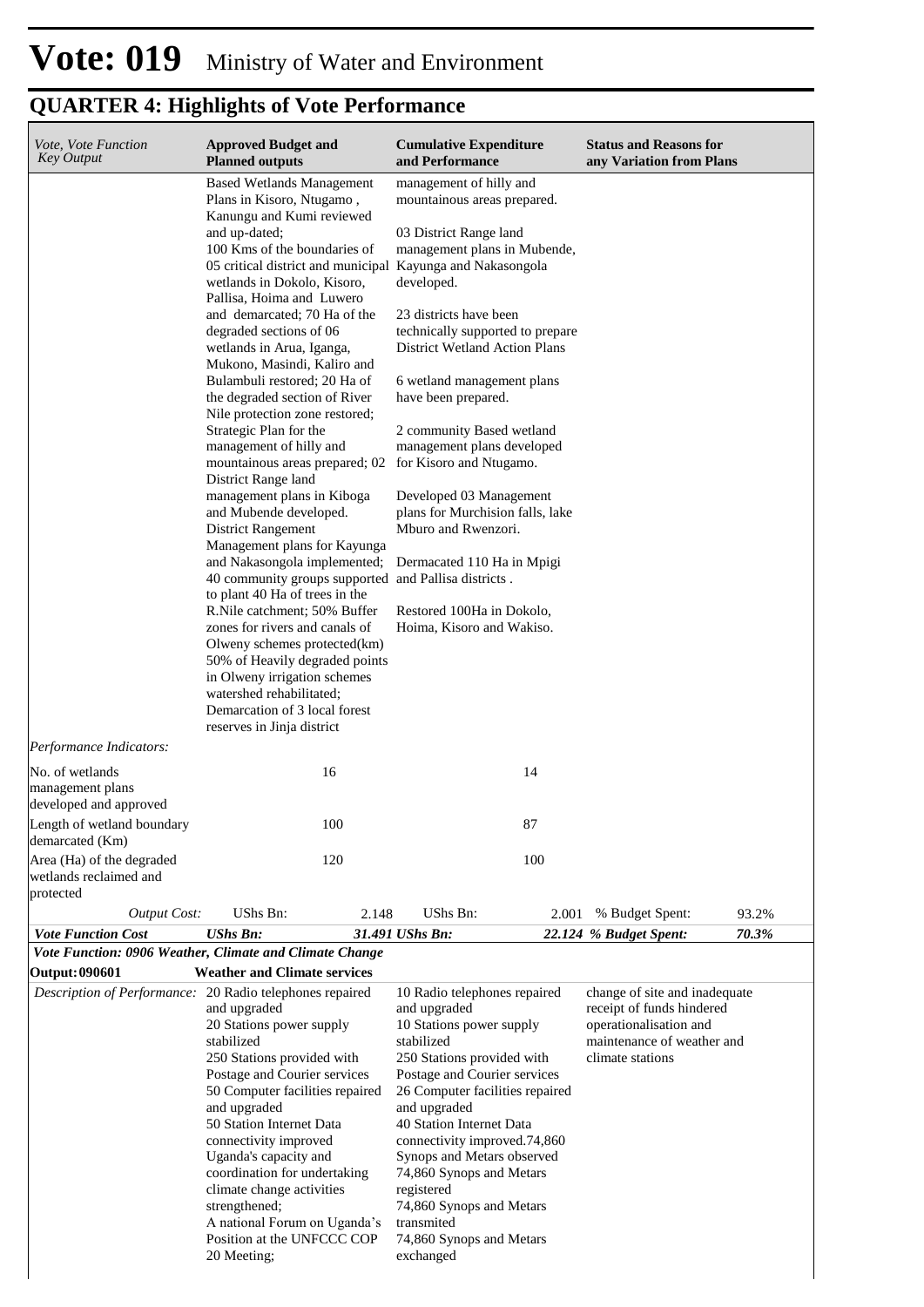| <i>Vote, Vote Function</i><br><b>Key Output</b>                      | <b>Approved Budget and</b><br><b>Planned outputs</b> | <b>Cumulative Expenditure</b><br>and Performance |                                                                                                                                                     |       | <b>Status and Reasons for</b><br>any Variation from Plans |        |  |  |
|----------------------------------------------------------------------|------------------------------------------------------|--------------------------------------------------|-----------------------------------------------------------------------------------------------------------------------------------------------------|-------|-----------------------------------------------------------|--------|--|--|
|                                                                      |                                                      |                                                  | 10,000 Flight folders produced<br>1464 Turfs produced<br>5475 standard aviation forecasts<br>produced<br>5475 standard aviation forecasts<br>issued |       |                                                           |        |  |  |
| Performance Indicators:                                              |                                                      |                                                  |                                                                                                                                                     |       |                                                           |        |  |  |
| No. of seasonal forecasts and<br>advisories issued                   |                                                      | 4                                                |                                                                                                                                                     | 4     |                                                           |        |  |  |
| No. of Weather and Climate<br>Stations maintained and<br>Operational |                                                      | 300                                              |                                                                                                                                                     | 190   |                                                           |        |  |  |
| Output Cost:                                                         | UShs Bn:                                             | 0.330                                            | UShs Bn:                                                                                                                                            | 0.287 | % Budget Spent:                                           | 87.0%  |  |  |
| <b>Vote Function Cost</b>                                            | $UShs$ $Bn$ :                                        |                                                  | $7.827$ UShs Bn:                                                                                                                                    |       | 6.254 % Budget Spent:                                     | 79.9%  |  |  |
| Vote Function: 0949 Policy, Planning and Support Services            |                                                      |                                                  |                                                                                                                                                     |       |                                                           |        |  |  |
| <b>Vote Function Cost</b>                                            | $UShs Bn$ :                                          |                                                  | 18.684 UShs Bn:                                                                                                                                     |       | 21.766 % Budget Spent:                                    | 116.5% |  |  |
| <b>Cost of Vote Services:</b>                                        | UShs $Bn$ :                                          |                                                  | 337.211 UShs Bn:                                                                                                                                    |       | <b>226.523</b> % Budget Spent:                            | 67.2%  |  |  |

*\* Excluding Taxes and Arrears*

Rural Water Vote Function - is responsible for provision of safe water supply and sanitation facilities to rural communities. By the end of Financial Year (June 2015), project executions were at various level of progress as indicated hereunder:-

Construction of Wadelai and Singila RGC piped water systems are both at 80% completion level; Construction of Nyarwodho GFS in Nebbi at 53.8%, Bududa-Nabweya GFS is at 52% and Lirima GFS construction is at 69% level of completion. Kanyampanga GFS construction is at final completion stages with the distribution at over 97.5% (Reservoirs done & all connections completed),. Furthermore, construction of Bukwo GFS in Kapchorwa and Bukhooli GFS are at 25% and 14% level of completion respectively with designs completed and contractors on site. The feasibility study for Geregere (RGC) solar powered piped water system is complete and water sources have been identified and developed. In addition, construction of Kahama GFS phase II is at 10% with source protection completed and detailed design on going; Improvement of Bunyaruguru GFS is complete. Rehabilitation of 134 broken down boreholes completed in eleven districts.

Drilling contracts awarded out of which 271 boreholes drilled; Assessment of households' sanitation and hygiene for water connections completed; Construction of school eco-san facilities completed in Wadelai and Singila; Management of the contract for Appropriate Technology Centre under NETWAS ongoing.

#### Urban Water Vote Function

The Vote function is responsible for provision of safe water and improved sanitation in small and large towns: By the end of quarter three, construction of Kiganda, Kakumiro, Nkoni, Kinogozi, Najjembe piped water systems were completed, while construction of Kyamulimbwa was at 88% completion level; Completed phase 1 of Kinoni/Rugando water sources; completed construction of piped water systems in Purongo, Patongo, Ibuje, Opit and Ovujo to 100%. Construction is on-going in 5No. towns Midigo (84%), Okollo (65%), Kalongo (60%), Pajule (64%), and Dokolo (50%). The Piped water systems of Ocero (95%), Suam (50%), Matany (80%), Kachumbala (90%), Mbulamuti (92%), Namutumba (94%), and Buwuni (48%) completion levels. Irundu piped water system was at 90% completion level and Bugadde piped water system design process was at 50% level of completion level.

Construction of Piped water systems for Mayuge, Kayabwe/Buwama, and Ntungamo were at 95%, 20% and 70% completion levels respectively. Construction of piped water systems for Kinoni, Kasensero, Nyeihanga, Nyarubungo, Rwenkobwa, Gasiza and Muhanga were at 75%, 60%, 60%, 65%, 92%, 40% and 55% completion level respectively with Ntusi, Rushere and Lyantonde II systems complete; Thirty five(35)\_ Production wells have been drilled; Zigoti and Kiboga piped water systems have been constructed to 50% completion levels with Butenga, Kiganda and Kakumiro piped water systems constructed to 20%, 90% and 78% levels of completion respectively.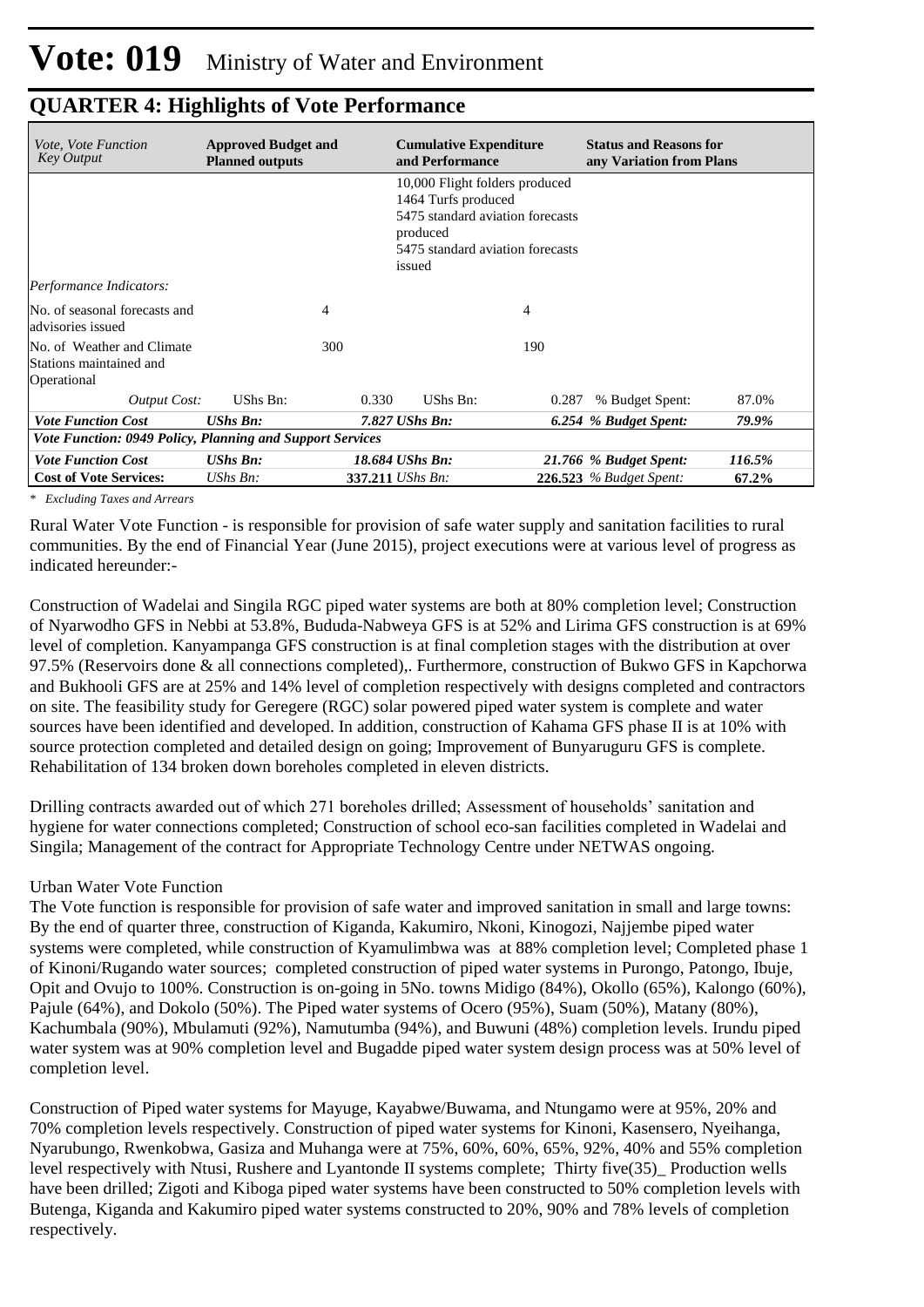## **Vote: 019** Ministry of Water and Environment

#### **QUARTER 4: Highlights of Vote Performance**

Rehabilitation of piped water systems of Kasambya, Bukomansimbi, Budongo, and Buliisa were at 20%, 98%, 90% and 96% levels of completion respectively; Rehabilitation of Water production capacity at Gabba was at 30% level of completion and extension of water supply network to Buloba was 90% complete.

Forty (40) sanitation facilities were constructed including Kitgum T.C to 90% level of completion, constructed public toilet facilities in Ocero to 95%, Namutumba 70%, Suam 40% completion levels and complete construction was achieved in Kibuku and Tirinyi; Twenty (25). Eco-san demonstration toilets were constructed in 4- Towns of Sunga, Walukuba, Bugoigo and Butiabe; 6 Public sanitation facilities constructed in the towns of Sunga, Bugoigo, Walukuba, Butiaba and Najjembe. 3 - Sanitation facilities were constructed in Kinoni and Nyeihanga to 90% and 75% completion levels respectively and complete construction has been achieved in Rwenkoba. Inaddition, Fourty six (46) sanitation facilities were constructed in: - Mayuge (10), Bukakata (13), Kayabwe (6), Buwama (6), Ntungamo (11) and twenty eight (28) demonstration toilet facilities were constructed in: - Gasiiza (7), Nyeihanga (7), Rwenkobwa (7) and Kinoni (7). Extended power line to Katakwi at 90%, Amolatar at 20%, Adjumani at 05%, Abim at 60%, Namalo at 92% and Kachumbala at 95% levels of completion and completed extension of power lines to Budongo, Kiganda, Kakumiro, and Najjembe.

Water for Production Vote Function: The Vote function is mandated to develop and promote the effective use of facilities for water for production for socio-economic development, modernize agriculture as well as mitigate effects of climate change. By the close of quarter three, a number of projects were implemented with progress at various performance levels as follows:-

Completed construction of Katirwe and Kasikizi valley tanks in Kyegeggwa; Odusai valley tank in Pallisa and Nalubembe valley tank in Kibuku District; Nyakiharo bulk water system in Kabale is at 95% level of completion, completed construction of Rakai bulk water system (reservoir); Andibo dam in Nebbi constructed to 40% level of completion; In the period, a total of 74 Valley tanks were constructed in the districts of Luwero (11), Kiboga(21), Kyankwanzi (8), Kotido(2), Kabong(3), Abim(4), Nakapiripirit(1), Kiruhura(17), Lyantonde(5) and Bukomansimbi(2) using WfP equipment; In addition, a total of 51 management systems were established of which; 25 were trained in Karamoja, 13 in Luwero District, 02 in Bukomansimbi District , 01 in Kabale District, 07 in Kyankwanzi District, 01 in Kiboga District and 02 in Nakaseke District in usage of Water for Production equipment.

Emergency repairs for Kobebe dam water pipeline was done; Installation of Drip Irrigation demonstration units at Longorimit dam in Kaabong District and Arechet dam in Napak; Training of water user committees was carried out in Kaabong, Kotido, Abim, Napak, and Amudat in Karamoja.

#### Water Resources Management Vote Function

The vote function is charged with the responsibility of ensuring that the water resources of Uganda are equitably shared and wisely used for sustainable socio-economic development. The following planned outputs were achieved by the end of quarter three: Constructed 3 new Surface Water stations (River Kagera at Kikagati, River Rwizi at New Mbarara Water Works & Lake Edward at Katwe); 609 water and waste water samples were received and analyzed; Needs assessment report on LIMS & National Water Quality Database completed; Installation of Oil and gas monitoring equipment was also done to 90% level of completion; 60% of the Ground water maps produced for 10 districts of Manafwa, Namutumba, Kabale, Kisoro, Bushenyi, Ntungamo, Rukungiri, Rubirizi, Sheema, Luuka; Ten (10) surface water monitoring stations installed with new equipment on various rivers in Northern Uganda and 04 Catchment management plans for Kyoga & Upper Nile, Aswa, Albert Nile, Manafwa and Kyoga Nile developed to 10% completion level. Feasibility studies and designs of Ggaba and Kirinya Waste-Water Treatment Facilities (WWTP) were completed; 2 Catchment Management Plans were developed for Rwizi and Kagera to 60% level of completion; 80% of the Water Release and Abstraction Policy was completed and 60% of the water quality testing laboratory upgraded for Directorate of Water Resources Management.

Operated 235 Surface Water stations; Survey of stations for rehabilitation for Early Warning System completed and detailed designs made; 48 Ground Water stations operated and siting for 6 new Ground Water stations completed in 4 districts (name districts) in Albert and Upper Nile WMZs; 147 rural point sources and 7 wastewater discharges for compliance to drinking water. Monitoring of 155 springs, tap stands and bottled water in public places and schools in Kampala were conducted in response to typhoid outbreak; Water use and demand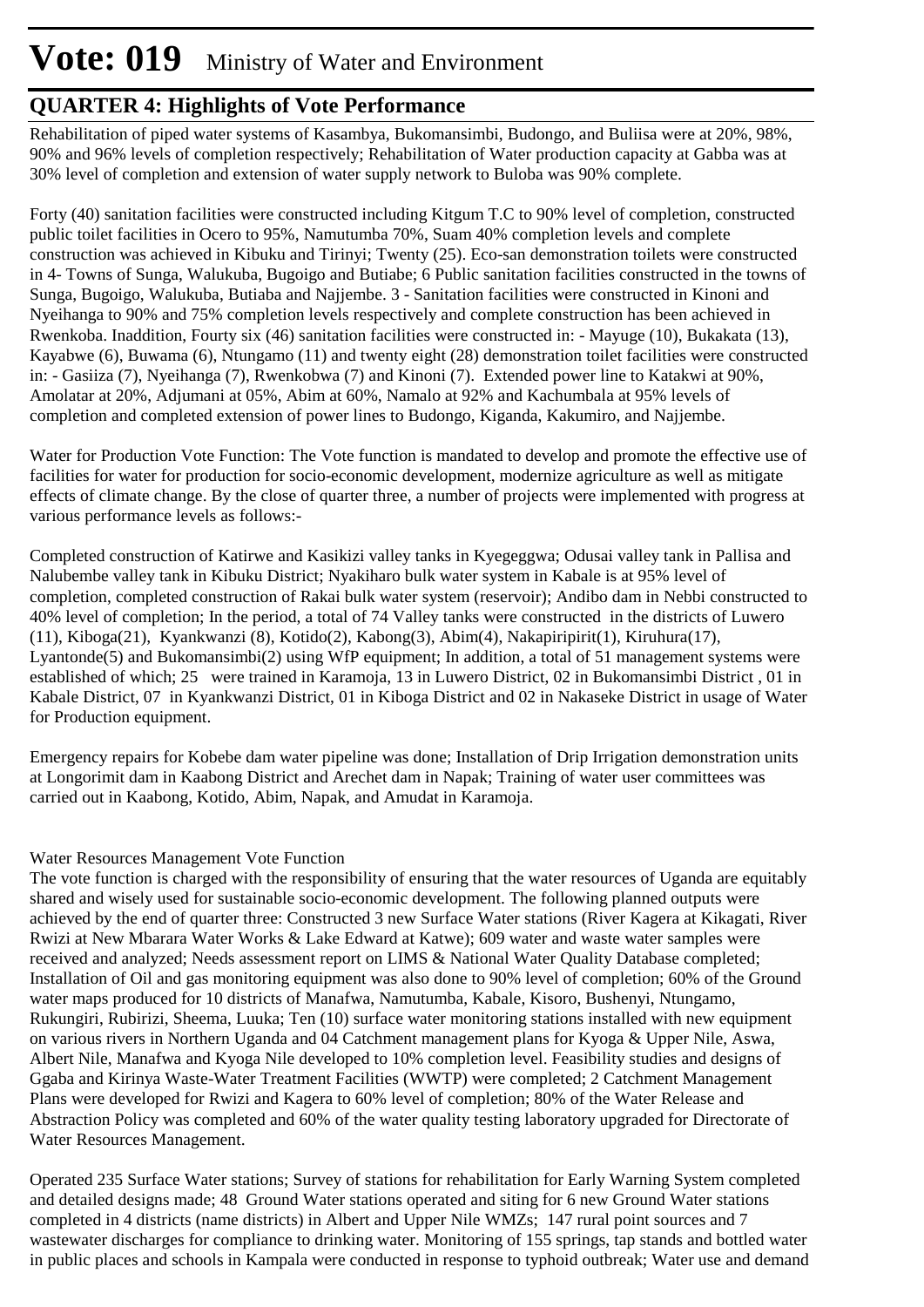## **Vote: 019** Ministry of Water and Environment

#### **QUARTER 4: Highlights of Vote Performance**

assessment was undertaken for George basins in Albert Water Management Zone as well as compliance monitoring and enforcement of water permit conditions undertaken for 279 permit holders. Water Resources Regulation office block completed; WMZ offices in Fort portal, DWRM offices in Entebbe renovated; commenced renovation and expansion of WMZ offices in Kyoga.

The Natural Resources Management Vote Function. This Vote function is responsible for promotion of efficient use and management of Environment and Natural Resources.

The vote function registered the following progress in relation to planned outputs by the end of fourth quarter of the FY 2014/15: 46% progress of civil works to rehabilitate Olweny irrigation scheme completed; Six (06) Wetland Management plans developed for the districts of Arua, Masindi, Mukono, Iganga, Kaliro and Bulambuli; developed concepts for 03 Wetland Management plans for review and Operationalization of Murchision falls, L.Mburo and Rwenzori Mountain RAMSAR site wetlands and 04 Community Based Wetlands Management Plans for review and update of Kisoro, Ntungamo , Kanungu and Kumi ; Rapid assessment for demarcation of 100 Kms of the boundaries of 05 critical wetlands for the districts of Dokolo, Kisoro, Pallisa, Hoima and Luwero was completed; Sensitization was also done in Wakisi S/C and Njeru T.C of Buikwe district for restoration of 20 Ha of the degraded section of River Nile protection zone. 5,000 ha were assessed and validated in the Mt. Elgon Ecosystem as a selected site for demonstrating the early REDD+ actions which covered the following districts: Amudat, Budaka, Bududa, Bukedea, Bukwo, Bulambuli, Kapchorwa, Kween, Manafwa, Mbale, Nakapiripiriti, Pallisa, Sironko, and Tororo.

The vote function also supplied a total of 774695 Seedlings to Doho Scheme catchment area and 121,907 seedlings to individuals outside the catchment areas of Masaka and Mukono. A total of 444,924 seedlings were supplied Agoro scheme catchment area, the Olweny catchment area received a total of 469,362 seedlings. 270 tree farmers' sites were inspected and field technical advice provided on improving quality of trees planted. 18 ha (20,000 seedlings) were established under community planting , procured 43,753 seedlings of hybrid eucalyptus and 5429 seedlings of Kangulumira species and supplied them to the communities. 8,000 communication and awareness materials were produced and disseminated.

The Weather, Climate and Climate Change Vote Function is mandated to provide weather and climate forecasts and advisories for all socio-economic needs of the population and develop capacity for negotiations including Clean Development Mechanism (CDM) as well as development and implementation of climate change adaptation strategies. The achievements registered by the end of the fourth quarter of the FY 2014-15 include the following:-Reactivated 35 rain gauges and 08 Automatic weather stations; rehabilitated 06 Weather observatories countrywide. Transmitted 30,711 SYNOPS and METARS on the Global Telecom System (GTS); Prepared and issued 3,704 Aviation Route Forecasts and international folders of flight documents; Plotted and analyzed 1,096 weather charts and maps; 20 Radio telephones repaired and upgraded; 20 Stations power supply stabilized; 250 Stations provided with routine Postage and Courier services; 40 Computer facilities repaired and upgraded; 40 Station Internet Data connectivity improved; 10 Stations provided with mobile internet connectivity and 75 rain gauges operations reactivated; 20 weather observatories rehabilitated; 40 automatic weather stations reactivated and 30 Weather observers recruited.

#### Policy, Planning and Support Services Vote Function

In the period under review, Policy, Planning and Support Services Vote Function carried out the following activities: Developed Sub-sector plans and budgets; conducted the Annual Joint Sector Review /Joint Technical Review; Held Sector Working Group meetings; strengthened Management Information Systems both at center and Local Government; Prepared Sector Budget Framework Paper for FY 2015-16 and submitted to Ministry of Finance Planning and Economic Development; Prepared Ministerial Policy Statement for FY 2015/16; LGBFP issues paper for FY 2015/16 prepared and submitted to MFPED and lastly, construction of the Ministry headquarters is at 65% completion level.

| Table V2.2: Implementing Actions to Improve Vote Performance |  |  |
|--------------------------------------------------------------|--|--|
|--------------------------------------------------------------|--|--|

| <b>Planned Actions:</b>                               | <b>Actual Actions:</b> | <b>Reasons for Variation</b> |  |  |  |  |
|-------------------------------------------------------|------------------------|------------------------------|--|--|--|--|
| Vote: 019 Ministry of Water and Environment           |                        |                              |  |  |  |  |
| Vote Function: 0901 Rural Water Supply and Sanitation |                        |                              |  |  |  |  |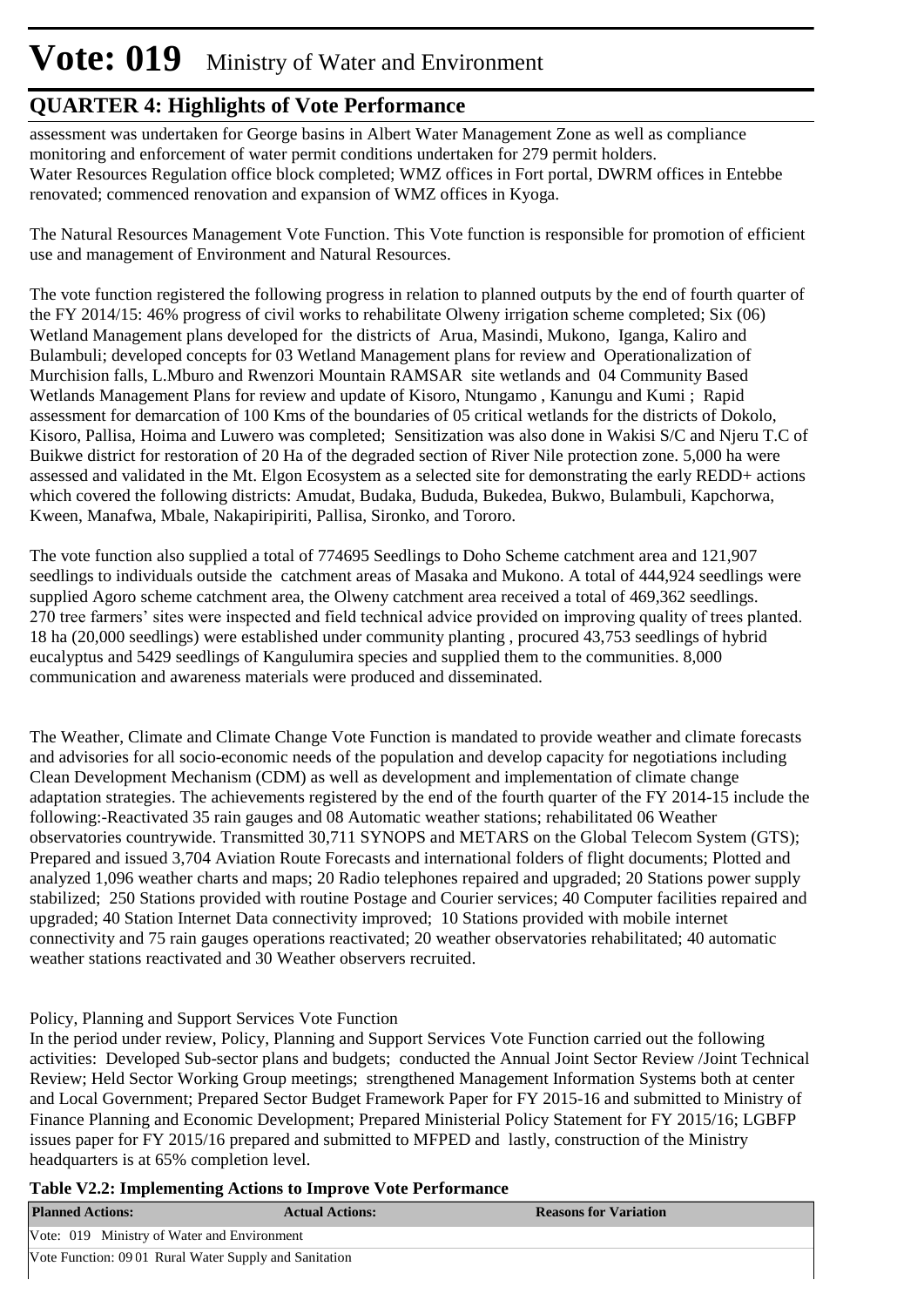| <b>Planned Actions:</b>                                                                                                                                                                                                                                                                           | <b>Actual Actions:</b>                                                                                                                                                                                                                                                                                                                                                                                                                                                                                                                                                               | <b>Reasons for Variation</b>                                                                                                                                                                                                                                                                                                    |
|---------------------------------------------------------------------------------------------------------------------------------------------------------------------------------------------------------------------------------------------------------------------------------------------------|--------------------------------------------------------------------------------------------------------------------------------------------------------------------------------------------------------------------------------------------------------------------------------------------------------------------------------------------------------------------------------------------------------------------------------------------------------------------------------------------------------------------------------------------------------------------------------------|---------------------------------------------------------------------------------------------------------------------------------------------------------------------------------------------------------------------------------------------------------------------------------------------------------------------------------|
| Review the entire CBMS and improve on<br>the availability of spare parts, monitor the<br>quality of construction of facilties for<br>compliance to BoQs, involve communities<br>in planning and design of facilities                                                                              | Procured pilot contracts for solar water<br>pumping for high yielding boreholes<br>and initiated consultancy services for<br>condition assessment and rehabilitation<br>of gravity flow schemes.<br>Carried out an assessment of boreholes<br>for rehabilitation countrywide.                                                                                                                                                                                                                                                                                                        | Draft report on review of CBMS received<br>and strengthened operations of HPMAs to<br>carry out repairs of BHs and piped water<br>supply through procurement framework.                                                                                                                                                         |
| Procure specialised equipment to respond<br>to emergency borehole rehabilitation at<br>the centre.Promote latrine construction<br>together with handwashing with soap.                                                                                                                            | Procurement of specialized equipment<br>to respond to emergency borehole<br>rehabilitation at the centre and Promote<br>latrine construction together with<br>handwashing with soap is still ongoing.                                                                                                                                                                                                                                                                                                                                                                                | Based on past performance, the Ministry<br>is desirous to procure specialized<br>equipment for force-on-account<br>operations and for hire by demanding<br>households in water for production, rural<br>water and for some aspects of urban                                                                                     |
| Vote Function: 09 02 Urban Water Supply and Sanitation                                                                                                                                                                                                                                            |                                                                                                                                                                                                                                                                                                                                                                                                                                                                                                                                                                                      |                                                                                                                                                                                                                                                                                                                                 |
| Rehabilitation of water supply and<br>sewerage facilities to restore functionality.<br>Solar powered pumps will be installed<br>where feasible and capacities of Water<br>Supply Services Boards will be<br>strengthened to improve service delivery.                                             | Replacement of old and new<br>electromagnetic equipment to restore<br>functionality was done by the Umbrella<br>organisations. conducted.15No.<br>Practical training for operators and<br>WSSB in 72 towns to help in the<br>operation and maintenance of the<br>constructed water facilities                                                                                                                                                                                                                                                                                        | Rehabilitation of water supply and<br>sewerage facilities to restore functionality<br>is still ongoing with eligibity assessment<br>of schemes to benefit under ERT III is to<br>commence in the first quarter of the FY<br>2015-16                                                                                             |
| Business Planning Tool is to be updated<br>to ensure that derived tariffs cover<br>operation & maintenance costs &<br>replacement of components with lifespan<br>of less than ten years. Water Authorities<br>will be closely monitored and supervised                                            | <b>Water Authorities where closely</b><br>monitored and supervised with<br>monitoring works in water and<br>sanitation services done and trainings<br>on Operation and maintenance as well<br>as billing also completed.                                                                                                                                                                                                                                                                                                                                                             | The Updating of the Business Planning<br>Tool io ensure that derived tariffs cover<br>operation & maintenance costs &<br>replacement of components with lifespan<br>of less than ten years is an ongoing<br>process with 90% of the works done                                                                                  |
| The Regulation Unit will be strengthened<br>through training, appointment of addition<br>staff and acquisition of regulatory tools to<br>ensure effective regulation of the water<br>and sewerage services and the<br>implementation of the pro-poor strategy.                                    | <b>Regional Regulation Unit staff trained</b><br>for Northern and South Western<br>region. Report on the pro-poor strategy<br>in small towns prepared and submitted                                                                                                                                                                                                                                                                                                                                                                                                                  | Acquisition of the cesspool emptier was<br>not done because the construction of the<br>the sludge treatment plant had not yet<br>been completed but works are still onoing<br>with land for construction of the Sludge<br>procured in Kyotera and Ishongoro.                                                                    |
| Vote Function: 09 03 Water for Production                                                                                                                                                                                                                                                         |                                                                                                                                                                                                                                                                                                                                                                                                                                                                                                                                                                                      |                                                                                                                                                                                                                                                                                                                                 |
| Continue with sensitization of all<br>stakeholders to ensure proper handling<br>and management of the WfP facilities.                                                                                                                                                                             | Sensitization and training was done for<br>51 water user committees; 25No. in<br>Karamoja, 13No. inLuweero, 2No. in<br>Bukomansimbi, 1No. inKabale, 7No.<br>inKyankwanzi, 1No. inKiboga and 2No. members where these activities are being<br>inNakaseke Districts.                                                                                                                                                                                                                                                                                                                   | There was no major variance against the<br>planned with 90% of works achieved due<br>to timely release of funds and<br>coordination from the community<br>implemented                                                                                                                                                           |
| Revitalization of WUCs to ensure<br>effective management of the facilities,<br>Reconstruction and improvement of the<br>abstraction systems and Fencing off of the<br>facilities by using chain link, Rectification<br>of all the defects on the facilities<br>strengthen Technical Support Units | A total of 51 water user committees<br>were established and trained; 25No. in<br>Karamoja, 13No. in Luweero, 2No. in<br>Bukomansimbi, 1No. in Kabale, 7No.<br>inKyankwanzi, 1No. inKiboga and 2No.<br>inNakaseke Districts.<br>Water abstraction systems were<br>improved/rectified at 6 facilities namely;<br>Kaikoti valley tank in Kiruhura, Bukala<br>valley tank in Rakai District,<br>Kiryampugura valley tank in<br>Kiryandongo, Kagamba valley tank in<br>Isingiro, Kobebe dam in Moroto and<br><b>Kawomeri dam in Abim Districts</b><br>Water for production regional units | Revitalization of WUCs to ensure<br>effective management of the facilities,<br>Reconstruction and improvement of the<br>abstraction systems and Fencing off of the<br>facilities by using chain link, Rectification<br>of all the defects on the facilities is an<br>ongoing process<br>There was no major variance against the |
| (TSUs) with WfP personel to support<br>Districts especially in O&M, Finalise<br>development of policy & regulatory<br>framework and commence implementation.<br>Vote: 019 Ministry of Water and Environment                                                                                       | have been established and personnel<br>deployed at regional offices to work<br>alongside the Technical Support Units<br>in supporting Districts in planning,<br>implementation and management of<br>water for production facilities.                                                                                                                                                                                                                                                                                                                                                 | planned with 90% of works achieved due<br>to timely release of funds and<br>coordination from the community<br>members where these activities are being<br>implemented                                                                                                                                                          |

Vote Function: 09 01 Rural Water Supply and Sanitation

Gradually roll out to provide piped water **The sector has been piloting the** The roll out of this scheme requires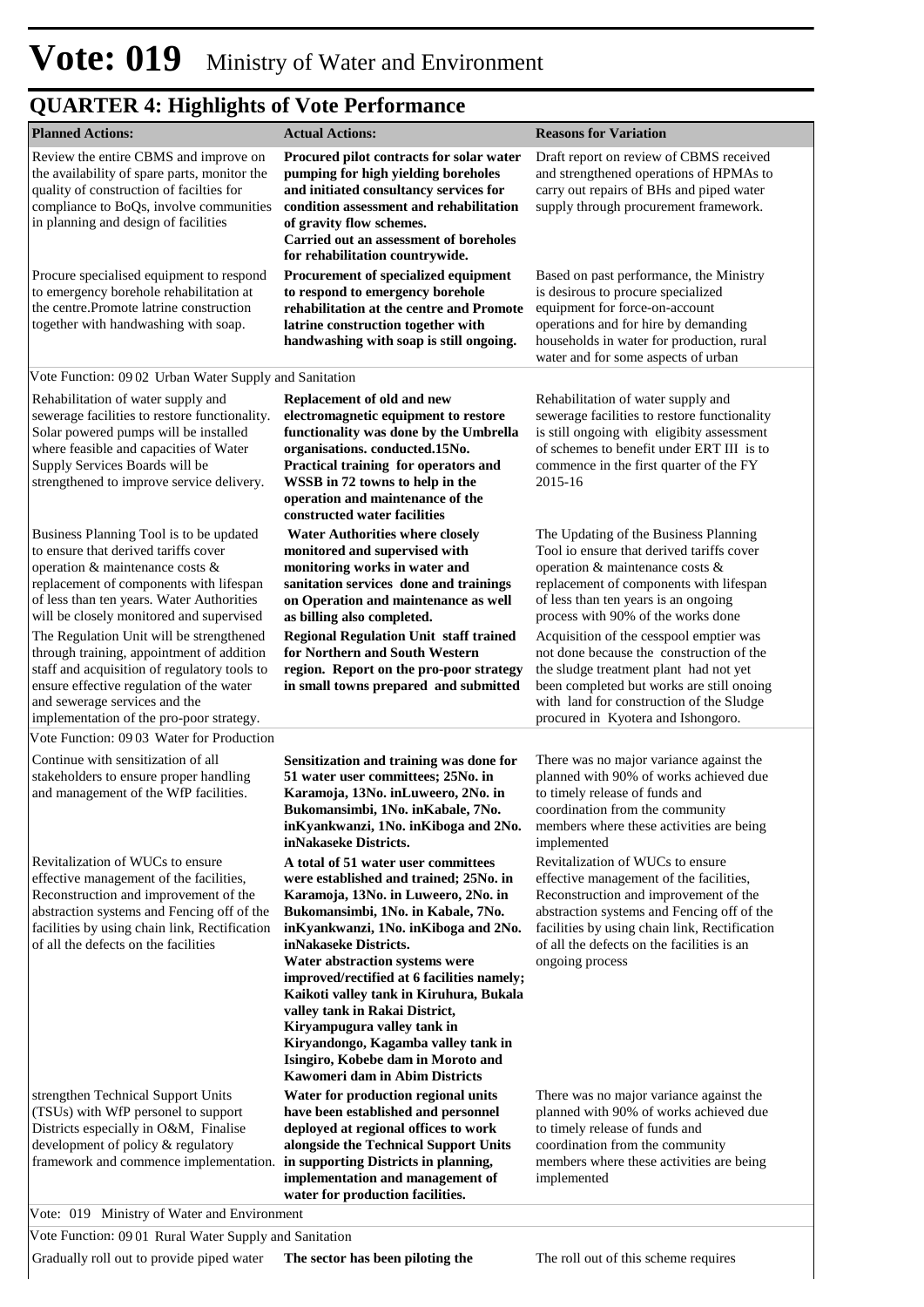| <b>Planned Actions:</b>                                                                                                                                                                                                                                                   | <b>Actual Actions:</b>                                                                                                                                                                                                                                                                                                       | <b>Reasons for Variation</b>                                                                                                                                                                                                                                   |
|---------------------------------------------------------------------------------------------------------------------------------------------------------------------------------------------------------------------------------------------------------------------------|------------------------------------------------------------------------------------------------------------------------------------------------------------------------------------------------------------------------------------------------------------------------------------------------------------------------------|----------------------------------------------------------------------------------------------------------------------------------------------------------------------------------------------------------------------------------------------------------------|
| systems to rural areas in a new paradigm<br>shift to replace the simple<br>borehole/handpump technology which<br>often gets surpassed/overwhelmed by<br>population growth. Procure specialised<br>drilling equipment at the centre                                        | rainwater harvesting scheme with very<br>good results at household as well as<br>institutional level. On top of the above<br>mentioned initiative the vote function<br>has also constructed 177 boreholes to<br>increase the water coverage in the<br>country.                                                               | substantial amounts of funding in order to<br>sensitize communities for uptake and<br>develop partnerships with the private<br>sector for the supply chain mechanisms<br>and develop infrastructure countrywide.                                               |
| Vote Function: 09 04 Water Resources Management                                                                                                                                                                                                                           |                                                                                                                                                                                                                                                                                                                              |                                                                                                                                                                                                                                                                |
| Improved issuance of waste water<br>discharge permits and compliance<br>monitoring, improved laboratory &<br>analytical capacity, improvement of<br>catchment based WRM, implementation<br>of water source protection guidelines,<br>improved awareness raising campaigns | Improved issuance of waste water<br>discharge permits and compliance<br>monitoring, improved laboratory &<br>analytical capacity, improvement of<br>catchment based WRM through,<br>promotion of implementation of<br>water source protection guidelines,<br>improved awareness raising campaigns<br>through 2 media adverts | Deteriorating water quality is still a major<br>issues but the sector is still implementing<br>ways of improving its quality.                                                                                                                                  |
| Upscale implementation of catchment<br>based IWRM, promote implementation of<br>catchment planning and water source<br>protection guidelines.                                                                                                                             | <b>Upscale implementation of catchment</b><br>based IWRM in 9 catchments.<br><b>Upscale implementation of catchment</b><br>planning and water source protection<br>guidelines                                                                                                                                                | There was no major variance against the<br>planned with 100% of works achieved due<br>to timely release of funds and<br>coordination from the community<br>members where these activities are being<br>implemented                                             |
| Vote Function: 09 06 Weather, Climate and Climate Change                                                                                                                                                                                                                  |                                                                                                                                                                                                                                                                                                                              |                                                                                                                                                                                                                                                                |
| Agentisation of Meteorolgy department<br>finalised                                                                                                                                                                                                                        | meteorology is now an Authority with<br>recruitment of most of its technical staff<br>done and still on going for other<br>financial years.                                                                                                                                                                                  | No major variance against the planned<br>output with the authority approved and<br>recruitment of staff ongoing.                                                                                                                                               |
| Continue with the procurement of the<br>required specialised & modern equipment                                                                                                                                                                                           | finalised procurement of most of the<br>modern equipment as installed them at<br>weather observatories.                                                                                                                                                                                                                      | there some delays in the procurment<br>process but some equipments where<br>procured and others are yet to be procured<br>next Financial Year.                                                                                                                 |
| Vote: 019 Ministry of Water and Environment                                                                                                                                                                                                                               |                                                                                                                                                                                                                                                                                                                              |                                                                                                                                                                                                                                                                |
| Vote Function: 09 05 Natural Resources Management                                                                                                                                                                                                                         |                                                                                                                                                                                                                                                                                                                              |                                                                                                                                                                                                                                                                |
| Restoration and protection of critical/<br>fragile ecosystem                                                                                                                                                                                                              | <b>Reactivated 4 Regional Technical</b><br>Support Units in Mbale, Lira, Wakiso<br>and Mbarara.<br>Trained wetlands management staff in<br>wetlands assessment, enforcement and<br>GIS and trained district officers to<br>produce management and action plans                                                               |                                                                                                                                                                                                                                                                |
| Review of policies and regulations for<br>envornmental management undertaken                                                                                                                                                                                              | A draft wetland management specific<br>law has been submitted to cabinet for<br>Approval.                                                                                                                                                                                                                                    | Review of the National environment Act<br>Cap 153 is ongoing.                                                                                                                                                                                                  |
|                                                                                                                                                                                                                                                                           | A functional Wetlands Advisory Group<br>(WAG) was established and it has<br>regular meetings.                                                                                                                                                                                                                                |                                                                                                                                                                                                                                                                |
| Continue with Strengthening<br>collaboration with relevant institutions,<br>recruite staff to beef capacity of existing<br>staff at national district and sub-county<br>levels                                                                                            | Strengthened collaboration with<br>relevant institutions through 2 Multi-<br>sectoral wetland monitoring and<br>enforcement meetings held with NEMA,<br>KCCA, FSSD and NFA, recruited staff<br>to beef capacity of existing staff at<br>national district and sub-county levels.                                             | Strengthening collaboration with relevant<br>institutions, recruitment of staff to beef<br>capacity of existing staff at national,<br>district and sub-county levels is still<br>ongoing with the structure approved and<br>awaiting resources for recruitment |
| Vote Function: 0906 Weather, Climate and Climate Change                                                                                                                                                                                                                   |                                                                                                                                                                                                                                                                                                                              |                                                                                                                                                                                                                                                                |
| Preparatory work for development of<br>regulatory frameowrk completed                                                                                                                                                                                                     | Preparatory work for development of<br>regulatory frameowrk completed                                                                                                                                                                                                                                                        | No major variance against the planned<br>output with the Preparatory work for<br>development of regulatory framework<br>completed as planned.                                                                                                                  |

*V3: Details of Releases and Expenditure*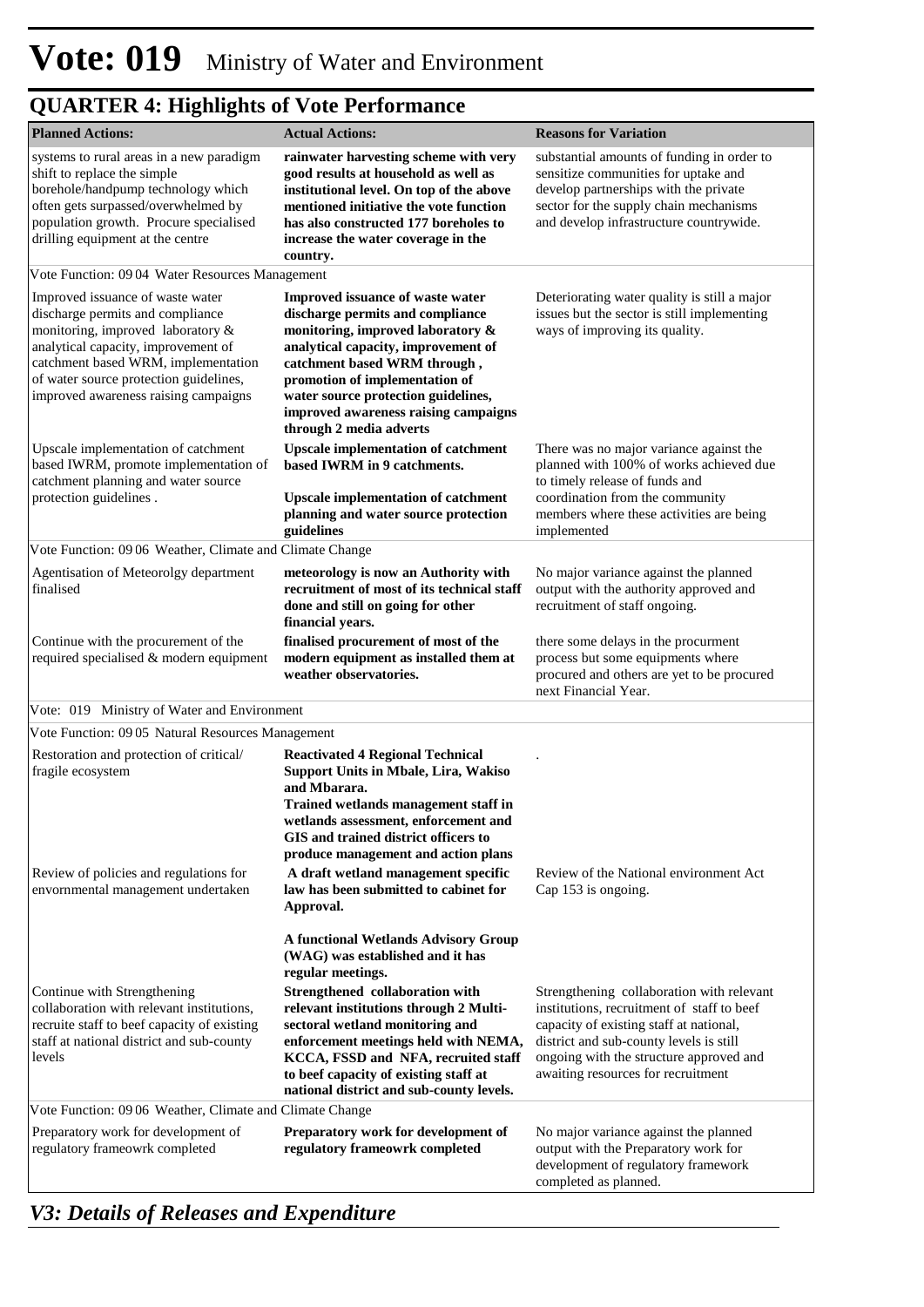*This section provides a comprehensive summary of the outputs delivered by the Vote and further details of Vote expenditures by Vote Function and Expenditure Item.*

#### **Table V3.1: GoU Releases and Expenditure by Output\***

| Table 19.1. Ooc Kerases and Expenditure by Output<br><b>Billion Uganda Shillings</b>             | <b>Approved Released</b><br><b>Budget</b> |       | <b>Spent</b> | $\%$ GoU<br><b>Budget</b><br>Released | $%$ GoU<br><b>Budget</b><br><i>Spent</i> | $\%$ GoU<br>Releases<br><i>Spent</i> |  |
|--------------------------------------------------------------------------------------------------|-------------------------------------------|-------|--------------|---------------------------------------|------------------------------------------|--------------------------------------|--|
| VF:0901 Rural Water Supply and Sanitation                                                        | 42.94                                     | 36.94 | 36.63        | 86.0%                                 | 85.3%                                    | 99.2%                                |  |
| Class: Outputs Provided                                                                          | 2.96                                      | 2.63  | 2.52         | 88.9%                                 | 85.0%                                    | 95.6%                                |  |
| 090101 Back up support for O & M of Rural Water                                                  | 1.72                                      | 1.44  | 1.40         | 83.7%                                 | 81.7%                                    | 97.6%                                |  |
| 090102 Administration and Management services                                                    | 0.36                                      | 0.34  | 0.33         | 95.1%                                 | 94.0%                                    | 98.8%                                |  |
| 090103 Promotion of sanitation and hygiene education                                             | 0.35                                      | 0.33  | 0.29         | 96.5%                                 | 83.4%                                    | 86.4%                                |  |
| 090104 Research and development of appropriate water and sanitation<br>technologies              | 0.25                                      | 0.23  | 0.22         | 94.6%                                 | 90.5%                                    | 95.8%                                |  |
| 090105 Monitoring and capacity building of LGs, NGOs and CBOs                                    | 0.30                                      | 0.29  | 0.27         | 98.0%                                 | 90.3%                                    | 92.2%                                |  |
| Class: Outputs Funded                                                                            | 15.35                                     | 13.62 | 13.44        | 88.8%                                 | 87.5%                                    | 98.6%                                |  |
| 090151 Alwi Dry Corridor                                                                         | 9.75                                      | 8.18  | 8.18         | 83.9%                                 | 83.9%                                    | 100.0%                               |  |
| 090152 Kahama Gravity Flow Scheme                                                                | 0.60                                      | 0.59  | 0.59         | 98.3%                                 | 98.3%                                    | 100.0%                               |  |
| 090153 Kanyampaga Gravity Flow Scheme                                                            | 5.00                                      | 4.85  | 4.67         | 97.0%                                 | 93.3%                                    | 96.2%                                |  |
| Class: Capital Purchases                                                                         | 24.63                                     | 20.68 | 20.67        | 84.0%                                 | 83.9%                                    | 100.0%                               |  |
| 090171 Acquisition of Land by Government                                                         | 0.40                                      | 0.30  | 0.30         | 75.0%                                 | 75.0%                                    | 99.9%                                |  |
| 090180 Construction of Piped Water Supply Systems (Rural)                                        | 17.09                                     | 15.68 | 15.68        | 91.7%                                 | 91.7%                                    | 100.0%                               |  |
| 090181 Construction of Point Water Sources                                                       | 7.08                                      | 4.70  | 4.69         | 66.4%                                 | 66.3%                                    | 99.9%                                |  |
| 090182 Construction of Sanitation Facilities (Rural)                                             | 0.06                                      | 0.00  | 0.00         | 0.0%                                  | $0.0\%$                                  | N/A                                  |  |
| VF:0902 Urban Water Supply and Sanitation                                                        | 55.89                                     | 52.22 | 51.98        | 93.4%                                 | 93.0%                                    | 99.5%                                |  |
| Class: Outputs Provided                                                                          | 5.42                                      | 5.25  | 5.18         | 96.8%                                 | 95.5%                                    | 98.7%                                |  |
| 090201 Administration and Management Support                                                     | 1.99                                      | 1.88  | 1.85         | 94.8%                                 | 93.3%                                    | 98.4%                                |  |
| 090202 Policies, Plans, standards and regulations developed                                      | 0.53                                      | 0.45  | 0.45         | 84.7%                                 | 84.1%                                    | 99.3%                                |  |
| 090204 Backup support for Operation and Maintainance                                             | 0.58                                      | 0.56  | 0.56         | 96.4%                                 | 96.4%                                    | 100.0%                               |  |
| 090205 Improved sanitation services and hygiene                                                  | 0.53                                      | 0.60  | 0.59         | 114.5%                                | 113.0%                                   | 98.7%                                |  |
| 090206 Monitoring, Supervision, Capacity building for Urban<br>Authorities and Private Operators | 1.80                                      | 1.75  | 1.73         | 97.4%                                 | 95.9%                                    | 98.5%                                |  |
| Class: Capital Purchases                                                                         | 50.47                                     | 46.97 | 46.80        | 93.1%                                 | 92.7%                                    | 99.6%                                |  |
| 090271 Acquisition of Land by Government                                                         | 0.27                                      | 0.18  | 0.15         | 65.7%                                 | 53.8%                                    | 81.8%                                |  |
| 090272 Government Buildings and Administrative Infrastructure                                    | 1.08                                      | 1.28  | 1.28         | 118.5%                                | 118.5%                                   | 100.0%                               |  |
| 090275 Purchase of Motor Vehicles and Other Transport Equipment                                  | 0.03                                      | 0.03  | 0.03         | 100.0%                                | 100.0%                                   | 100.0%                               |  |
| 090276 Purchase of Office and ICT Equipment, including Software                                  | 0.15                                      | 0.06  | 0.06         | 42.5%                                 | 42.5%                                    | 100.0%                               |  |
| 090277 Purchase of Specialised Machinery & Equipment                                             | 1.87                                      | 1.68  | 1.56         | 89.7%                                 | 83.5%                                    | 93.1%                                |  |
| 090278 Purchase of Office and Residential Furniture and Fittings                                 | 0.10                                      | 0.10  | 0.10         | 100.0%                                | 99.6%                                    | 99.6%                                |  |
| 090280 Construction of Piped Water Supply Systems (Urban)                                        | 19.09                                     | 17.85 | 17.85        | 93.5%                                 | 93.5%                                    | 100.0%                               |  |
| 090281 Energy installation for pumped water supply schemes                                       | 0.75                                      | 0.69  | 0.69         | 92.0%                                 | 91.9%                                    | 99.9%                                |  |
| 090282 Construction of Sanitation Facilities (Urban)                                             | 27.13                                     | 25.10 | 25.08        | 92.5%                                 | 92.5%                                    | 99.9%                                |  |
| VF:0903 Water for Production                                                                     | 31.97                                     | 22.83 | 22.77        | 71.4%                                 | 71.2%                                    | 99.7%                                |  |
| Class: Outputs Provided                                                                          | 1.97                                      | 1.47  | 1.46         | 74.6%                                 | 73.7%                                    | 98.8%                                |  |
| 090301 Supervision and monitoring of WfP activities                                              | 0.67                                      | 0.62  | 0.61         | 93.1%                                 | 92.1%                                    | 98.9%                                |  |
| 090302 Administration and Management Support                                                     | 0.32                                      | 0.02  | 0.02         | 5.5%                                  | 5.4%                                     | 97.7%                                |  |
| 090306 Suatainable Water for Production management systems<br>established                        | 0.99                                      | 0.84  | 0.82         | 84.5%                                 | 83.4%                                    | 98.7%                                |  |
| Class: Capital Purchases                                                                         | 30.00                                     | 21.35 | 21.32        | 71.2%                                 | 71.1%                                    | 99.8%                                |  |
| 090371 Acquisition of Land by Government                                                         | 0.40                                      | 0.30  | 0.26         | 75.0%                                 | 65.2%                                    | 86.9%                                |  |
| 090376 Purchase of Office and ICT Equipment, including Software                                  | 0.03                                      | 0.03  | 0.03         | 100.0%                                | 100.0%                                   | 100.0%                               |  |
| 090377 Purchase of Specialised Machinery & Equipment                                             | 6.55                                      | 1.91  | 1.91         | 29.2%                                 | 29.2%                                    | 100.0%                               |  |
| 090378 Purchase of Office and Residential Furniture and Fittings                                 | 0.02                                      | 0.01  | 0.01         | 25.0%                                 | 25.0%                                    | 100.0%                               |  |
| 090380 Construction of Bulk Water Supply Schemes                                                 | 5.00                                      | 3.97  | 3.97         | 79.4%                                 | 79.4%                                    | 100.0%                               |  |
| 090381 Construction of Water Surface Reservoirs                                                  | 18.00                                     | 15.14 | 15.14        | 84.1%                                 | 84.1%                                    | 100.0%                               |  |
| VF:0904 Water Resources Management                                                               | 6.41                                      | 6.38  | 6.16         | 99.4%                                 | 96.1%                                    | 96.6%                                |  |
| Class: Outputs Provided                                                                          | 4.48                                      | 4.08  | 3.91         | 91.3%                                 | 87.3%                                    | 95.6%                                |  |
| 090401 Administration and Management support                                                     | 1.89                                      | 1.76  | 1.66         | 93.3%                                 | 87.7%                                    | 94.0%                                |  |
| 090402 Uganda's interests in tranboundary water resources secured                                | 0.75                                      | 0.68  | 0.68         | 90.4%                                 | 90.1%                                    | 99.7%                                |  |
| 090403 Water resources availability regularly monitored and assessed                             | 0.59                                      | 0.55  | 0.54         | 93.6%                                 | 91.6%                                    | 97.8%                                |  |
| 090404 The quality of water resources regularly monitored and assessed                           | 0.43                                      | 0.40  | 0.39         | 93.1%                                 | 90.8%                                    | 97.6%                                |  |
| 090405 Water resources rationally planned, allocated and regulated                               | 0.34                                      | 0.28  | 0.24         | 82.0%                                 | 72.1%                                    | 87.8%                                |  |
| 090406 Catchment-based IWRM established                                                          | 0.48                                      | 0.41  | 0.40         | 86.6%                                 | 83.4%                                    | 96.4%                                |  |
| Class: Outputs Funded                                                                            | 0.46                                      | 1.04  | 1.04         | 224.4%                                | 224.4%                                   | 100.0%                               |  |
| 090451 Degraded watersheds restored and conserved                                                | 0.46                                      | 1.04  | 1.04         | 224.4%                                | 224.4%                                   | 100.0%                               |  |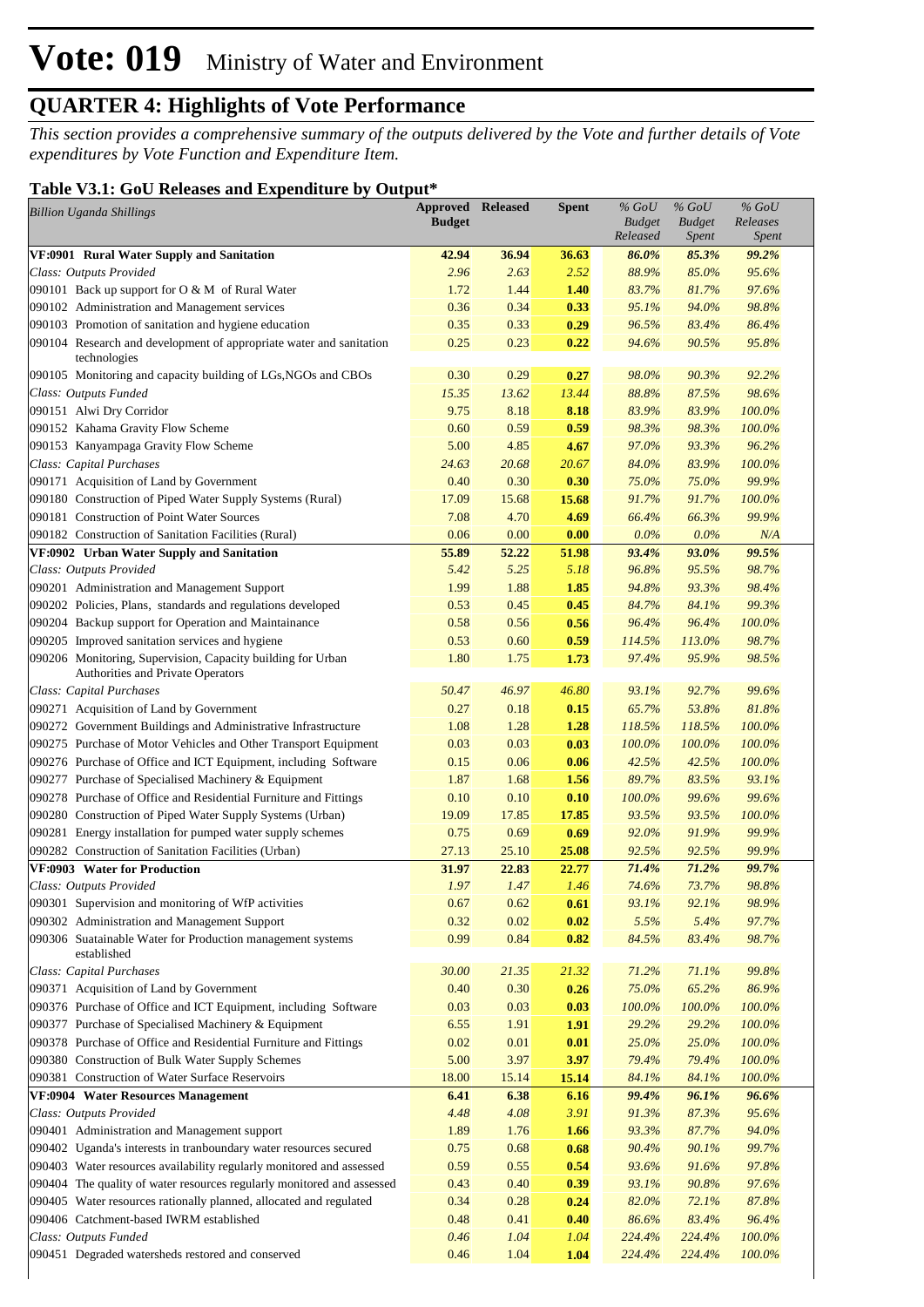| <b>Billion Uganda Shillings</b>                                                  | <b>Approved Released</b><br><b>Budget</b> |        | <b>Spent</b> | $%$ GoU<br><b>Budget</b><br>Released | $%$ GoU<br><b>Budget</b><br><i>Spent</i> | $%$ GoU<br>Releases<br><i>Spent</i> |
|----------------------------------------------------------------------------------|-------------------------------------------|--------|--------------|--------------------------------------|------------------------------------------|-------------------------------------|
| Class: Capital Purchases                                                         | 1.47                                      | 1.25   | 1.22         | 85.1%                                | 82.5%                                    | 97.0%                               |
| 090471 Acquisition of Land by Government                                         | 0.10                                      | 0.03   | 0.03         | 25.0%                                | 25.0%                                    | 100.0%                              |
| 090472 Government Buildings and Administrative Infrastructure                    | 0.70                                      | 0.58   | 0.58         | 82.1%                                | 82.1%                                    | 100.0%                              |
| 090477 Purchase of Specialised Machinery & Equipment                             | 0.65                                      | 0.63   | 0.59         | 96.9%                                | 91.2%                                    | 94.1%                               |
| 090478 Purchase of Office and Residential Furniture and Fittings                 | 0.03                                      | 0.03   | 0.02         | 100.0%                               | 100.0%                                   | 100.0%                              |
| VF:0905 Natural Resources Management                                             | 22.69                                     | 22.29  | 22.12        | 98.2%                                | 97.5%                                    | 99.3%                               |
| Class: Outputs Provided                                                          | 6.15                                      | 6.73   | 6.57         | 109.4%                               | 106.9%                                   | 97.6%                               |
| 090501 Promotion of Knowledge of Enviroment and Natural Resources                | 0.53                                      | 0.52   | 0.47         | 98.0%                                | 87.9%                                    | 89.7%                               |
| 090502 Restoration of degraded and Protection of ecosystems                      | 2.15                                      | 2.02   | 2.00         | 94.2%                                | 93.2%                                    | 98.9%                               |
| 090503 Policy, Planning, Legal and Institutional Framework.                      | 0.93                                      | 1.39   | 1.37         | 149.7%                               | 147.7%                                   | 98.7%                               |
| 090504 Coordination, Monitoring, Inspection, Mobilisation and<br>Supervision.    | 0.63                                      | 0.97   | 0.93         | 153.7%                               | 147.1%                                   | 95.7%                               |
| 090505 Capacity building and Technical back-stopping.                            | 0.46                                      | 0.44   | 0.43         | 95.4%                                | 93.3%                                    | 97.8%                               |
| 090506 Administration and Management Support                                     | 1.45                                      | 1.39   | 1.37         | 95.6%                                | 94.6%                                    | 99.0%                               |
| Class: Outputs Funded                                                            | 0.94                                      | 0.74   | 0.74         | 79.0%                                | 79.0%                                    | 100.0%                              |
| 090551 Operational support to private institutions                               | 0.94                                      | 0.74   | 0.74         | 79.0%                                | 79.0%                                    | 100.0%                              |
| Class: Capital Purchases                                                         | 15.60                                     | 14.81  | 14.81        | 94.9%                                | 94.9%                                    | 100.0%                              |
| 090572 Government Buildings and Administrative Infrastructure                    | 13.32                                     | 12.99  | 12.99        | 97.5%                                | 97.5%                                    | 100.0%                              |
| 090575 Purchase of Motor Vehicles and Other Transport Equipment                  | 0.14                                      | 0.14   | 0.14         | 100.0%                               | 99.7%                                    | 99.7%                               |
| 090576 Purchase of Office and ICT Equipment, including Software                  | 0.06                                      | 0.03   | 0.03         | 61.4%                                | 61.1%                                    | 99.6%                               |
| 090577 Purchase of Specialised Machinery & Equipment                             | 0.02                                      | 0.02   | 0.01         | 75.0%                                | 71.5%                                    | 95.4%                               |
| 090578 Purchase of Office and Residential Furniture and Fittings                 | 0.01                                      | 0.01   | 0.01         | 76.9%                                | 89.7%                                    | 116.6%                              |
| 090579 Acquisition of Other Capital Assets                                       | 2.05                                      | 1.62   | 1.62         | 78.8%                                | 78.8%                                    | 100.0%                              |
| VF:0906 Weather, Climate and Climate Change                                      | 5.63                                      | 5.47   | 5.42         | 97.3%                                | 96.3%                                    | 99.0%                               |
| Class: Outputs Provided                                                          | 4.78                                      | 4.99   | 4.93         | 104.4%                               | 103.2%                                   | 98.9%                               |
| 090601 Weather and Climate services                                              | 0.33                                      | 0.29   | 0.29         | 87.7%                                | 87.0%                                    | 99.2%                               |
| 090602 Policy legal and institutional framework                                  | 0.57                                      | 0.55   | 0.54         | 96.7%                                | 94.7%                                    | 97.9%                               |
| 090603 Administration and Management Support                                     | 2.52                                      | 2.82   | 2.79         | 112.1%                               | 110.8%                                   | 98.8%                               |
| 090604 Adaptation and Mitigation measures.                                       | 1.03                                      | 1.04   | 1.04         | 101.2%                               | 100.6%                                   | 99.5%                               |
| 090606 Strengthening institutional and coordination capacity                     | 0.33                                      | 0.28   | 0.27         | 84.6%                                | 84.2%                                    | 99.5%                               |
| Class: Capital Purchases                                                         | 0.85                                      | 0.49   | 0.49         | 57.4%                                | 57.2%                                    | 99.7%                               |
| 090677 Purchase of Specialised Machinery & Equipment                             | 0.80                                      | 0.45   | 0.45         | 56.3%                                | 56.1%                                    | 99.7%                               |
| 090678 Purchase of Office and Residential Furniture and Fittings                 | 0.05                                      | 0.04   | 0.04         | 75.0%                                | 75.0%                                    | 100.0%                              |
| VF:0949 Policy, Planning and Support Services                                    | 15.88                                     | 15.44  | 15.26        | 97.2%                                | 96.1%                                    | 98.8%                               |
| Class: Outputs Provided                                                          | 4.59                                      | 4.71   | 4.53         | 102.4%                               | 98.7%                                    | 96.3%                               |
| 094901 Policy, Planning, Budgeting and Monitoring.                               | 0.85                                      | 1.04   | 1.00         | 122.1%                               | 116.9%                                   | 95.7%                               |
| 094902 Ministerial and Top management services.                                  | 2.62                                      | 2.60   | 2.52         | 99.1%                                | 96.2%                                    | 97.1%                               |
| 094903 Ministry Support Services                                                 | 1.12                                      | 1.06   | 1.01         | 95.2%                                | 90.7%                                    | 95.3%                               |
| Class: Outputs Funded                                                            | 0.89                                      | 0.67   | 0.66         | 75.4%                                | 74.1%                                    | 98.2%                               |
| 094951 Membership to International Organisations and support to LGs<br>and NGOs. | 0.89                                      | 0.67   | 0.66         | 75.4%                                | 74.1%                                    | 98.2%                               |
| Class: Capital Purchases                                                         | 10.40                                     | 10.07  | 10.07        | 96.8%                                | 96.8%                                    | 100.0%                              |
| 094972 Government Buildings and Administrative Infrastructure                    | 9.87                                      | 9.55   | 9.55         | 96.7%                                | 96.7%                                    | $100.0\%$                           |
| 094975 Purchase of Motor Vehicles and Other Transport Equipment                  | 0.43                                      | 0.43   | 0.43         | 100.0%                               | 100.0%                                   | 100.0%                              |
| 094976 Purchase of Office and ICT Equipment, including Software                  | 0.05                                      | 0.03   | 0.03         | 75.0%                                | 75.0%                                    | $100.0\%$                           |
| 094977 Purchase of Specialised Machinery & Equipment                             | 0.03                                      | 0.03   | 0.03         | 100.0%                               | 100.0%                                   | $100.0\%$                           |
| 094978 Purchase of Office and Residential Furniture and Fittings                 | 0.03                                      | 0.03   | 0.03         | 100.0%                               | 100.0%                                   | $100.0\%$                           |
| <b>Total For Vote</b>                                                            | 181.41                                    | 161.56 | 160.34       | 89.1%                                | 88.4%                                    | 99.2%                               |

*\* Excluding Taxes and Arrears*

#### **Table V3.2: 2014/15 GoU Expenditure by Item**

| <b>Billion Uganda Shillings</b>                           | Approved<br><b>Budget</b> | <b>Releases</b> | Expend-<br>iture | % Budged<br><b>Released</b> | % Budget<br><b>Spent</b> | %Releases<br><b>Spent</b> |
|-----------------------------------------------------------|---------------------------|-----------------|------------------|-----------------------------|--------------------------|---------------------------|
| <b>Output Class: Outputs Provided</b>                     | 30.36                     | 29.66           | 28.90            | 97.7%                       | 95.2%                    | 97.4%                     |
| 211101 General Staff Salaries                             | 5.07                      | 4.82            | 4.79             | 95.1%                       | 94.5%                    | 99.3%                     |
| 211102 Contract Staff Salaries (Incl. Casuals, Temporary) | 4.08                      | 4.08            | 3.46             | 100.0%                      | 84.9%                    | 84.9%                     |
| $ 211103$ Allowances                                      | 1.34                      | 1.61            | 1.60             | 120.3%                      | 119.9%                   | 99.7%                     |
| 212101 Social Security Contributions                      | 0.42                      | 0.41            | 0.38             | 97.4%                       | 88.9%                    | 91.2%                     |
| 212102 Pension for General Civil Service                  | 0.00                      | 0.02            | 0.02             | N/A                         | N/A                      | 100.0%                    |
| 212201 Social Security Contributions                      | 0.01                      | 0.00            | 0.00             | 24.2%                       | $0.0\%$                  | 0.0%                      |
| 213001 Medical expenses (To employees)                    | 0.07                      | 0.05            | 0.05             | 81.9%                       | 81.7%                    | 99.8%                     |
| 213002 Incapacity, death benefits and funeral expenses    | 0.02                      | 0.02            | 0.02             | 100.0%                      | 99.8%                    | 99.8%                     |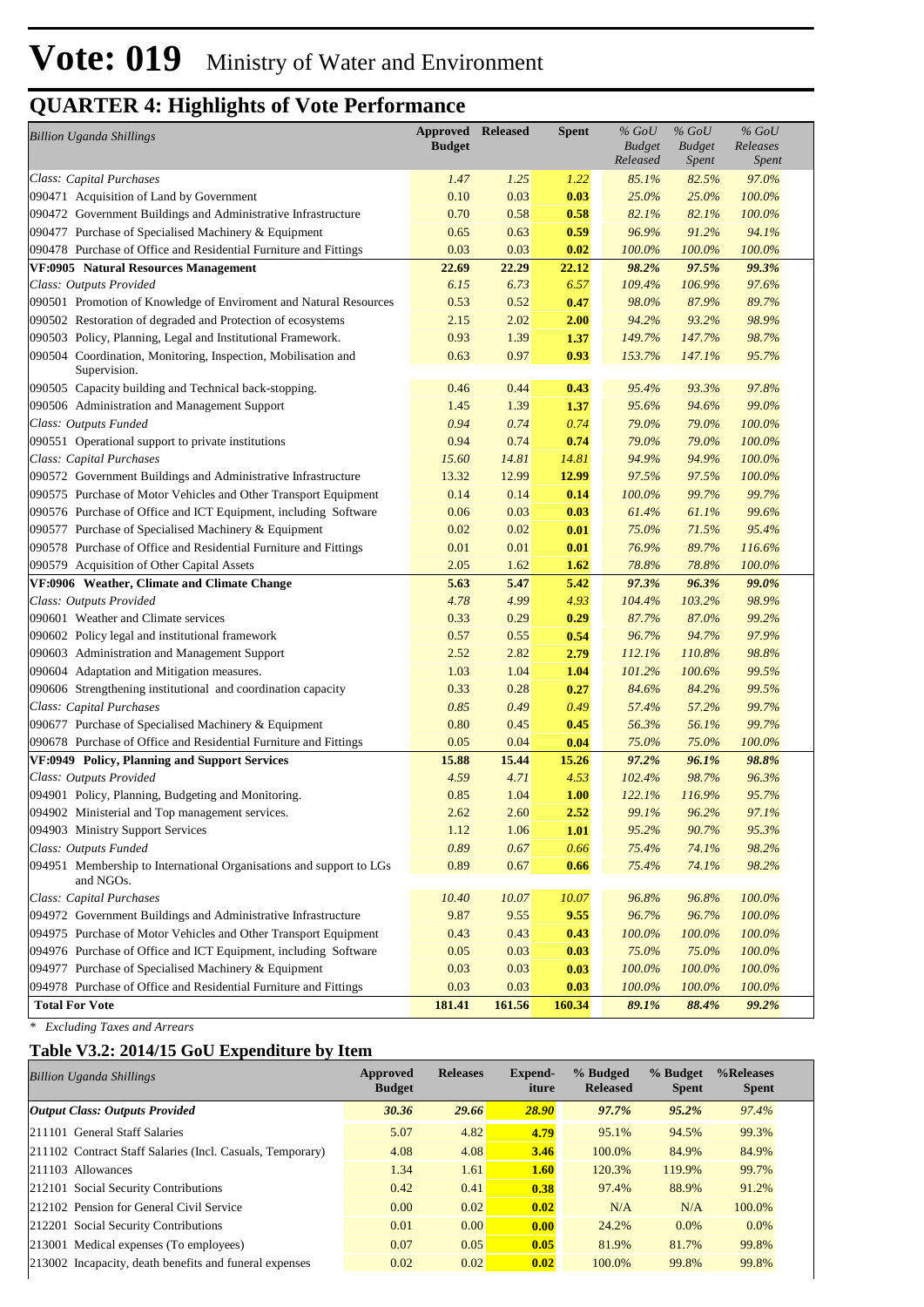| <b>Billion Uganda Shillings</b>                                                        | <b>Approved</b><br><b>Budget</b> | <b>Releases</b> | <b>Expend-</b><br>iture | % Budged<br><b>Released</b> | % Budget<br><b>Spent</b> | %Releases<br><b>Spent</b> |
|----------------------------------------------------------------------------------------|----------------------------------|-----------------|-------------------------|-----------------------------|--------------------------|---------------------------|
| 221001 Advertising and Public Relations                                                | 0.37                             | 0.34            | 0.34                    | 90.7%                       | 89.7%                    | 98.9%                     |
| 221002 Workshops and Seminars                                                          | 0.62                             | 0.58            | 0.57                    | 93.6%                       | 92.7%                    | 99.0%                     |
| 221003 Staff Training                                                                  | 0.62                             | 0.54            | 0.54                    | 88.1%                       | 87.8%                    | 99.6%                     |
| 221004 Recruitment Expenses                                                            | 0.04                             | 0.04            | 0.04                    | 100.0%                      | 100.0%                   | 100.0%                    |
| 221005 Hire of Venue (chairs, projector, etc)                                          | 0.10                             | 0.10            | 0.10                    | 98.1%                       | 96.6%                    | 98.6%                     |
| 221006 Commissions and related charges                                                 | 0.08                             | 0.08            | 0.08                    | 100.0%                      | 99.5%                    | 99.5%                     |
| 221007 Books, Periodicals & Newspapers                                                 | 0.21                             | 0.20            | 0.20                    | 96.8%                       | 96.6%                    | 99.9%                     |
| 221008 Computer supplies and Information Technology (IT                                | 0.32                             | 0.29            | 0.29                    | 89.2%                       | 88.1%                    | 98.8%                     |
| 221009 Welfare and Entertainment                                                       | 0.21                             | 0.19            | 0.19                    | 92.0%                       | 90.5%                    | 98.4%                     |
| 221011 Printing, Stationery, Photocopying and Binding<br>221012 Small Office Equipment | 0.68<br>0.20                     | 0.62<br>0.18    | 0.61<br>0.17            | 90.9%<br>91.6%              | 89.5%<br>89.3%           | 98.4%<br>97.6%            |
| 221014 Bank Charges and other Bank related costs                                       | 0.00                             | 0.00            | 0.00                    | 0.0%                        | 0.0%                     | N/A                       |
| 221016 IFMS Recurrent costs                                                            | 0.15                             | 0.15            | 0.15                    | 100.0%                      | 99.7%                    | 99.8%                     |
| 221020 IPPS Recurrent Costs                                                            | 0.03                             | 0.03            | 0.02                    | 100.0%                      | 100.0%                   | 100.0%                    |
| 222001 Telecommunications                                                              | 0.31                             | 0.28            | 0.28                    | 89.2%                       | 89.1%                    | 99.9%                     |
| 222002 Postage and Courier                                                             | 0.03                             | 0.03            | 0.03                    | 86.7%                       | 84.3%                    | 97.2%                     |
| 222003 Information and communications technology (ICT)                                 | 0.01                             | 0.01            | 0.01                    | 100.0%                      | 100.0%                   | 100.0%                    |
| 223001 Property Expenses                                                               | 1.11                             | 1.10            | 1.10                    | 99.1%                       | 99.1%                    | 100.0%                    |
| 223003 Rent – (Produced Assets) to private entities                                    | 0.25                             | 0.24            | 0.24                    | 96.8%                       | 96.8%                    | 100.0%                    |
| 223004 Guard and Security services                                                     | 0.12                             | 0.12            | 0.12                    | 100.0%                      | 100.0%                   | 100.0%                    |
| 223005 Electricity                                                                     | 0.35                             | 0.33            | 0.33                    | 93.9%                       | 93.9%                    | 100.0%                    |
| 223006 Water                                                                           | 0.12                             | 0.11            | 0.11                    | 97.2%                       | 97.2%                    | 100.0%                    |
| 224001 Medical and Agricultural supplies                                               | 0.01                             | 0.01            | 0.01                    | 100.0%                      | 95.2%                    | 95.2%                     |
| 224004 Cleaning and Sanitation                                                         | 0.14                             | 0.13            | 0.13                    | 93.7%                       | 93.7%                    | 100.0%                    |
| 224005 Uniforms, Beddings and Protective Gear                                          | 0.19                             | 0.15            | 0.15                    | 77.6%                       | 76.8%                    | 99.0%                     |
| 224006 Agricultural Supplies                                                           | 0.10                             | 0.08            | 0.08                    | 81.1%                       | 81.1%                    | 100.0%                    |
| 225001 Consultancy Services- Short term                                                | 3.85                             | 4.77            | 4.77                    | 123.9%                      | 123.9%                   | 100.0%                    |
| 225002 Consultancy Services-Long-term                                                  | 1.83                             | 1.45            | 1.45                    | 79.0%                       | 78.9%                    | 99.9%                     |
| 226001 Insurances                                                                      | 0.04                             | 0.04            | 0.04                    | 99.4%                       | 99.4%                    | 100.0%                    |
| 226002 Licenses                                                                        | 0.01                             | 0.01            | 0.01                    | 100.0%                      | 100.0%                   | 100.0%                    |
| 227001 Travel inland                                                                   | 2.43                             | 2.29            | 2.29                    | 94.6%                       | 94.4%                    | 99.7%                     |
| 227002 Travel abroad                                                                   | 0.60                             | 0.51            | 0.51                    | 84.3%                       | 84.2%                    | 99.9%                     |
| 227004 Fuel, Lubricants and Oils                                                       | 2.43                             | 2.23            | 2.23                    | 91.9%                       | 91.8%                    | 99.9%                     |
| 228001 Maintenance - Civil<br>228002 Maintenance - Vehicles                            | 0.11<br>0.84                     | 0.10<br>0.78    | 0.10<br>0.76            | 86.5%<br>93.1%              | 86.4%<br>91.0%           | 99.9%<br>97.8%            |
| 228003 Maintenance - Machinery, Equipment & Furniture                                  | 0.81                             | 0.50            | 0.49                    | 62.4%                       | 61.3%                    | 98.1%                     |
| 228004 Maintenance – Other                                                             | 0.03                             | 0.03            | 0.03                    | 100.0%                      | 99.5%                    | 99.5%                     |
| 273102 Incapacity, death benefits and funeral expenses                                 | 0.01                             | 0.01            | 0.01                    | 100.0%                      | 99.0%                    | 99.0%                     |
| <b>Output Class: Outputs Funded</b>                                                    | 17.64                            | 16.27           | <b>16.07</b>            | 92.2%                       | 91.1%                    | 98.8%                     |
| 262101 Contributions to International Organisations (Curre                             | 0.52                             | 0.51            | 0.50                    | 99.4%                       | 97.3%                    | 97.9%                     |
| 263104 Transfers to other govt. Units (Current)                                        | 17.12                            | 15.76           | 15.57                   | 92.0%                       | 90.9%                    | 98.8%                     |
| <b>Output Class: Capital Purchases</b>                                                 | 136.95                           | 118.23          | <b>117.98</b>           | 86.3%                       | 86.1%                    | 99.8%                     |
| 231001 Non Residential buildings (Depreciation)                                        | 11.21                            | 10.76           | 10.76                   | 96.0%                       | 96.0%                    | 100.0%                    |
| 231002 Residential buildings (Depreciation)                                            | 0.32                             | 0.31            | 0.31                    | 96.9%                       | 96.8%                    | 99.9%                     |
| 231004 Transport equipment                                                             | 0.60                             | 0.60            | 0.60                    | 100.0%                      | 99.9%                    | 99.9%                     |
| 231005 Machinery and equipment                                                         | 10.27                            | 4.95            | 4.79                    | 48.2%                       | 46.7%                    | 96.8%                     |
| 231006 Furniture and fittings (Depreciation)                                           | 0.24                             | 0.21            | 0.21                    | 87.2%                       | 87.7%                    | 100.6%                    |
| 231007 Other Fixed Assets (Depreciation)                                               | 98.41                            | 89.42           | 89.40                   | 90.9%                       | 90.8%                    | 100.0%                    |
| 281502 Feasibility Studies for Capital Works                                           | 0.65                             | 0.59            | 0.59                    | 90.3%                       | 90.3%                    | 100.0%                    |
| 281503 Engineering and Design Studies & Plans for capital                              | 0.80                             | 1.06            | 1.06                    | 131.8%                      | 131.8%                   | 100.0%                    |
| 281504 Monitoring, Supervision & Appraisal of capital wor                              | 0.51                             | 0.58            | 0.58                    | 112.7%                      | 112.7%                   | 100.0%                    |
| 311101 Land                                                                            | 1.17                             | 0.80            | 0.73                    | 68.6%                       | 62.5%                    | 91.1%                     |
| 312104 Other Structures                                                                | 7.19                             | 4.74            | 4.74                    | 66.0%                       | 65.9%                    | 99.9%                     |
| 312204 Taxes on Machinery, Furniture & Vehicles                                        | 3.53                             | 2.61            | 2.61                    | 73.9%                       | 73.9%                    | 100.0%                    |
| 312301 Cultivated Assets                                                               | 2.05                             | 1.62            | 1.62                    | 78.8%                       | 78.8%                    | 100.0%                    |
| <b>Grand Total:</b>                                                                    | 184.95                           | 164.17          | 162.95                  | 88.8%                       | 88.1%                    | 99.3%                     |
| <b>Total Excluding Taxes and Arrears:</b>                                              | 181.41                           | 161.56          | 160.34                  | 89.1%                       | 88.4%                    | 99.2%                     |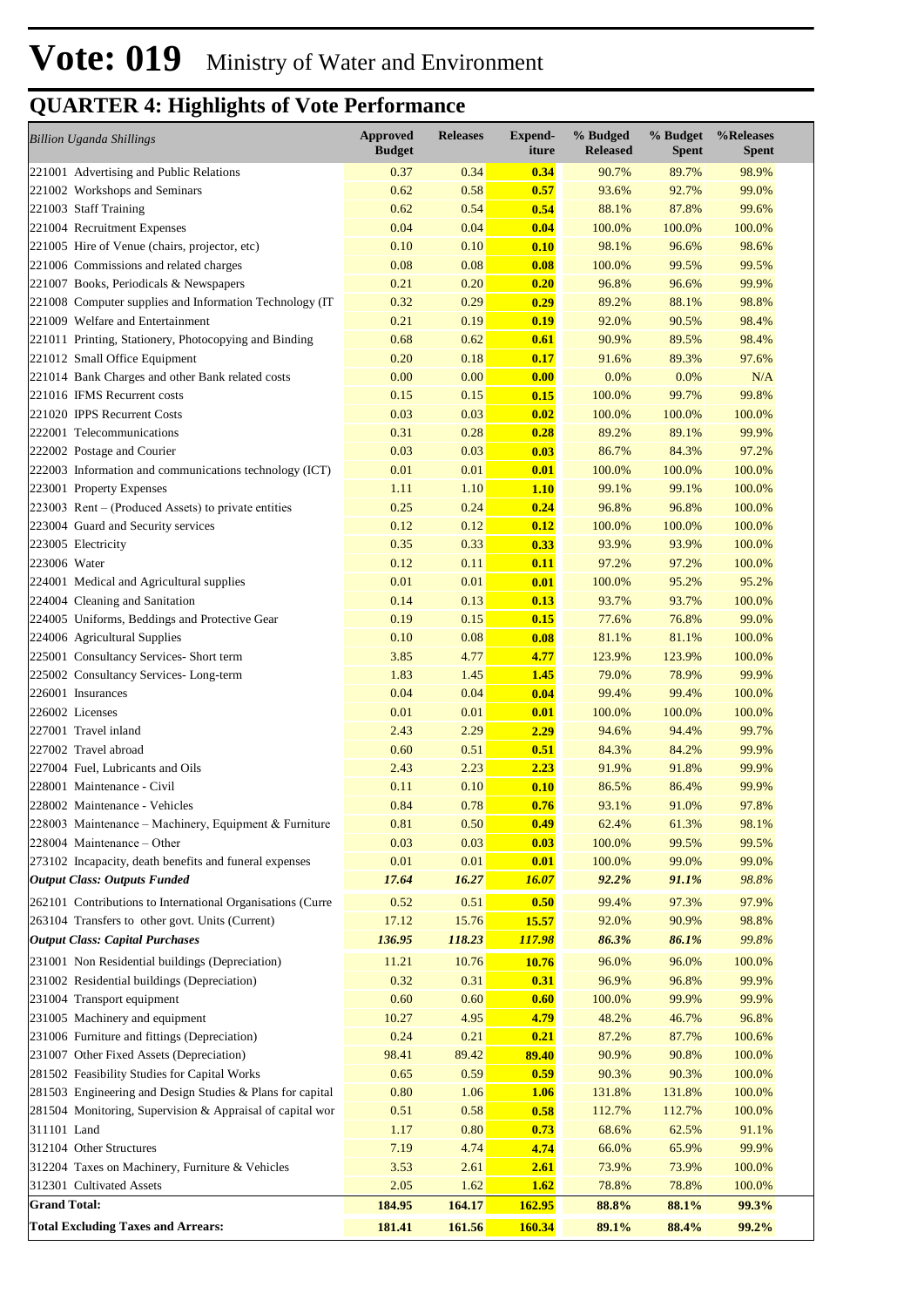#### **Table V3.3: GoU Releases and Expenditure by Project and Programme\***

|                             | <b>Billion Uganda Shillings</b>                                                                     | <b>Approved Released</b><br><b>Budget</b> |              | <b>Spent</b> | $%$ GoU<br><b>Budget</b><br>Released | $%$ GoU<br><b>Budget</b><br>Spent | $%$ GoU<br>Releases<br>Spent |
|-----------------------------|-----------------------------------------------------------------------------------------------------|-------------------------------------------|--------------|--------------|--------------------------------------|-----------------------------------|------------------------------|
|                             | VF:0901 Rural Water Supply and Sanitation                                                           | 42.94                                     | 36.94        | 36.63        | 86.0%                                | 85.3%                             | 99.2%                        |
|                             | <b>Recurrent Programmes</b>                                                                         |                                           |              |              |                                      |                                   |                              |
| 05                          | Rural Water Supply and Sanitation                                                                   | 0.51                                      | 0.49         | 0.49         | 96.6%                                | 95.0%                             | 98.3%                        |
|                             | <b>Development Projects</b>                                                                         |                                           |              |              |                                      |                                   |                              |
| 0158                        | School & Community Water-IDPs                                                                       | 15.98                                     | 12.97        | 12.94        | 81.2%                                | 80.9%                             | 99.7%                        |
| 0163                        | Support to RWS Project                                                                              | 25.94                                     | 23.04        | 22.80        | 88.8%                                | 87.9%                             | 99.0%                        |
| 1191                        | Provision of Improved Water Sources for Returned IDPs-Acholi<br>Sub Reg                             | 0.51                                      | 0.43         | 0.40         | 84.9%                                | 78.8%                             | 92.8%                        |
|                             | VF:0902 Urban Water Supply and Sanitation                                                           | 55.89                                     | 52.22        | 51.98        | 93.4%                                | 93.0%                             | 99.5%                        |
|                             | <b>Recurrent Programmes</b>                                                                         |                                           |              |              |                                      |                                   |                              |
| 04                          | Urban Water Supply & Sewerage                                                                       | 0.41                                      | 0.39         | 0.38         | 95.6%                                | 94.0%                             | 98.2%                        |
|                             | <b>Development Projects</b>                                                                         |                                           |              |              |                                      |                                   |                              |
| 0124                        | <b>Energy for Rural Transformation</b>                                                              | 0.20                                      | 0.13         | 0.13         | 64.8%                                | 64.6%                             | 99.6%                        |
| 0164                        | Support to small town WSP                                                                           | 4.04                                      | 3.98         | 3.84         | 98.4%                                | 95.0%                             | 96.6%                        |
| 0168                        | Urban Water Reform                                                                                  | 0.64                                      | 0.58         | 0.58         | 90.5%                                | 89.4%<br>100.5%                   | 98.8%<br>100.0%              |
| 1074                        | Water and Sanitation Development Facility-North<br>Water and Sanitation Development Facility - East | 1.57<br>1.48                              | 1.58         | 1.58<br>1.83 | 100.5%<br>123.6%                     | 123.6%                            | 100.0%                       |
| 1075<br>1130                | WSDF central                                                                                        | 4.32                                      | 1.83<br>4.51 | 4.51         | 104.5%                               | 104.5%                            | 100.0%                       |
| 1188                        | Protection of Lake Victoria-Kampala Sanitation Program                                              | 26.43                                     | 24.51        | 24.49        | 92.7%                                | 92.7%                             | 99.9%                        |
| 1192                        | Lake Victoria Water and Sanitation (LVWATSAN)Phase II                                               | 3.85                                      | 3.40         | 3.39         | 88.3%                                | 87.9%                             | 99.6%                        |
|                             | Project                                                                                             |                                           |              |              |                                      |                                   |                              |
| 1193                        | Kampala Water Lake Victoria Water and Sanitation Project                                            | 7.37                                      | 6.92         | 6.92         | 93.9%                                | 93.9%                             | 100.0%                       |
|                             | 1231b Water Management and Development Project                                                      | 0.63                                      | 0.60         | 0.60         | 96.0%                                | 96.0%                             | 100.0%                       |
|                             | 1231c Water Management and Development Project II                                                   | 0.60                                      | 0.51         | 0.46         | 85.0%                                | 76.5%                             | 89.9%                        |
| 1283                        | Water and Sanitation Development Facility-South Western                                             | 1.35                                      | 1.20         | 1.20         | 88.4%                                | 88.4%                             | 100.0%                       |
| 1303                        | Investment Subsidy to NWSC                                                                          | 3.00                                      | 2.08         | 2.08         | 69.4%                                | 69.4%                             | 100.0%                       |
|                             | VF:0903 Water for Production                                                                        | 31.97                                     | 22.83        | 22.77        | 71.4%                                | 71.2%                             | 99.7%                        |
|                             | <b>Recurrent Programmes</b>                                                                         |                                           |              |              |                                      |                                   |                              |
| 13                          | Water for Production                                                                                | 0.32                                      | 0.02         | 0.02         | 5.5%                                 | 5.4%                              | 97.7%                        |
|                             | <b>Development Projects</b>                                                                         |                                           |              |              |                                      |                                   |                              |
|                             | 0169 Water for Production                                                                           | 31.65                                     | 22.81        | 22.75        | 72.1%                                | 71.9%                             | 99.8%                        |
|                             | VF:0904 Water Resources Management                                                                  | 6.41                                      | 6.38         | 6.16         | 99.4%                                | 96.1%                             | 96.6%                        |
|                             | <b>Recurrent Programmes</b>                                                                         |                                           |              |              |                                      |                                   |                              |
| 10                          | Water Resources M & A                                                                               | 0.41                                      | 0.41         | 0.40         | 99.3%                                | 98.7%                             | 99.4%                        |
| 11                          | <b>Water Resources Regulation</b>                                                                   | 0.28                                      | 0.27         | 0.27         | 97.0%                                | 96.9%                             | 99.9%                        |
| 12                          | <b>Water Quality Management</b>                                                                     | 0.51                                      | 0.45         | 0.38         | 89.9%                                | 74.9%                             | 83.4%                        |
|                             | <b>Development Projects</b>                                                                         |                                           |              |              |                                      |                                   |                              |
| 0137<br>0149                | Lake Victoria Envirn Mgt Project                                                                    | 0.62<br>0.48                              | 1.10         | 1.10         | 177.6%<br>85.7%                      | 177.6%<br>84.9%                   | 100.0%<br>99.1%              |
|                             | Operational Water Res. Mgt NBI<br>Support to WRM                                                    | 2.86                                      | 0.41         | 0.41         | 89.9%                                | 86.1%                             | 95.8%                        |
| 0165<br>1021                | Mapping of Ground Water Resurces in Uganda                                                          | 0.14                                      | 2.57<br>0.14 | 2.46<br>0.13 | 100.0%                               | 97.1%                             | 97.1%                        |
|                             | 1231a Water Management and Development Project                                                      | 0.62                                      | 0.59         | 0.57         | 96.1%                                | 92.6%                             | 96.4%                        |
| 1302                        | Support for Hydro-Power Devt and Operations on River Nile                                           | 0.50                                      | 0.43         | 0.42         | 85.0%                                | 85.0%                             | 100.0%                       |
|                             | VF:0905 Natural Resources Management                                                                | 22.69                                     | 22.29        | 22.12        | 98.2%                                | 97.5%                             | 99.3%                        |
|                             | <b>Recurrent Programmes</b>                                                                         |                                           |              |              |                                      |                                   |                              |
| 14                          | <b>Environment Support Services</b>                                                                 | 0.23                                      | 0.22         | 0.22         | 95.8%                                | 95.3%                             | 99.5%                        |
| 15                          | <b>Forestry Support Services</b>                                                                    | 0.59                                      | 0.42         | 0.42         | 71.9%                                | 71.7%                             | 99.7%                        |
| 16                          | Wetland Management Services                                                                         | 0.35                                      | 0.34         | 0.33         | 97.3%                                | 96.6%                             | 99.3%                        |
|                             | <b>Development Projects</b>                                                                         |                                           |              |              |                                      |                                   |                              |
| 0146                        | National Wetland Project Phase III                                                                  | 2.59                                      | 2.45         | 2.43         | 94.4%                                | 93.6%                             | 99.1%                        |
| 0947                        | FIEFOC - Farm Income Project                                                                        | 17.21                                     | 17.23        | 17.17        | 100.1%                               | 99.8%                             | 99.6%                        |
| 1189                        | Sawlog Production Grant Scheme Project                                                              | 0.88                                      | 0.79         | 0.79         | 90.2%                                | 90.2%                             | 100.0%                       |
| 1301                        | The National REDD-Plus Project                                                                      | 0.85                                      | 0.84         | 0.76         | 98.3%                                | 89.9%                             | 91.5%                        |
|                             | VF:0906 Weather, Climate and Climate Change                                                         | 5.63                                      | 5.47         | 5.42         | 97.3%                                | 96.3%                             | 99.0%                        |
|                             | <b>Recurrent Programmes</b>                                                                         |                                           |              |              |                                      |                                   |                              |
| 07                          | Meteorology                                                                                         | 1.17                                      | 1.13         | 1.13         | 97.1%                                | 96.9%                             | 99.9%                        |
|                             | <b>Development Projects</b>                                                                         |                                           |              |              |                                      |                                   |                              |
| 0140                        | Meteorological Support for PMA                                                                      | 3.66                                      | 3.64         | 3.61         | 99.4%                                | 98.6%                             | 99.1%                        |
| 1102                        | Climate Change Project                                                                              | 0.80                                      | 0.70         | 0.68         | 87.7%                                | 84.8%                             | 96.8%                        |
|                             | VF:0949 Policy, Planning and Support Services                                                       | 15.88                                     | 15.44        | 15.26        | 97.2%                                | 96.1%                             | 98.8%                        |
| <b>Recurrent Programmes</b> |                                                                                                     |                                           |              |              |                                      |                                   |                              |